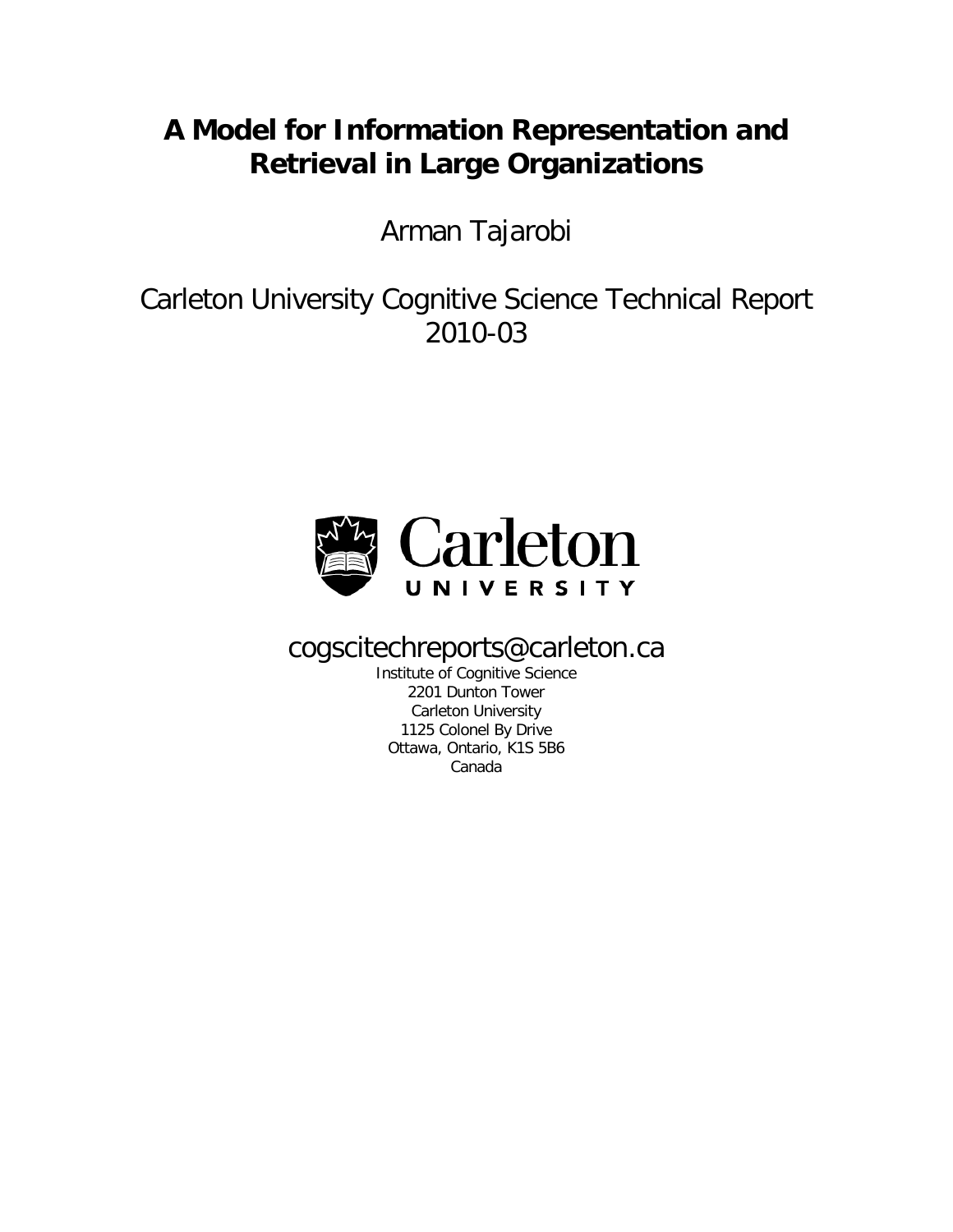INSTITUTE OF COGNITIVE SCIENCE

CARLETON UNIVERSITY

# **A Model for Information Representation and Retrieval in Large Organizations**

CGSC6905 : METHODOLOGY ROTATION

August 2010

### **FINAL REPORT**

Student: Arman Tajarobi

Methodology Rotation Supervisor: Jennifer Schellinck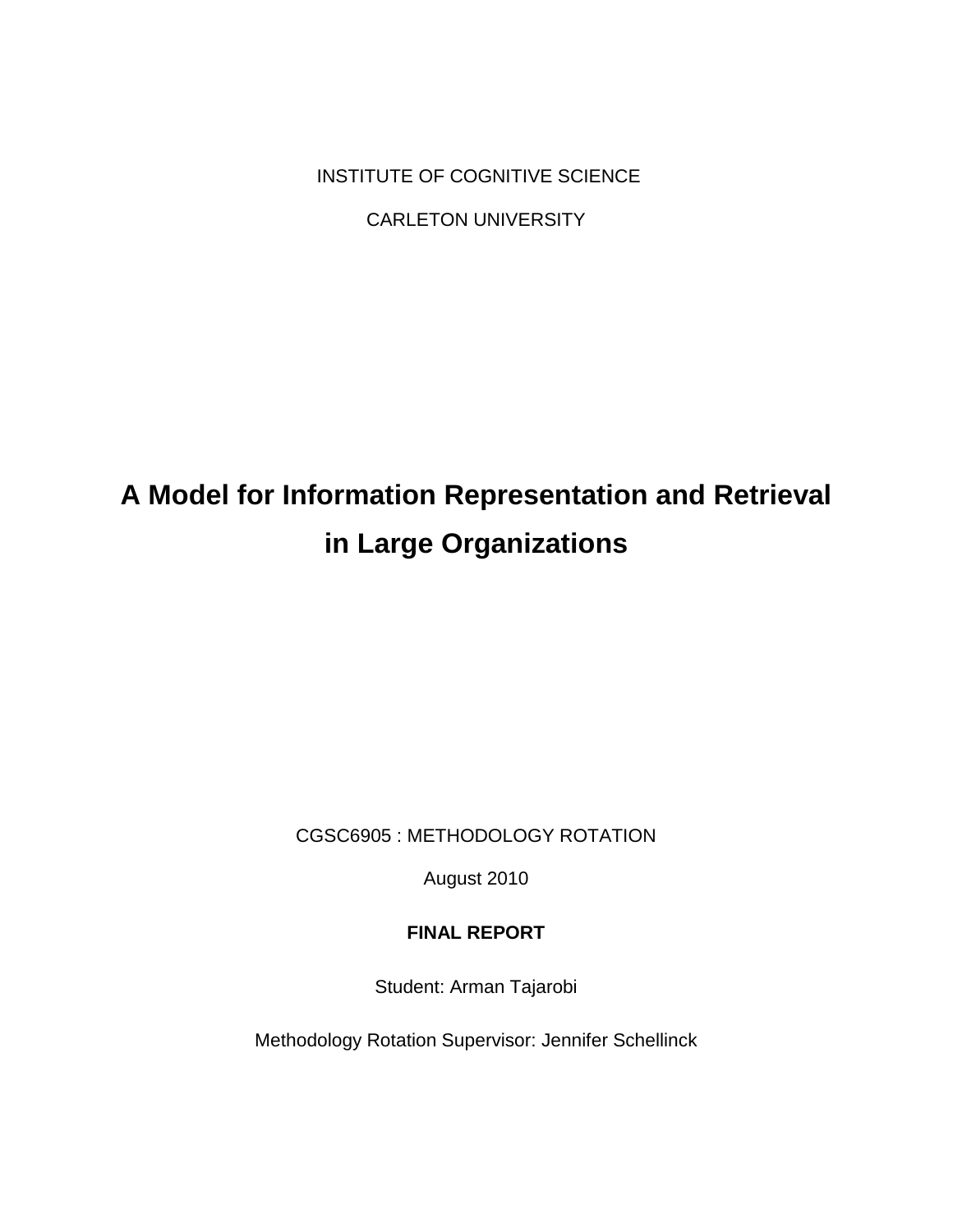### **Contents**

| 1. |  |
|----|--|
| 2. |  |
|    |  |
|    |  |
|    |  |
|    |  |
|    |  |
|    |  |
|    |  |
|    |  |
|    |  |
|    |  |
|    |  |
|    |  |
|    |  |
|    |  |
|    |  |
| 3. |  |
| 4. |  |
| 5. |  |
| 6. |  |
| 7. |  |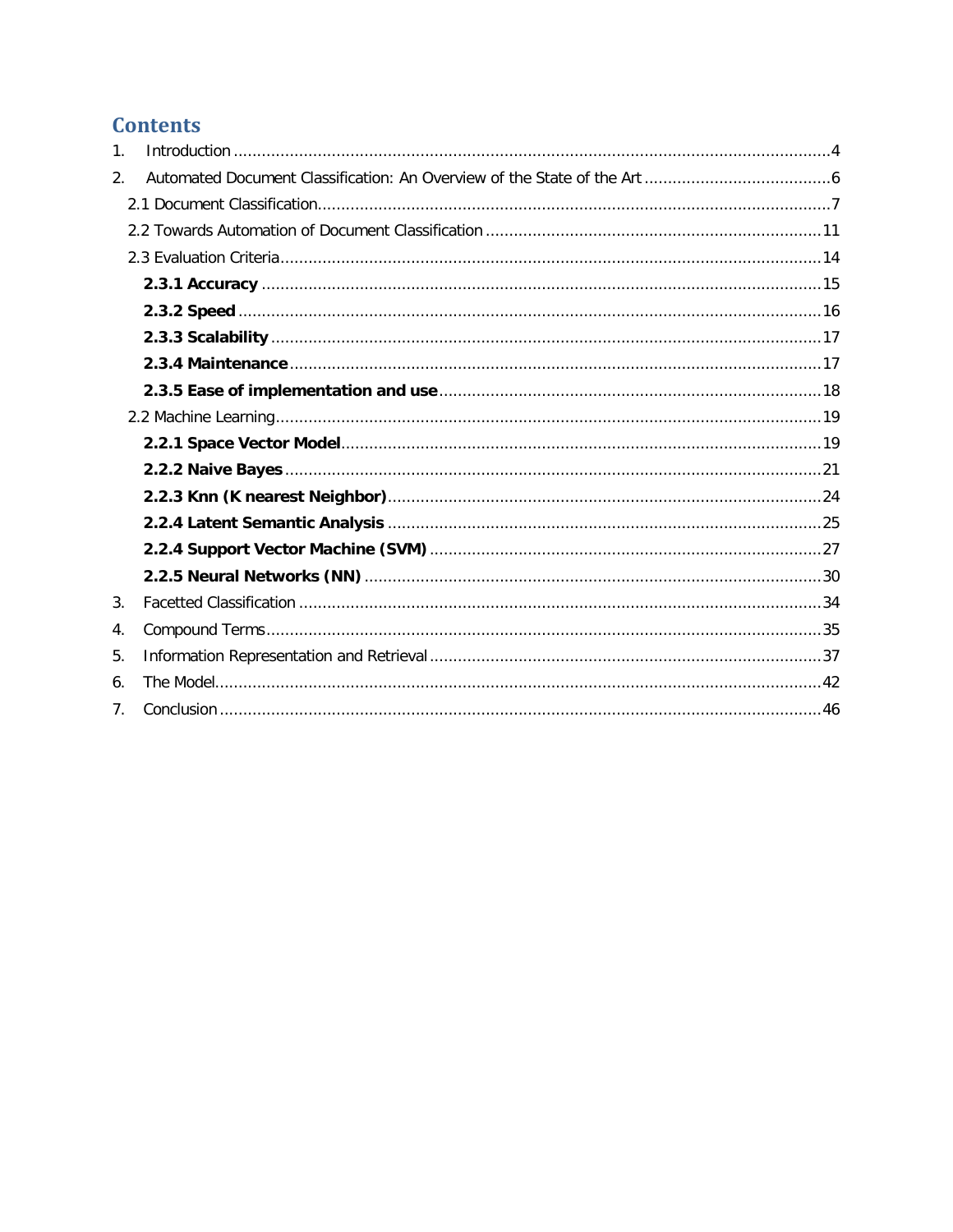### <span id="page-3-0"></span>**1. Introduction**

Since the 1970's, organizations have adopted a number of analytical tools that are commonly referred to as Business Intelligence. These tools have matured and work quite well with structured data, providing organizations with core analytics that derive intelligence from raw data. However, since the 1990's, organizations have seen an exponential growth in their unstructured information: PowerPoint presentations, Word documents, PDFs, emails, blogs, etc. Various analyst groups report that unstructured data doubles every three months in a typical organization today. Employees require consistent and predictable access to this growing knowledge to effectively do their jobs. However, as each new piece of content is added, their ability to find the information they need diminishes. Information derived from analysis is a key component for day to day activities. Several important factors are at play here. Deriving competitive advantage requires that analytical tools and results be accessible to a larger proportion of the workforce for a broader range of analyses. To allow more people use these tools, they have to be built on a familiar and intuitive framework. Increasing competition, customer demand and pricing pressure are forcing businesses to accelerate processes and eliminate delays. The foundation of text analytics is to assist the human brain in the analysis of information in order to speed up the retrieval of relevant information and convert it to intelligence. Moreover, as more and more tools become available to consumers to share their knowledge, opinions and sentiments on the Internet, organizations realize that there is business value in this information. Technologies to support the analysis of Consumer Generated Media (CGM) in near real-time are rapidly becoming key competitive tools. For organizations operating on a global basis, this analysis must integrate technologies to perform the analysis on multilingual content. New legislation is also having a dramatic impact on organizations. New legal requirements are forcing organizations to accumulate more and more unstructured content such as emails, reports, memos, conversations with customers, Customer Relationship Management (CRM) notes, etc. and to use more intelligent search tools to retrieve the most current and detailed information on operations.

In the evolution of information management, organizing or categorizing information into an intuitive topical hierarchy or taxonomy has proven to be an efficient and productive way for end users to not only find, but also to discover the information crucial to enterprise productivity.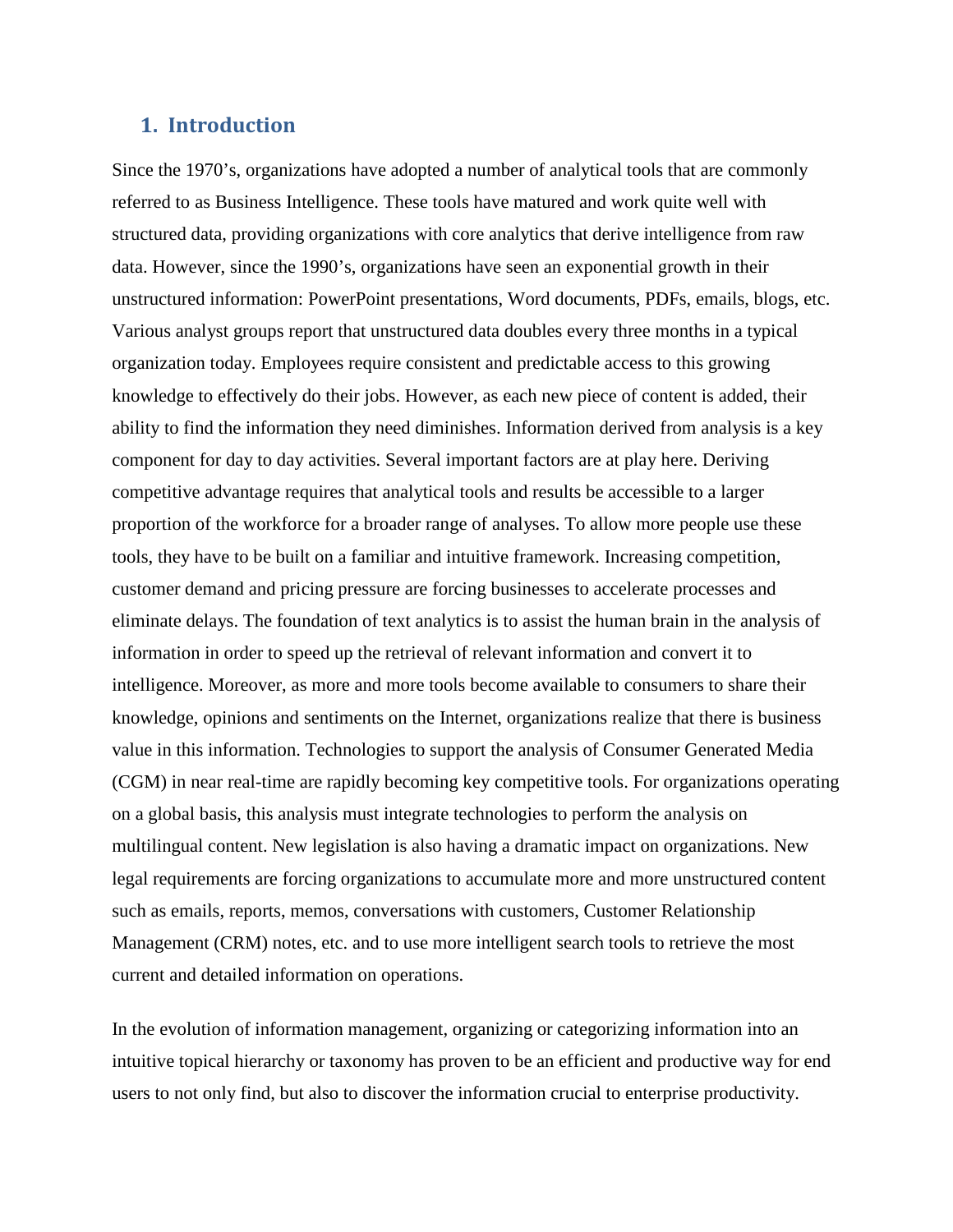In this report, the focus will be on the generation and use of taxonomies for knowledge representation and discovery in organizations. A model for the taxonomic organization, and subsequent use and manipulations, of compound terms is presented. More specifically, the presented model envisions the organization of compound terms into multiple taxonomies which can be dynamically related in various ways based on the context of usage. We will be referring to the set of interrelated taxonomies as *facetted taxonomies*, following the traditional usage of this term, with the nuance that the set is not static and is dynamically adapting to the usage context.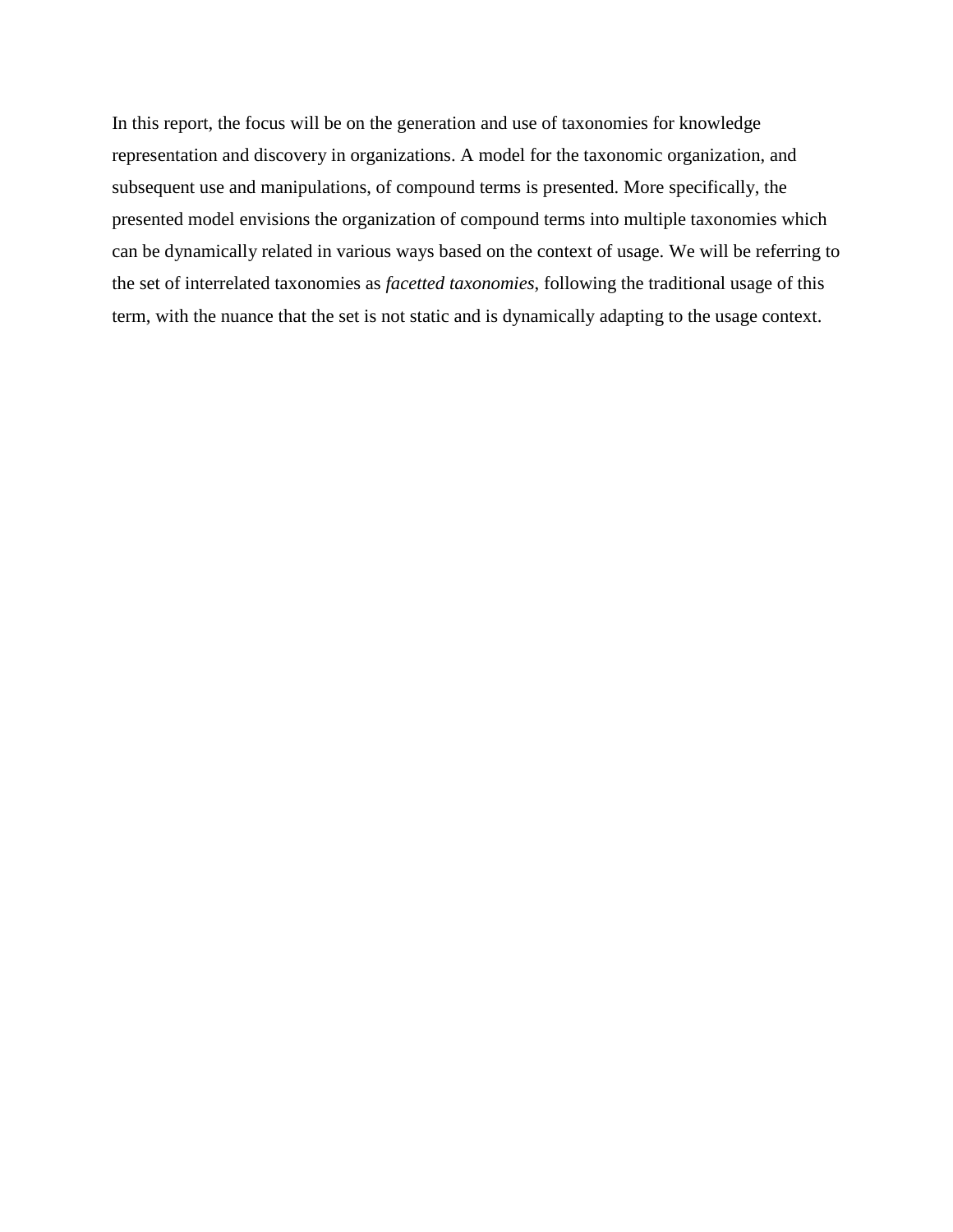### <span id="page-5-0"></span>**2. Automated Document Classification: An Overview of the State of the Art**

Taxonomies are inherently related to information organization, or classification. Within automated and semi-automated contexts, automatic classification of content based on predefined taxonomies is an important component of information management. Automated text classification is an important area of applied research in the fields of computational linguistics, as well as computer science, artificial intelligence, and areas involving text mining, machine learning, and intelligent agents. Document classification is an area that has received a lot of attention in the past few decades, evolving into a mature and practical domain. We will begin the review of the state of art by a brief look at the manual classification, which predates the automated processes by several decades.

Manual text classification is an old area of interest, mainly developed within the Information and Library Sciences, which usually refer to the task as "cataloguing" (or "categorization"). Cataloguing in Library Sciences refers to the process of organizing information with the aim of facilitating access to that information (Chan, 2000). Cataloguing is assumed to have existed in one form or another from the time of first libraries, which date back to at least 1200 B.C. (Svenonius, 2000).

Since the task of manual document classification can be quite complex and cumbersome, until recently the application of the process has been reserved for information structures of high value, such as books, scientific articles, official documents, and such. However, with the advent of automated and intelligent systems, and the exponential growth of all kinds of information structures in textual format, the process is now used in many other places.

This overview focuses on automated document classification (ADC). The aim is to lay out the main approaches used for ADC, with particular emphasis on machine learning approaches. It will outline the advantages and disadvantages of the main approaches and, where data is available, will compare them to each other.

The paper is organised in the following manner: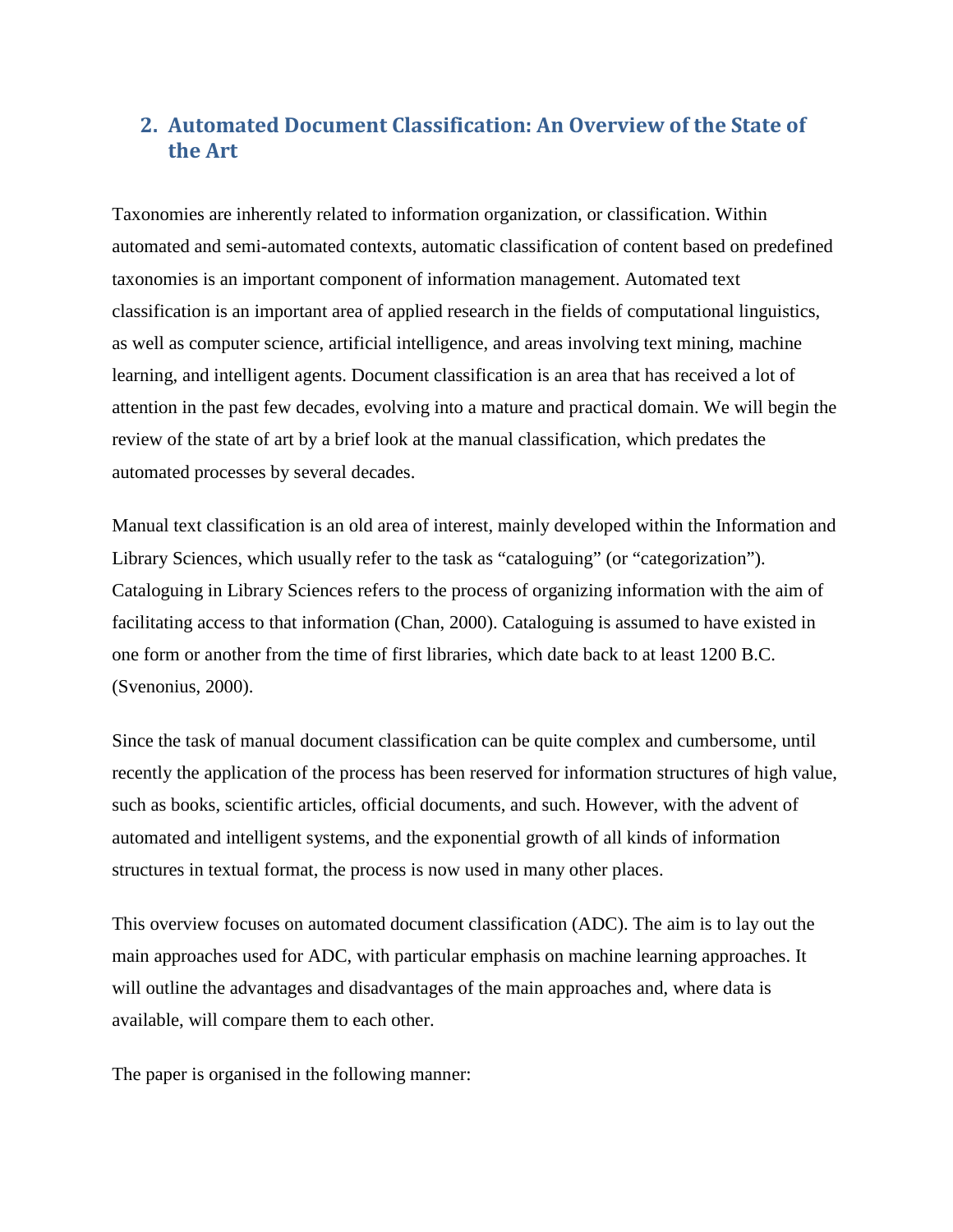- The first few pages will give a high level definition of document classification, including some examples that include practical and industrial implications with the aim of putting into perspective some of the challenges of ATC, as well as the kind of criteria that should be used to evaluate ATC systems.
- The next section will include some background information on rule-based and lexiconbased approaches to document classification. This background will complement the previous section and allow for formalising a set of evaluation criteria for this domain.
- The following section explores the most common machine learning approaches in document classification. A high level description of each is provided, outlining the weaknesses and strengths of each approach, and, where available, some evaluation data.
- The last section will include a synthesis of all the machine learning approaches and a summary discussion of this section.

### <span id="page-6-0"></span>**2.1 Document Classification**

-

Document classification, also commonly referred to as document categorization<sup>[1](#page-6-1)</sup> (as well as "indexing"), is the process of organizing documents into predetermined classification schema. As with other classification systems, document classification systems group *similar* documents together with the aim of creating a structure that will make managing of large sets of documents easier.

*Similarity* can be a vague notion unless its parameters are known. For instance, a rudimentary document classification system could be based on the size of documents (i.e. large, medium, small). In this case, all the documents classed as *large* are said to be similar in size. Similarity could also be based on other criteria such as language of documents, their origin, their date of

<span id="page-6-1"></span> $1 \text{ C}$ ategorisation is often used interchangeably with classification in the context of ADC. Technically, the term classification differs from categorisation. Classification is the assignment of a document to a class. Categorization is the assignment of a class (or category) to a document. The difference is subtle, but in practice, especially when dealing with paper material, a single document cannot be classed into more than one spot (class). Therefore classification is restricted to one class per document, where as there is no upper limit to the number of categories that can be assigned to a single document. However, with electronic documents, since the assignments are virtual in both directions, the two operations can be seen to result in the same thing. In this paper, I will use the two terms to mean the same thing, unless otherwise indicated. A third term that is also used synonymously with classification and categorisation is "indexing". Although back-of-the-book indexing is usually well distinguished, some document types such technical documents may contain terms that define their "aboutness". This characteristic has been exploited by the simple approach of searching for specialised terms in documents and assigning the terms in the same way as one would assign categories or class tags to documents. Therefore, indexing sometimes is used to mean categorisation, which itself is often used to mean classification!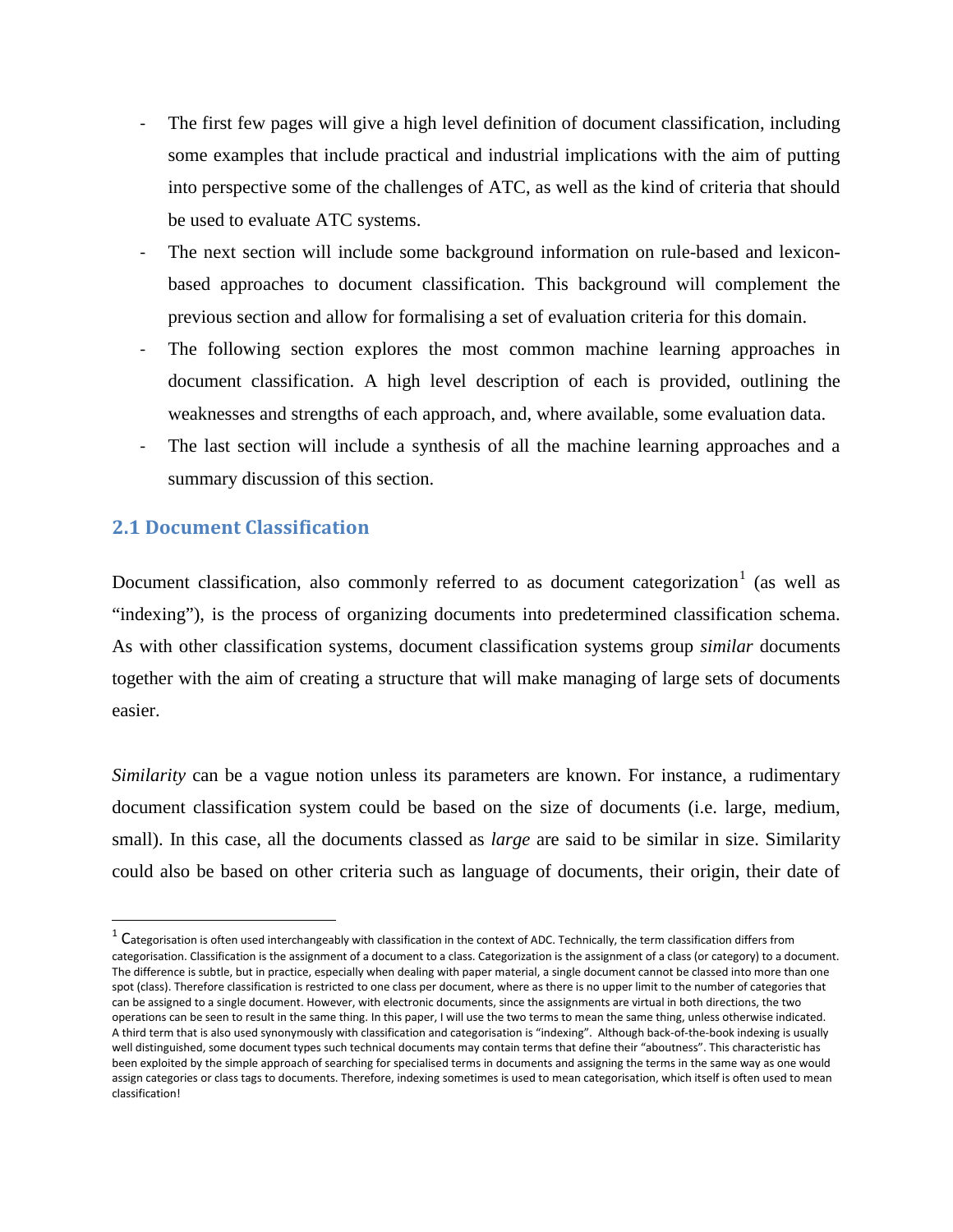creation, and so on. However, within the Information and Library Sciences, document classification mainly refers to the classification of documents according to their subject matter or topics. In other words, *what is the document about*?

Classification based on *aboutness* requires a set of skills that can be highly specialised. For instance, librarians in charge of cataloguing books and other library material need to go through several years of training. Even then, their task would be almost impossible to perform if publishers did not provide a good amount of classification information with published materials. In the case of libraries, usually the cataloguing systems of the Library of Congress (LOC) or the Dewey Decimal Classification (DDC) system are used (Chan, 1992). Libraries have been very slow in adopting automatic classification systems, partly because of the physical nature of their documents (mostly paper), and also because, as will be discussed in the following paragraphs, the volumes they need to deal with are relatively small.

Another big sector where document classification is part of the everyday process is the publishing industry. These companies usually have teams of "indexers" or "cataloguers". I worked for a company that helped organizations such as Proquest and the American Psychology Association (APA) to automate a part of their cataloguing process<sup>[2](#page-7-0)</sup>. For example, at APA a team of highly trained indexers (many held doctoral degrees in psychology) was in charge of cataloguing the vast volumes of publications in psychology that go through APA each day. A high degree of knowledge of the subject domain is required to perform such a task. This is what makes the task of document classification highly complex and costly. For instance, at APA, the average cost of processing a single document was estimated to be over \$100 (USD). They processed several hundred documents each week, which is actually rather modest compared to some other publishing compnies who deal with several thousand documents each day. Beginning in the mid 1990's, most of the large and medium sized publishing organisations started to automate at least a part of their classification processes.

More recently, there has also been great interest in what is commonly referred to as Consumer-Generated Content (CGC) which is produced at a dizzying rate on the Internet. These include

-

<span id="page-7-0"></span><sup>2</sup> See [www.nstein.com](http://www.nstein.com/)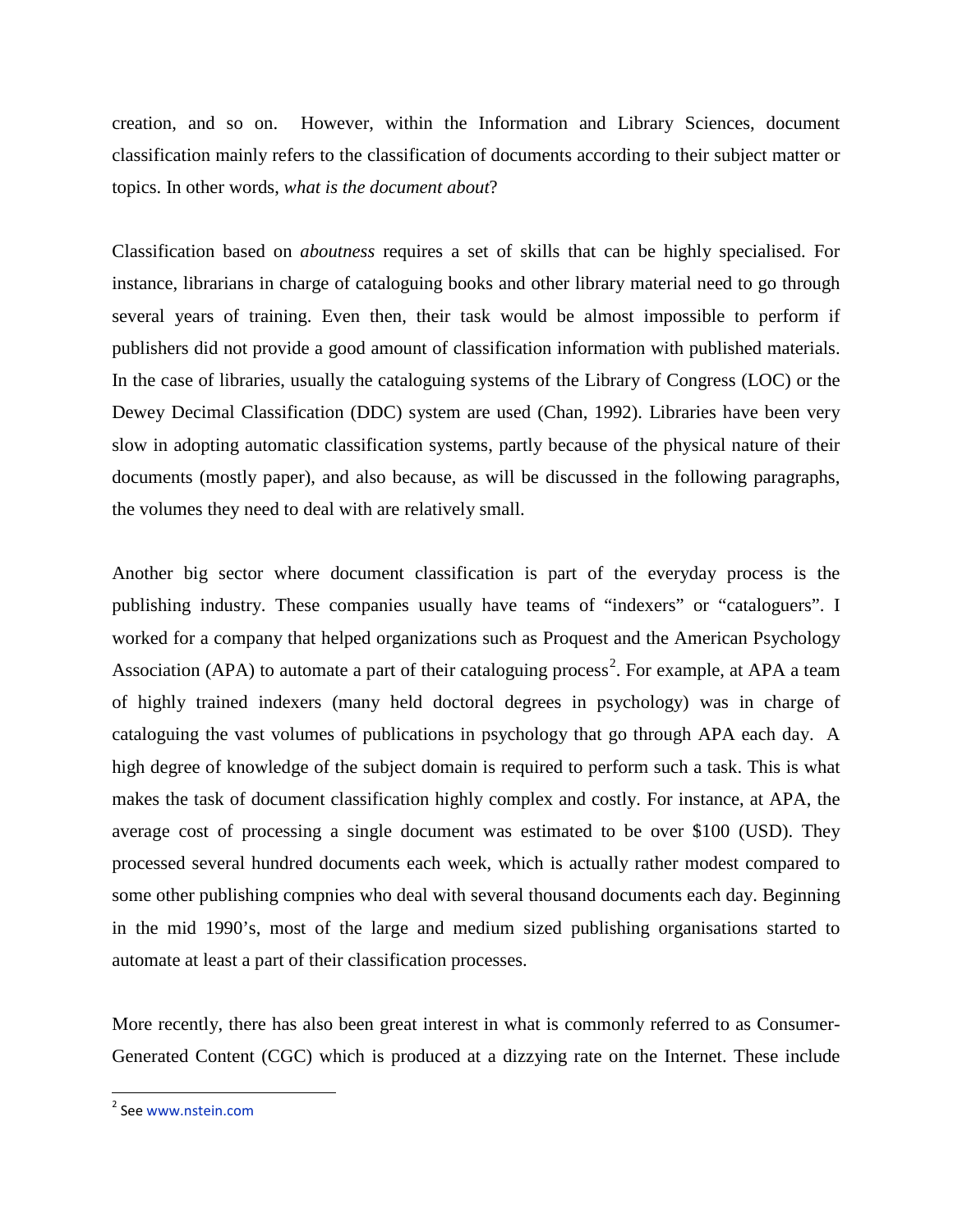personal web pages, blogs, comments, feedbacks, opinions, personal profiles, and all the other publicly available data on the Internet that is produced by the general public. The information contained in these documents is usually of little value on a document-by-document basis, but together they contain valuable information about trends, tendencies, and the all-important *public opinion.* Traditional methods of mining public opinion are quickly changing. Polling companies are finding that instead of calling people on the phone (or stopping them in shopping malls) to ask dozens of questions about a product or event, they can simply tap into online resources, where people are freely volunteering their opinions about products, politicians, and other subjects of interest. There are many different approaches to mining public opinion on the web, but classification is usually an important part of most approaches. Of course, the sheer volume makes any manual classification unthinkable. As for automatic classification, factors such as lack of consistency and reliable structure have made this domain extremely challenging.

A last domain of particular interest here includes what may be called private and semi-private documents, which have also seen a great surge in volume following the increasing use of digital data within private and public organizations and at home. Semi-private documents include documents inside a company, organisation or institution and reside within institutional networks (Intranets) where access is restricted to only designated individuals. There are virtually hundreds of institutional document types, including e-mails, forms, memos, business plans, financial statements, etc. that are used to conduct and support daily operations within organisations. These exist in extremely high volumes, and managing them in a timely manner is usually of critical importance.

Private documents include personal documents in the possession of individuals. E-mail is a good example, but many other document types can be included here. Basically any document on someone's personal or work computer is considered private data. Usually each person has a personalised method of classifying their documents, and today most people are finding it impossible to manually classify their own documents in a comprehensive and consistent manner. While less critical than semi-private documents, most everyone recognizes that facilitating the organisation of personal documents can contribute significantly to efficacy. There is certainly a huge pool of users awaiting the automated systems to be mature enough to be implemented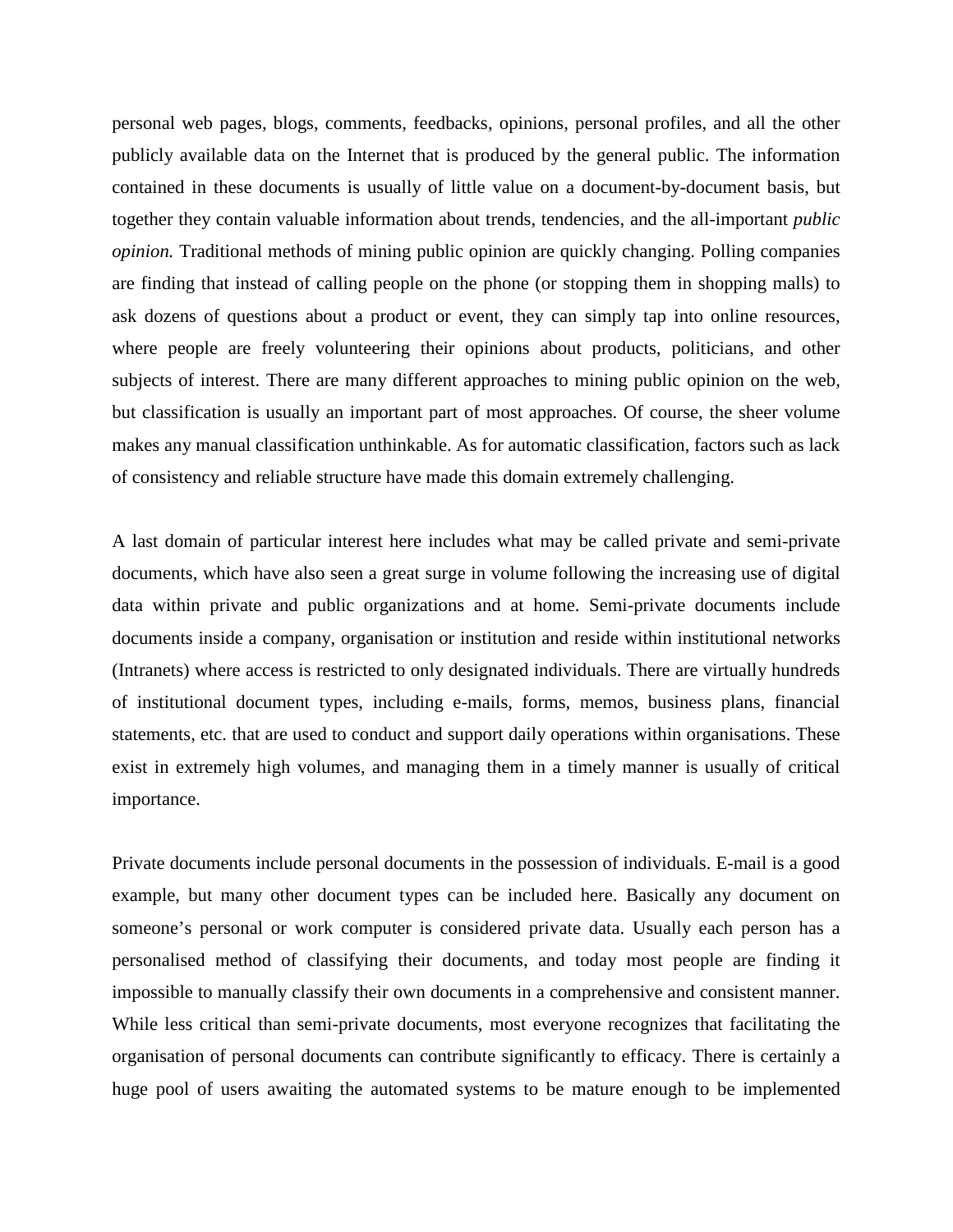within this context. This can be considered a domain for the future where aspects such as high customizability and flexible organizational schemes will be at the forefront.

Regarding organizational schemes, in document classification systems, documents are typically arranged in a hierarchical tree structure called a classification schema or a taxonomy. A taxonomy is a hierarchical classification scheme of information components (for example, terms, concepts, entities) and their interrelationships. Taxonomies support information management requirements by enabling end users to discover and access information and allowing content managers to organize their information assets.

Taxonomies come in all sizes and forms. Some are extremely simple, containing as few as only two nodes[3](#page-9-0), while others may be extremely complex, containing several thousand nodes, and facets to create multidimensional views[4](#page-9-1). Taxonomies are closely related to "ontologies," which, in turn, are key to the development and maintenance of taxonomies. According to the World Wide Web Consortium, an ontology defines terms, their properties and concepts (including relationships), which are used to describe bodies of knowledge. Accordingly, taxonomies are examples of ontologies; they provide the terms of a domain and represent a relationship among the terms (there also can be more than one relationship) as a structure. An ontology can be used to generate a taxonomy.

A taxonomy is often used as an inherent part of complex content management. It defines the organizing structure and, thus, guides the indexing, tagging or hyperlinking of content. Ideally, the taxonomy will be designed at the inception of a content management project. This is especially important if the heterogeneity of the content is significant, and if users will be challenged to access relevant content via normal (or even advanced) keyword searches.

Taxonomies provide alternative access paths to content that would otherwise be difficult to characterize as a question or keyword query. Taxonomies for document management usually are

-

<span id="page-9-0"></span> $3$  A sentiment analysis system only using Negative and Positive classes to classify documents is an example of a two node taxonomy.

<span id="page-9-1"></span> $4$  For example, the APA taxonomy mentioned earlier contains over 7,000 nodes, grouped in a tree structure of several levels. MeSH (Medical Subject Headings) is an example of a taxonomy with several facets (http://www.nlm.nih.gov/mesh/).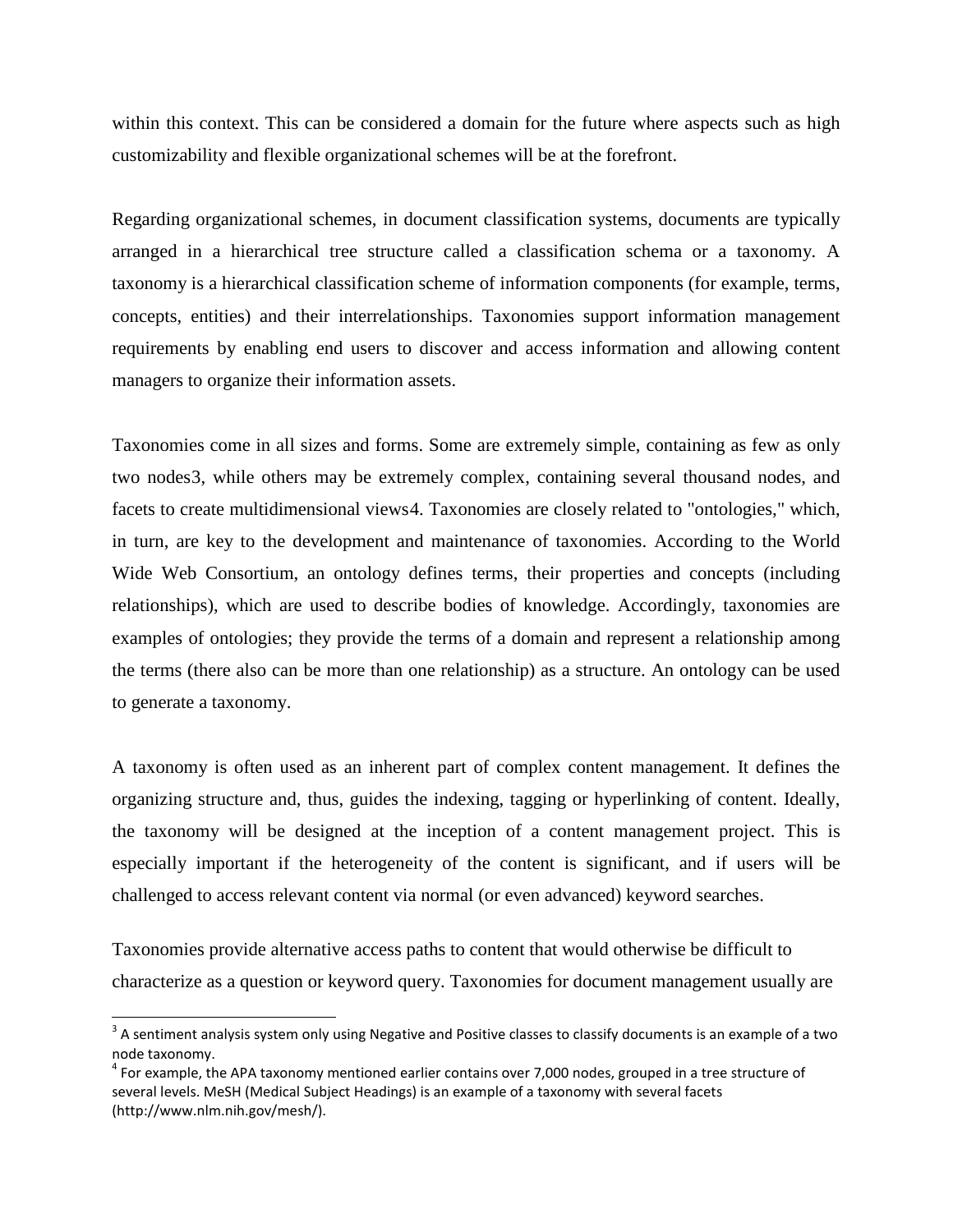simpler than complex content management. Because document management often is focused within a business domain, or is a departmental application, this domain association can restrict the vocabulary. Also, documents in a document management system often are linked to a specific business transaction, customer account or project; therefore, the indexing and vocabulary usually are linked to the related business process. A search usually is faster and more effective because the vocabulary and business domains are narrower. Thus, taxonomies play a lesser discovery role in these document management. Complex content management and the associated complex taxonomy are inherent parts of a knowledge management program. The effort to build a taxonomy indicates the intention to establish the relevancy of the underlying content or documents to the end user. Taxonomies also can provide role-based relevancy of information, thus enhancing knowledge workers' decision making.

There is much more that could be discussed about taxonomies, but for the purpose of this paper, it suffices to mention that taxonomies are an integral part of classification and play an important role in any classification system.

This brief introduction to classification aimed at putting in context the rest of this section, which essentially deals with machine learning systems for text classification. The next section will start with the precursors of machine learning systems, notably rule-based and lexicon-based systems.

### <span id="page-10-0"></span>**2.2 Towards Automation of Document Classification**

Traditionally, within the field of automated document classification, documents were considered as a collection of words. Although this characterization has persisted until today to some degree, as the following sections demonstrate, approaches to dealing with documents have substantially changed.

The first attempts to automatically classify documents were essentially lexicon-based. The hypothesis was that any subject matter could be defined by a number of keywords that together would define that subject. For example, if some news articles are to be classed in the general classes of Politics, Sports, Entertainment, Economy, and Health, then lists of categorized words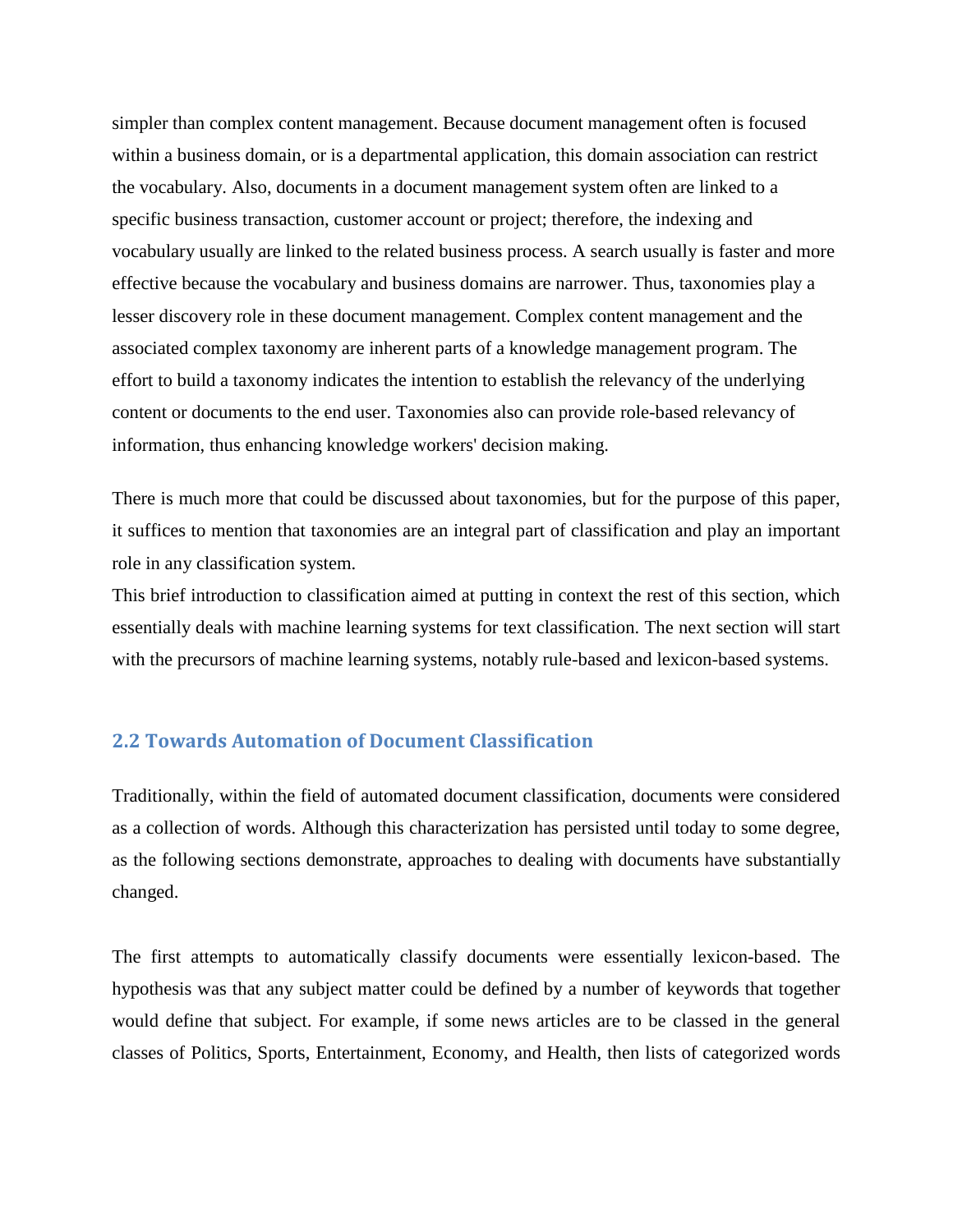(commonly referred to as "dictionaries") containing words that are often used when talking about these subjects would suffice to class the documents with a relatively high degree of precision.

This simplistic approach is actually quite effective if the number of classes is small, and each class is distinct from the others, as in the example above. However, as soon as the number of categories increases and some of the *aboutness* of classes overlaps into other classes, then this approach fails to deliver good results.

This led to a series of refinements of the approach which included the use of the tf-idf (term frequency–inverse document frequency) measure (Salton et al., 1982). Tf-idf is essentially a measure of the importance of a word in a document. In its simplest form, tf-idf is calculated by dividing the number of times a word appears in a document by the number of total words in the document. So if the word "Politics" appears three times in a 100-word document, it will have a tf-idf of 0.03. The idea here is that words with a high tf-idf are probably too general to be used for classification, and words with a very low tf-idf do not have a high enough relative recurrence to be used for this purpose either. Usually a sort of upper and lower threshold is then set. This will enable the system to select words that are more significant and therefore improve on accuracy, while avoiding some of the problems such as overlapping of classes.

A further improvement to this technique was the introduction of tf-idf weights not only on a document, but on a collection of documents, or a corpus (Salton, 1991). Here, the frequency of a word in a document was compared to the frequency of that word in a given corpus. If the words appeared only in that document, they would have very high tf-idf for that document, making them excellent candidates for classification. However, if the words appear in all or almost all documents (stop words for example), then they are rejected as having no specific *aboutness* value.

Despite these improvements, these systems remained fairly inaccurate and difficult to manage. (see for example, Salton (For example, Salton 1991, Yang and Liu 1999), adding a new class would entail reviewing the dictionaries, and adding an additional entry to one class could create unpredictable results in other classes. However, the simplicity of these systems has allowed them to persist to this day. They remain the most intuitive approach to ADC.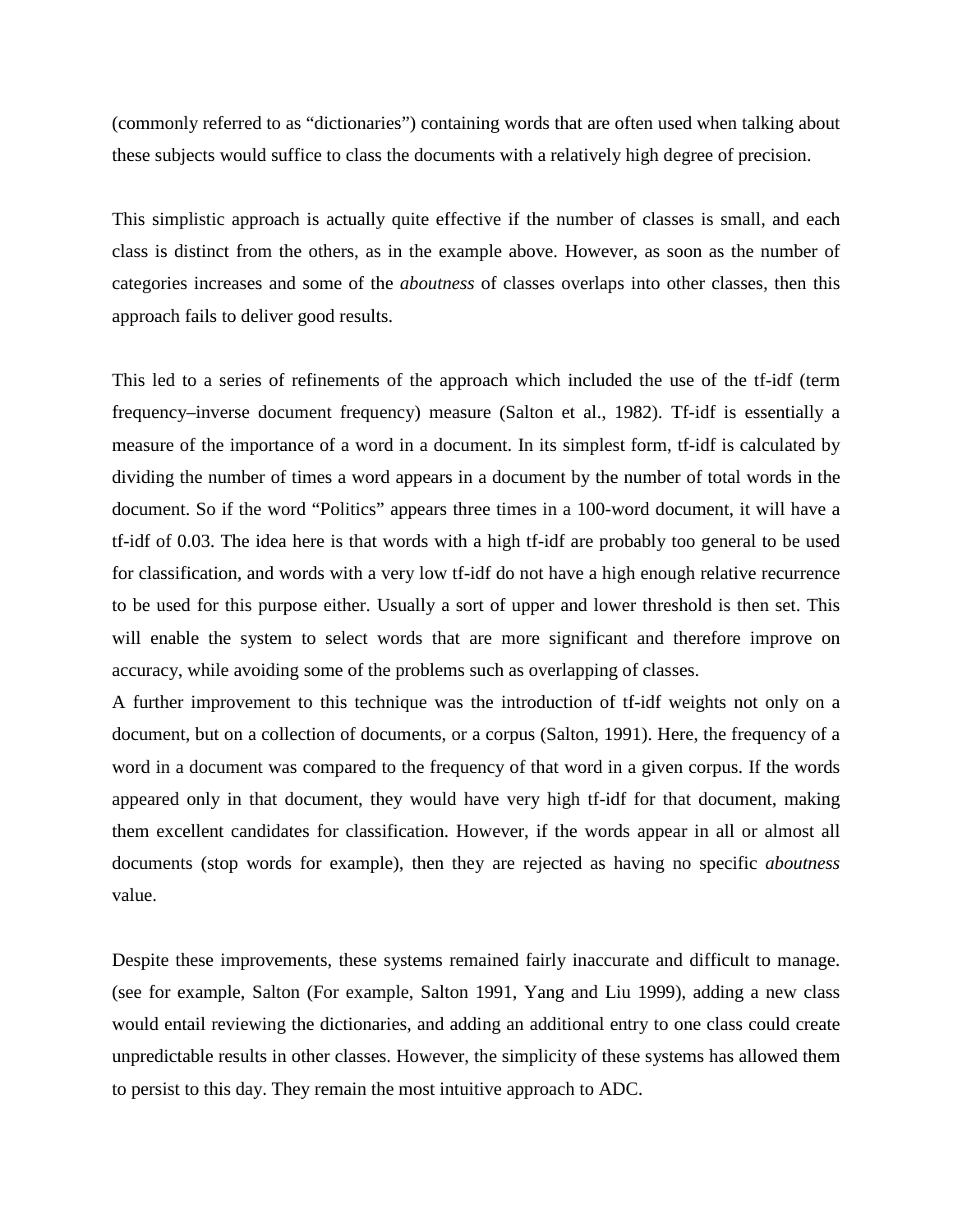Another variation of lexicon-based classifiers are rule-based systems (Norbert and Gerhard, 1984; Norbert et Al. 1991; Sasaki and Kita, 1998). Human-engineered rule-based classifiers require extensive developmental efforts, but have been successfully built to assign classification topics to documents. Rules significantly improve the flexibility and accuracy of ADC systems. Rules are simple to complex "If...Then" statements forcing the system to do something in specific situations. A rule has input parameters that trigger its activation. For example, a rule could state that if a particular word is seen in the first line of a document (i.e. its title), then the system must assign that document to a particular category.

Rule-based systems can achieve high degrees of accuracy in closed environments<sup>[5](#page-12-0)</sup>. They also allow for a fair amount of flexibility and control over the system. The evolution of these systems can be planned in advance, and every action of the system can be easily traced back to a set of rules. The main drawback to rule-based systems is that they can only be used effectively in the environment for which they were built. Also, the creation and maintenance of rules is a very complicated task, making the systems highly dependent on domain experts. However, humanengineered rule-based systems remain the choice of most organisations that develop their systems in-house, and who are concerned about the questions of accuracy and control.

There's been several interesting projects aiming at the automation of the creation and maintenance of rules. Li and Yamanishi (2002) implemented a text classification system using stochastic decision lists. A stochastic decision list is an ordered sequence of IF-THEN-ELSE rules. The rules implement explicit knowledge about classification such as if a document contains certain words in the title then that document belongs to a particular class, else it belongs to another class. Such if-then-else rules can become quite sophisticated and powerful, employing vast quantities of formalized knowledge extracted from domain experts. The method has advantages of readability and refinability of acquired knowledge and automates the construction of decision lists on the basis of the principle of minimizing extended stochastic complexity, thus minimizing classification errors. The method achieves higher accuracy rates than human-

<span id="page-12-0"></span> $5$  A closed environment refers to an ADC environment where the taxonomy and document types remain fairly constant.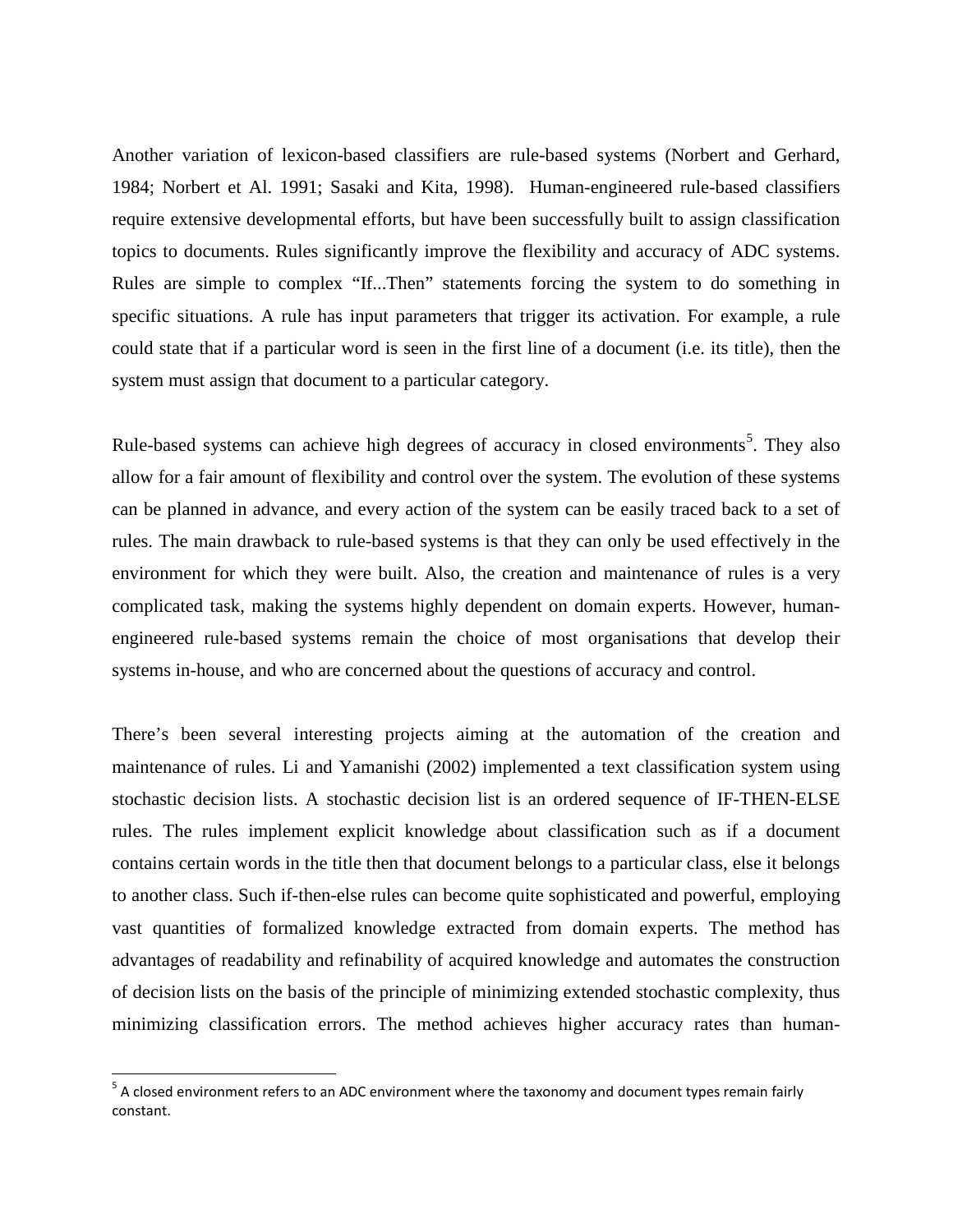engineered rule-based systems but only on short documents. Chidanand et al (1994) describe use an "optimized rule-based induction" method for large document collections with the goal of discovering automatically classification patterns that can be used for general document categorization. While still in the category of rule-based systems, several machine learning techniques are used. I will cover machine learning in the future sections.

In summary, lexicon and rule-based systems can achieve high accuracy, but require important amounts of time and effort to get the initial system operational. Also, in terms of computing speed, these kinds of systems suffer as their databases grow: While executing a single rule or looking up a small number of dictionary items can be fairly quick, most mature systems contain gigantic databases, the management of which becomes an important challenge in itself. Lastly, these systems are designed with a "perfect" world in mind, where there are no typos, misspelled words, missing spaces between words, or other anomalies that, in reality, often appear in even very polished documents such as books and review publications. As one moves towards private, semi-private and Consumer-Generated Content mentioned in the last section, the quality of documents deteriorates significantly, making these systems less effective.

The rest of this paper deals with machine learning approaches in document classification. I will first discuss the criteria for evaluating classification systems and then give an overview of the most common machine learning approaches for document classification.

### <span id="page-13-0"></span>**2.3 Evaluation Criteria**

The preceding discussion demonstrates that classification systems are complex entities, whose evaluation has to encompass many different criteria. Unfortunately, the evaluation criterion most often used in academia is based on accuracy measures, neglecting other important factors. Although accuracy is important, it only exposes a part of the picture. An additional difficulty in comparing different systems arises from the fact that most of the evaluation data available are based on tests on a single system, or in some cases comparisons between two systems. As Yang et al. (1999) indicate, while there is a rich literature about individual methods, clear conclusions about cross-method comparisons are difficult to come by, because most often published reports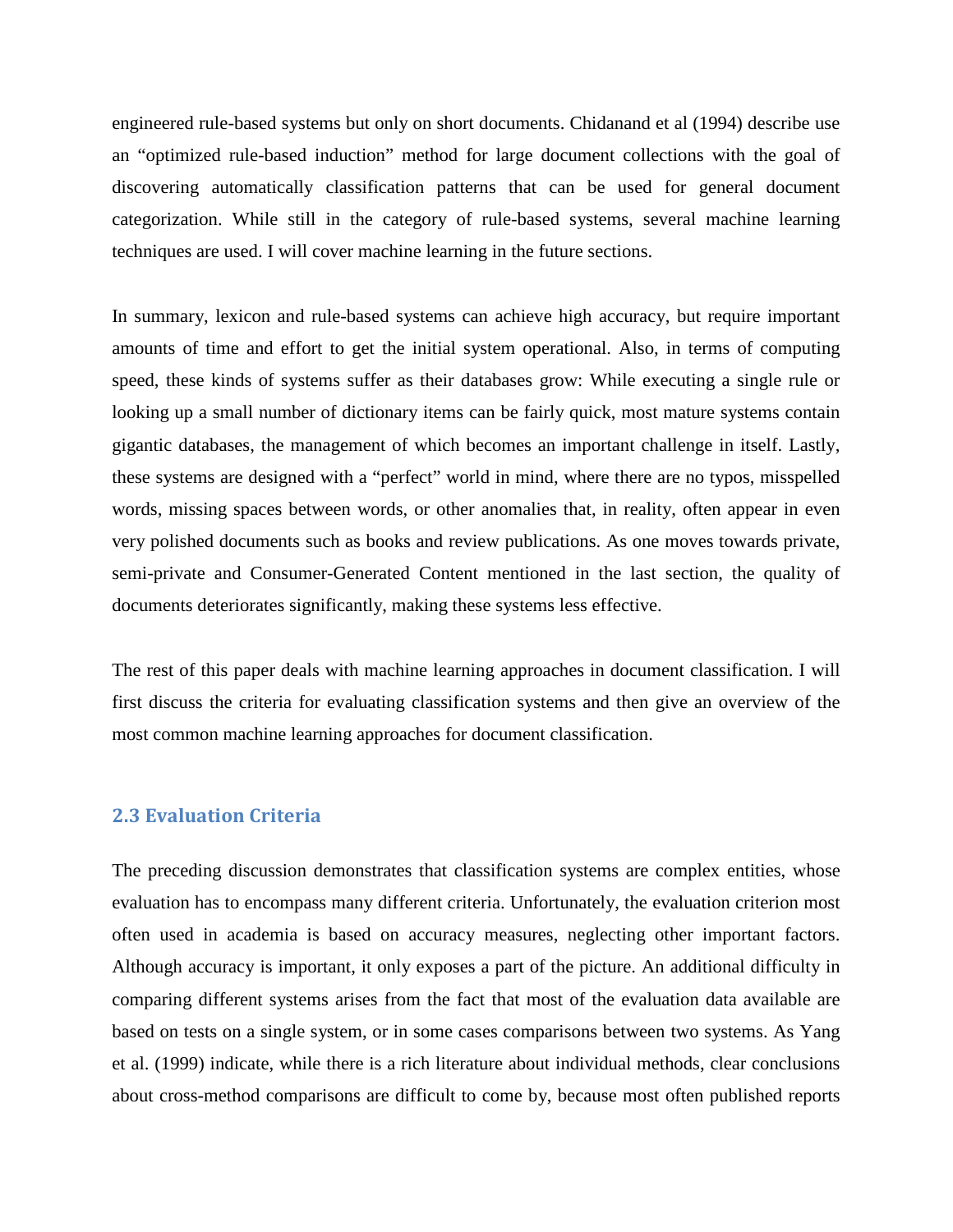are not comparable. For instance, while both Joachim (1998) and Weiner et al. (1995) had evaluated the systems they were proposing, it is difficult to determine whether the performance of NNet by Wiener et al. (1995) is statistically better or worse than the performance of SVM by Joachims (1998) because different data collections were used in the evaluations of those methods, and no statistical significance analysis was conducted to verify the impact of the difference in data on the performance variation of these classifiers.

In addition, while a system may perform very well on one set of data, it may not do so well on another set. The reasons for this are varied and are related to the design and internal workings of each model. So basing evaluations on results announced for individual systems makes little sense.

Having said this, for this paper, there is no other choice but to limit the scope to data collected by previous researchers (the only other alternative being to run independent tests, which is clearly outside of the scope of this project). There are a few papers such as Yang's (1997, 1999) and Meyer et al. (2003) that provide some cross system analysis (all dealing exclusively with accuracy). This paper will synthesis these results and provide (as much as possible) some other criteria, based on personal experience, and what can be deduced from the available literature. The following section defines each of these criteria, putting more emphasis on accuracy.

#### <span id="page-14-0"></span>**2.3.1 Accuracy**

Following Rijsbergen (1979), accuracy is most often expressed as F-measure (F), which is calculated from precision (P) and recall (R), and expressed as:

#### $F = 2(P^*R)/(P+R)$

Precision refers to the correctness of class assignments. Recall refers to the completeness of those assignments:

#### **Recall = Correct classes found/total correct classes**

#### **Precision = Correct classes found / total classes found**

For instance, if a document should be assigned to four classes (e.g. Politics, Elections, Health, and Environment) one would have a 100% F-measure if indeed the system assigned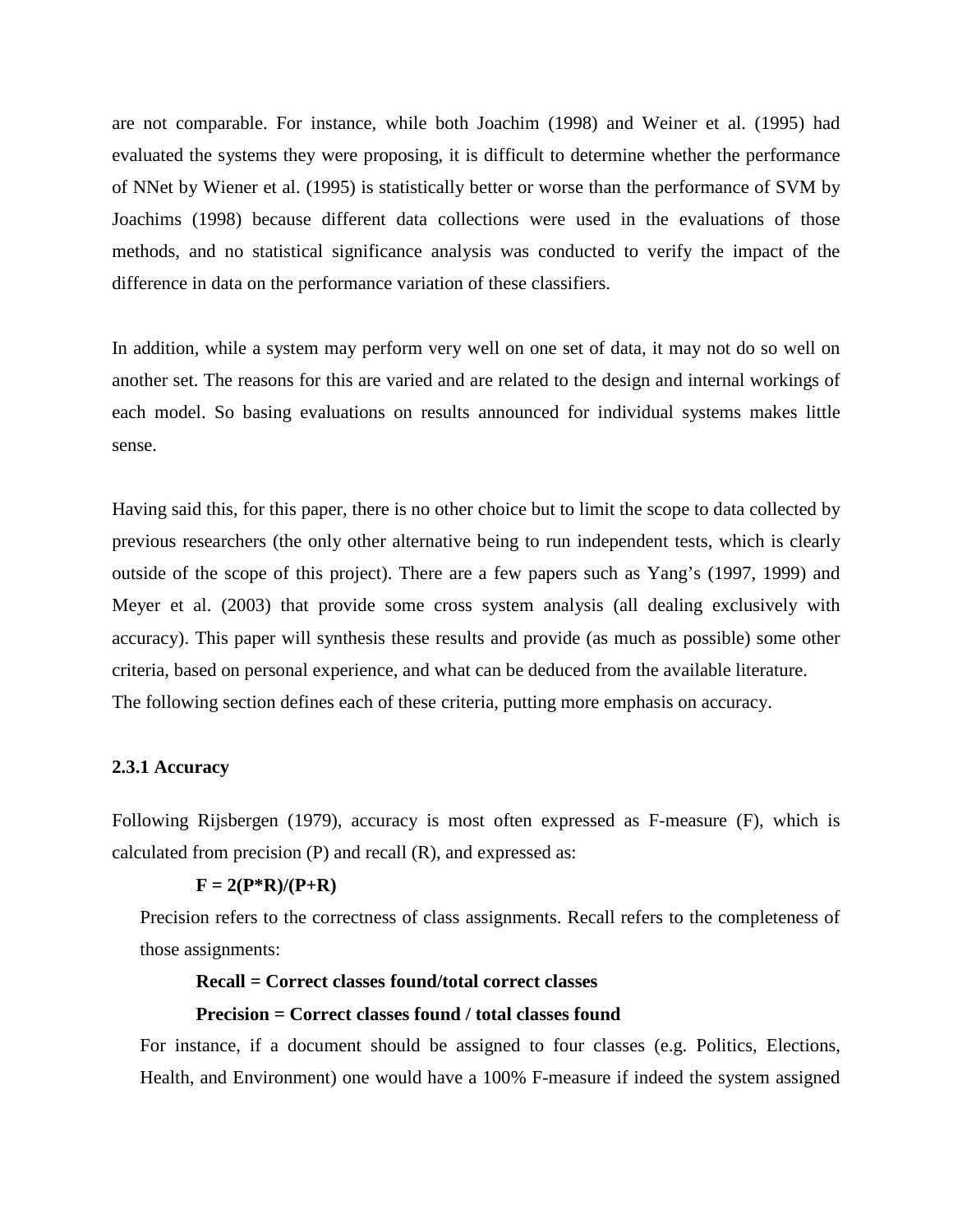it to those four classes, and ONLY to those four classes. However, if the system assigned the document to the classes *Politics*, *Environment*, and *Schools*, then Precision = 2/3 = 66% (system is correct for 2 of the 3 classes assigned), and recall  $= 2/4 = 50\%$  (system found 2 correct classes out of the 4 possible). The F-measure, or accuracy, in this case is around 56% for this document.

There are several variations of this formula, but essentially F-measure expresses accuracy in terms of both recall and precision.

It should be noted that measuring accuracy is not an exact science. As Sebastiani (2002) confirms, "the subjectivity in the class concept definition makes analytical evaluation of text classifiers very difficult. Therefore empirical experiments have become the common text classification evaluation methods*"*. The benchmarks are always based on human classification, which itself is somehow subjective and prone to errors. For instance, human classification variations between indexers are a well known fact, even if most indexing teams have very comprehensive guidelines and standards that everyone tries to follow. Another known phenomenon is that machine errors are much more visible than human errors (at least to humans). While a human may neglect to assign a document to a secondary class, or might assign it to a class that another human may not (but a third would!), machine errors are viewed as quite "unintelligent" by most humans.

### <span id="page-15-0"></span>**2.3.2 Speed**

If accuracy measures suffer from some subjectivity, speed, at least in theory, can be measured very accurately. However, in practice, there are many factors involved that make the task highly complicated. For one thing, we need to define what is meant by speed. Is it the amount of time it takes for an system to classify a document? Is so, where are the "start" and "end" points? Different systems perform different pre-processing tasks on their input data, requiring different amounts of time. For instance, a bi-gram system might only need to represent a document as a vector of two characters, while a concept-based system will need to go through a text-analysis procedure involving several steps before starting to perform the classification process itself.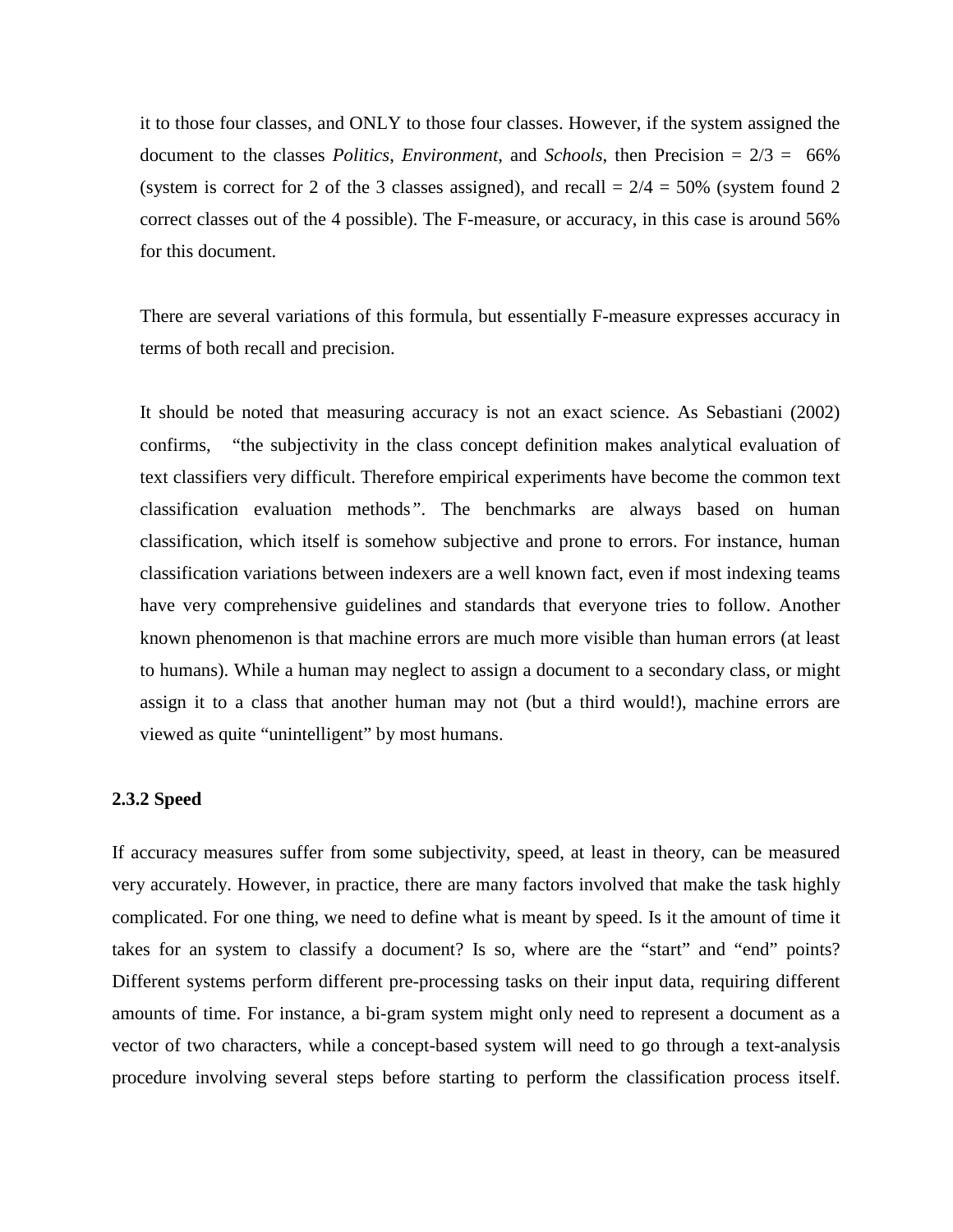Another factor to look at, especially in the case of machine learning systems, is the training time. Time to training a system can range from a few minutes to several days. Another factor to consider is the speed curve. If the curve is linear, this will be simple. But in most systems, elements such as the number of nodes in the taxonomy, the quantity of training data, or the length of documents will cause the speed curve to either plateau or increase exponentially at some threshold.

Finally, in terms of test environment, producing the same software/hardware environments, while essential, is not always feasible, especially when comparing several systems together.

### <span id="page-16-0"></span>**2.3.3 Scalability**

Because of the need to classify large amounts of documents, there is an increasing need for systems that can achieve higher classification accuracy while maintaining the ability to process large document collections (Meretakis et al. 2000). In many instances a tradeoff between accuracy and scalability has to be considered in industrial environments. Scalability is defined based on:

- the through put of the system: how many documents it can handle
- Number of nodes in the taxonomy it can handle
- Document sizes it can handle

In previous sections we saw that in industrial environments, scalability of systems is of extreme importance. A greatly accurate system that has a speed of one document per 50MS, but does not scale, will be of little use. In fact, most software companies (as well as their clients) prefer a slower and less accurate system to one that crashes or hangs.

#### <span id="page-16-1"></span>**2.3.4 Maintenance**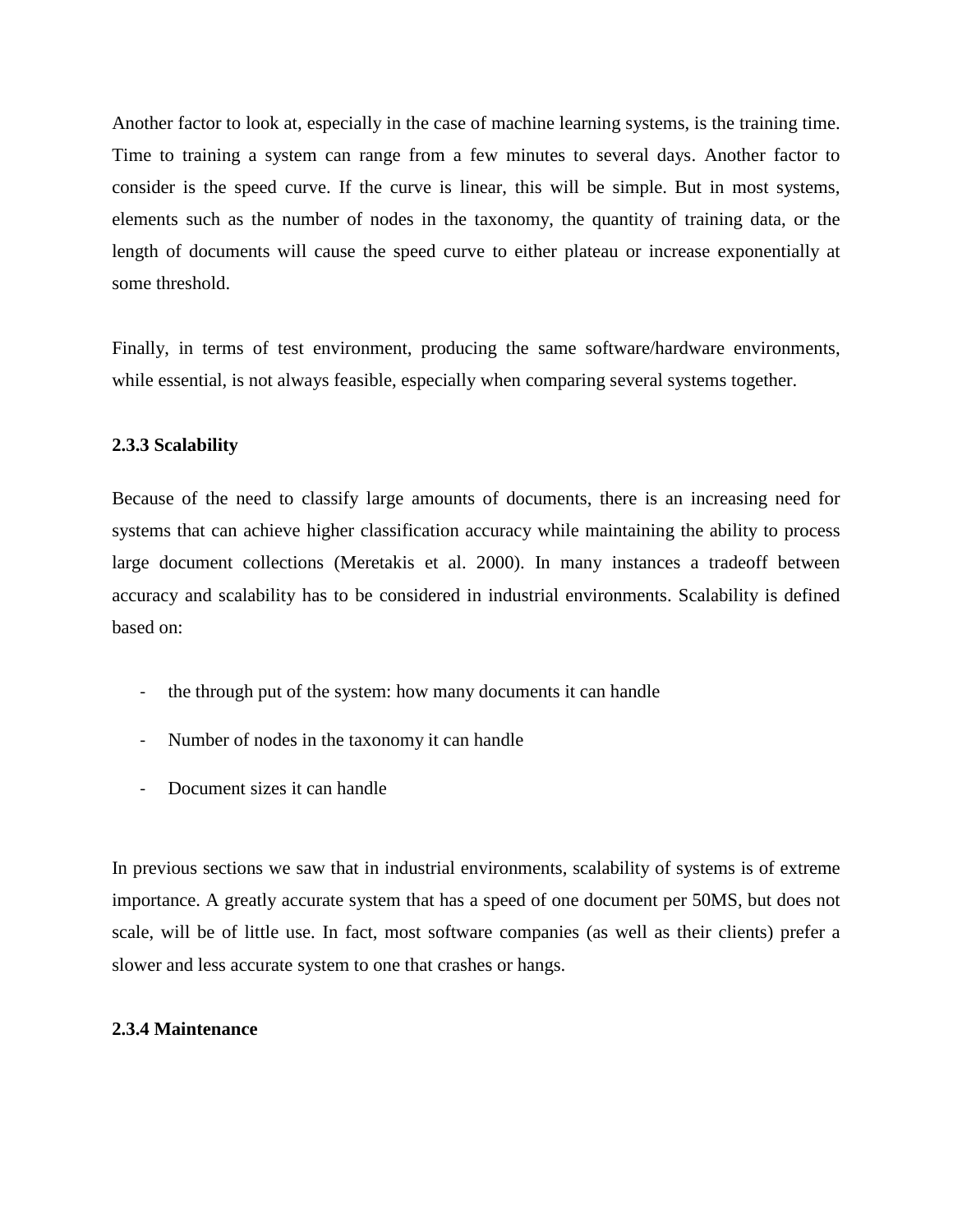Maintenance is mostly a software issue that does not need to be addressed here. However, maintaining a system also includes the ability to make it evolve. System evolution may happen at two levels: Model and data. A system that can evolve easily is one that will see constant improvements, getting better with time. Making the model of the system evolve requires a model that is not too complicated, and effects of modifications are easily measurable. Data evolution is an important issue, especially in production environments. If adding a single category to the system requires retraining, chances are there will be more resistance to that addition.

#### <span id="page-17-0"></span>**2.3.5 Ease of implementation and use**

A last criterion for evaluation is how easy the system is to use and implement. Sometimes systems require very complex pre-processing that makes them almost impossible to implement. Other times, the use is so complicated that only the designer of the system can operate it.

In the next section I discuss the most common Machine Learning approaches used for ADC.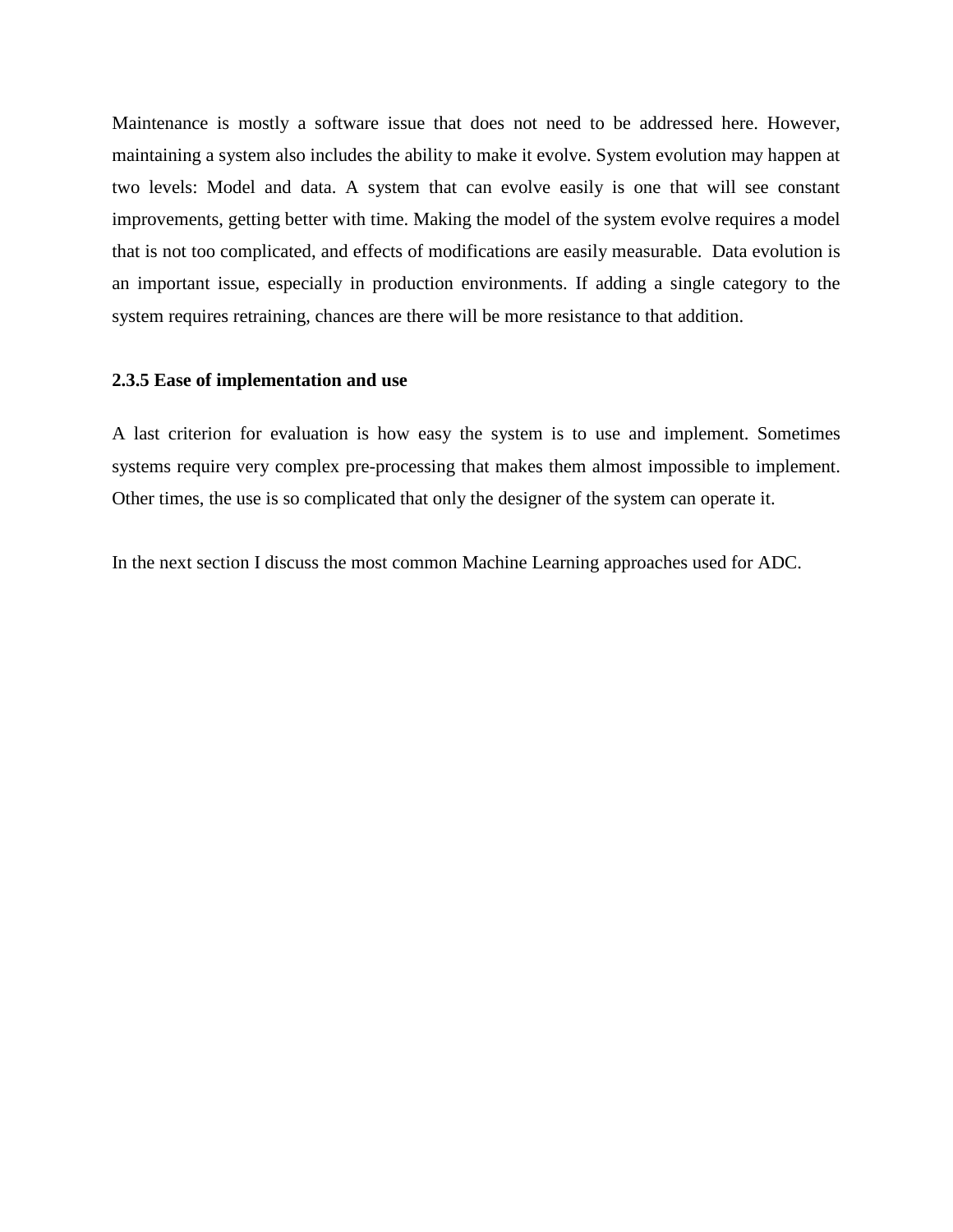### <span id="page-18-0"></span>**2.2 Machine Learning**[6](#page-18-2)

Machine Learning is a very broad field concerned with the development of methods and techniques allowing computers to learn specific tasks. Machine Learning applications are numerous ranging from natural language processing, to stock market analysis, passing by pattern recognition, medical diagnosis, fraud detection, DNA sequences classification, handwriting recognition, object recognition, playing games, and robot locomotion.

A great advantage of Machine Learning models is that the same model can be applied to a number of different tasks, with few modifications in the model itself.

In this paper, the focus is on a few Machine Learning models that have been used extensively for Text Classification. The chosen models are:

- Space Vector Model
- Naive Bayes
- kNN

- Latent semantic indexing
- support vector machines
- Neural Network

### <span id="page-18-1"></span>**2.2.1 Space Vector Model**

Space Vector Models were the first attempts at representing textual data in such a way that comparisons between documents could be made based on mathematical models. Although not usually recognized as a Machine Learning model in itself, it is the foundation of all the ML models seen in this paper.

<span id="page-18-2"></span><sup>6</sup> **Disclaimer**: I only have a working knowledge of different ML models, and a superficial knowledge of the internal workings of the models presented in this paper. The material presented here is the result of research done specifically for this paper, and some of the information may not be complete. As much as possible, I have cross checked the information for accuracy, but in some cases I have taken the claims of the authors at face value.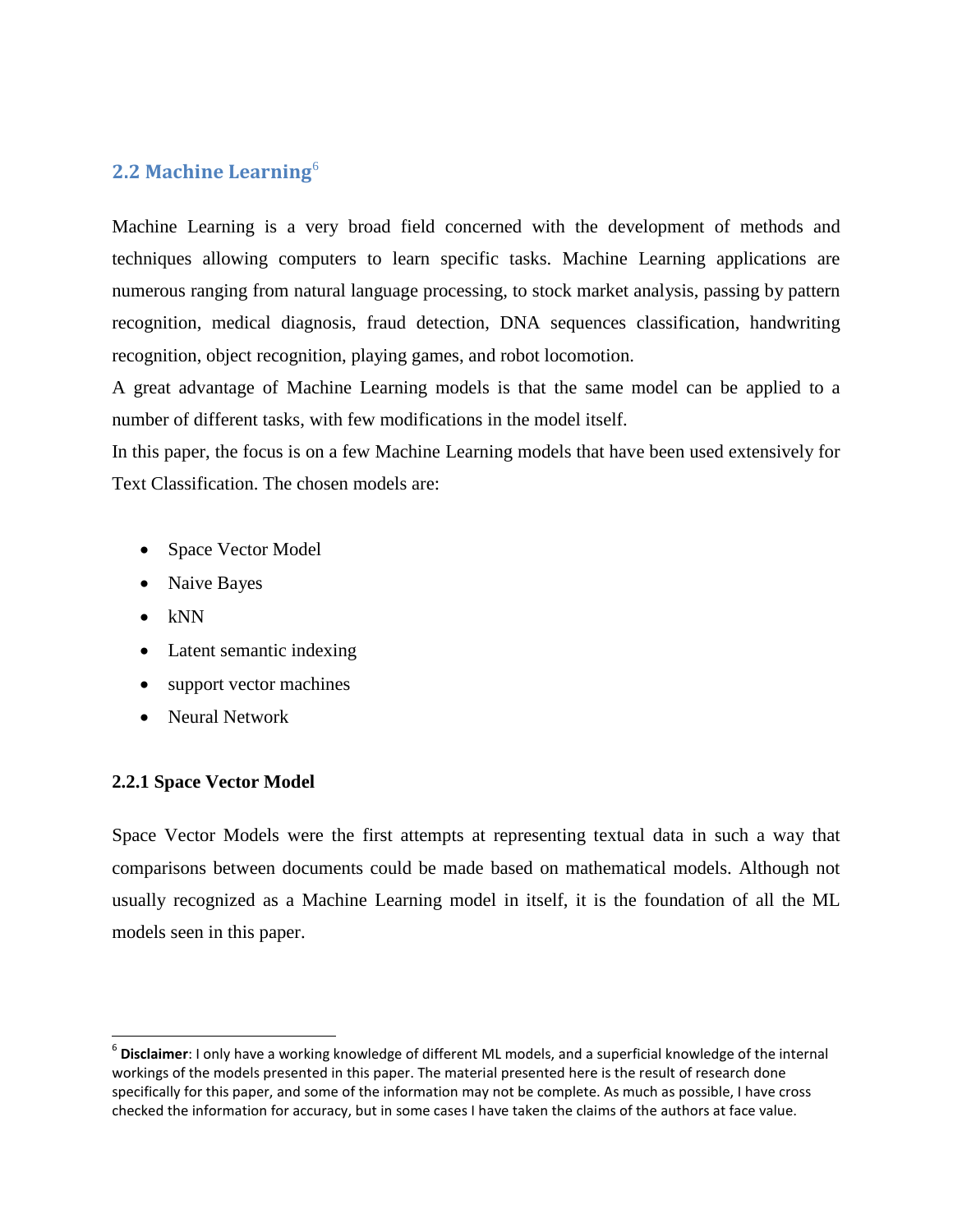A space Vector Model is a vectorial representation of a textual document devised initially for information retrieval tasks (Salton, 1981) within SMART (Salton's Magic Automatic Retriever of Text) System. SMART used the concept of Space Vector Models to represent documents as vectors whose dimensions corresponded to the words of the document. It then represented a user's queries as the same kind of vector as the document vectors. Relevancy rankings of documents in a keyword search could then be calculated by comparing the deviation of angles between each document vector and the query vector. In a formula such as:

**Cos β = (V1 . V2) / (|V1| |v2|)**

Where a cosine of 0 would mean that the query and document vector are orthogonal and therefore had no match, where as a cosine of 1 would mean that the document contained only the word that was also the user's query.

It is easy to see that this concept can be extended to machine learning by varying *user\_query* to *document\_to\_class:* Instead of sending the system a vector containing a user query, we can just send it a vector containing the document to be classed. The documents that return on top (cosine near 1) are closest matches to the document that we want to class. If the base documents (training documents) contain category assignments, then we can assign those categories to the new document.

Given corpora of documents and a training set of examples of classified documents, the technique locates a minimal set of co-ordinate keywords to distinguish between classes of documents, reducing the dimensionality of the keyword vectors (Bao et al. 2000). However, some refinements are required, especially at the stage of category assignments, but we can see that the fundamental design of a Space Vector Model is radically different from the lexicon and rule-based models we saw earlier.

The limitations of this model for text classification include poor handling of long documents that match almost everything; too many false positives because of poor handling of word substrings;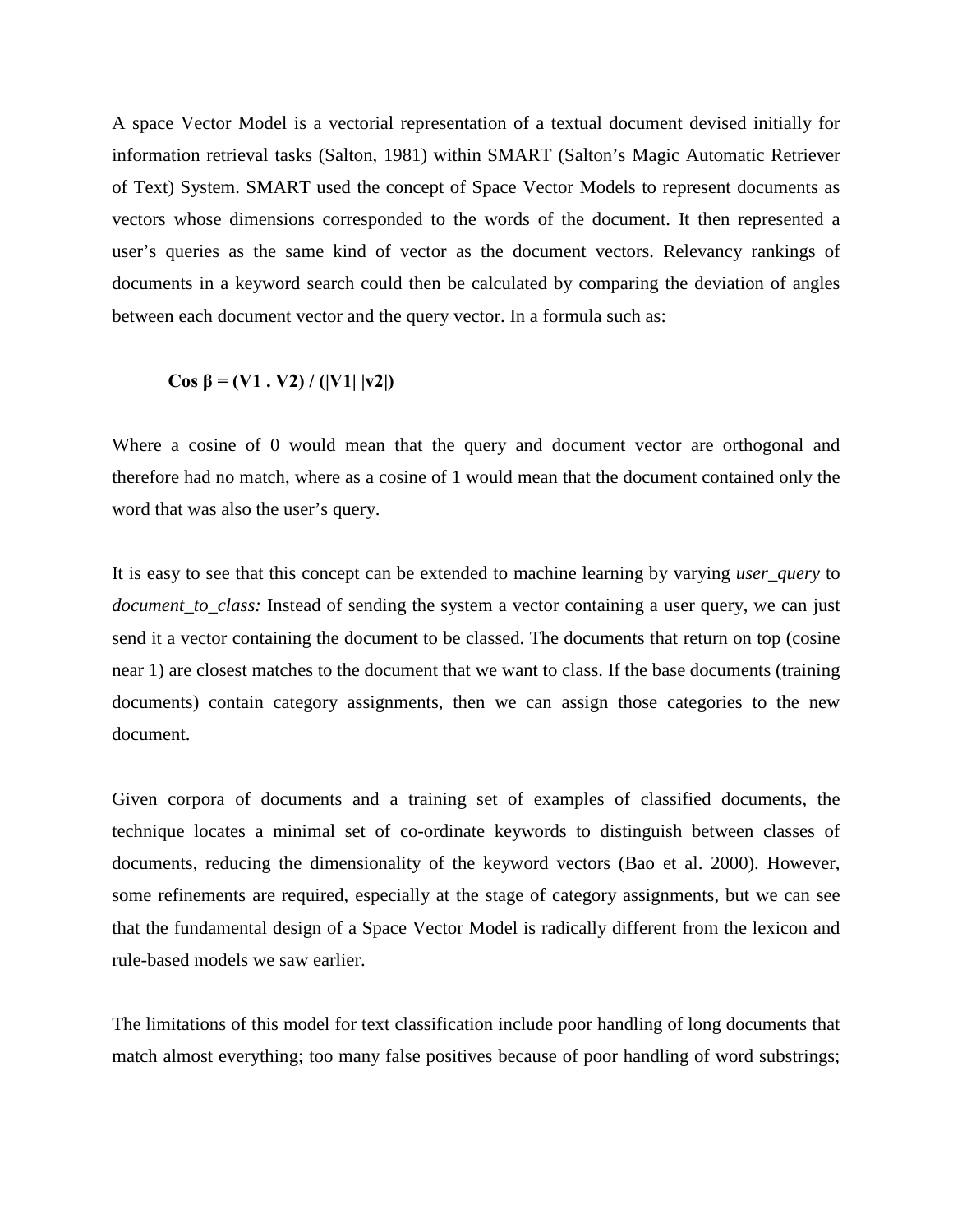loss of word order in documents resulting in less accuracy; and a problem with the fact that documents with similar subject matter but different vocabulary match poorly.

There are no formal evaluation benchmarks for this model in the context of text classification, and therefore it is not included in the final comparison table. However, given its fundamental role in mathematical models of NLP, it was highly relevant in this section.

#### <span id="page-20-0"></span>**2.2.2 Naive Bayes**

Naive Bayes classifiers were among the first Machine Learning models developed for the task of text classification, and remain to this day one of the classifiers most used in both industry and academia due to their robustness, simplicity<sup>[7](#page-20-1)</sup> and ability to produce relatively good results in many varying contexts (Lewis, 1998; McCallum and Nigam, 1998; McCallum and Nigam, 1998; Yang, 1999; Kim et al. 2000, Kibriya et al. 2004; Frasconi et al. 2001; Peng and Schuurmans, 2003; Yin and Power, 2006; He and Ding, 2007; Schneider, 2005).

This paper will provide a more comprehensive description of the inside workings of Naive Bayes classifiers to demonstrate how a simpler machine learning model is designed. Other systems will not be covered in as much detail.

Naive Bayes classifiers are based on the application of Bayes' probability theorem which relates the conditional and marginal probabilities of two random events to compute posterior probabilities given anterior observations:

 $P (C|X) = P(X|C) P(C) / P(X)$ 

Where :

-

*P is the probability X is the unknown C is a possible outcome of X based on posterior observations* 

<span id="page-20-1"></span> $^7$  It's been suggested that the "Naïve" part of Naïve Bayes is due to the inherent simplicity of this type of classifier. In fact, at least according to Yang and Lie (1999), "the naive part of NB methods is the assumption of word independence, i.e., the conditional probability of a word given a category is assumed to be independent from the conditional probabilities of other words given that category". But in fact it is this assumption that makes the computation of Naïve Bayes classifiers simpler than other approaches because it does not use word combinations as predictors.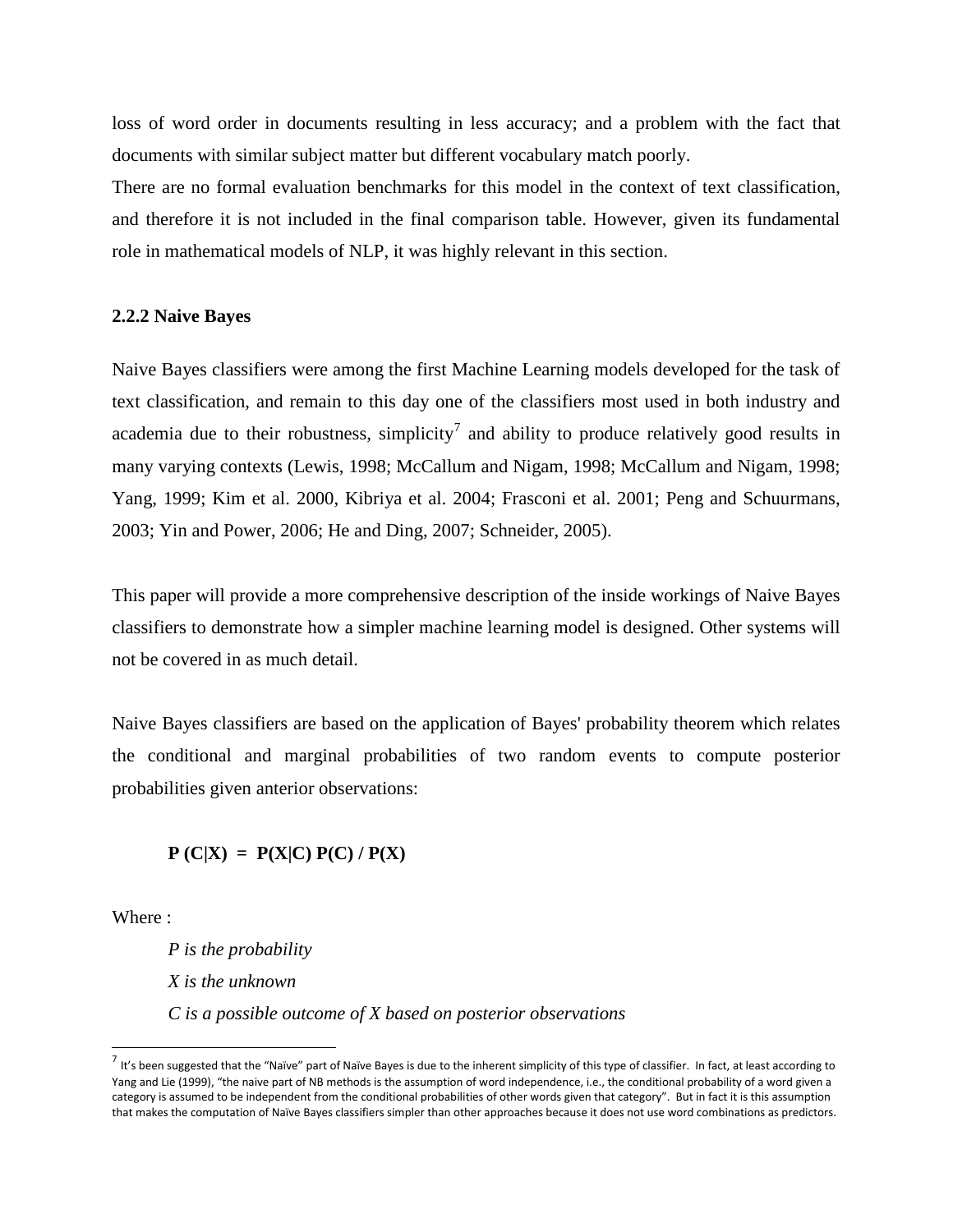*P(C) is the prior probability of C P(X) is the prior probability of X P (C|X) is the posterior probability of C conditioned on X P (X|C) is the posterior probability of X conditioned on C*

Naive Bayes classifiers can handle an arbitrary number of independent variables whether continuous or categorical. Given a set of variables,  $X = \{x1, x2, x... , xd\}$ , we want to construct the posterior probability for the event Cj among a set of possible outcomes  $C = \{c1, c2, c... , cd\}$ . In a more familiar language, X is the predictor and C is the set of categorical levels present in the dependent variable. Using Bayes' rule:

### *P*( $C_j$ | $X_1, X_2,$ .... $X_d$ ) ∞p( $X_1, X_2,$ .... $X_d$ | $C_i$ )p( $C_i$ )

Basically, the theorem states that the probability of a future event is a function of both conditional and marginal probabilities. From this, the idea behind a Naive Bayes classifier model is to use the combined probabilities of words and categories (both represented as Space Vector Models) to estimate the probabilities of categories for a new document. The following description from Shen and Jiang (2003) summarises the construction of a classifier based on the Bayes Theorem:

Let  $Y = \{0, 1, \ldots, |Y|\}$  be the set of possible labels for documents, and  $W = \{w1, w2, \ldots, w\}$ w|W|} be a dictionary of words. A document of N words is then represented by the vector  $X =$  $(X1, X2, \ldots, XN)$  of length N. The Ith word in the document is Xi **Ehe M** multinomial Naive Bayes model assumes that the label Y is chosen from some prior distribution  $p(Y = \cdot)$ , the length N is drawn from some distribution  $p(N = \cdot)$  independently of the label, and each word Xi is drawn independently from some distribution  $p(W = \cdot | Y)$  over the dictionary. Thus, we have:

$$
p(X = x, Y = y) = p(Y = y)p(N = n)\prod_{i=1}^{n}p(W = x_i|Y = y)
$$

Now let there be a training set  $S = {X^{(i)}, Y^{(i)}}$   $\prod_{i=1}^{n}$  of *m* examples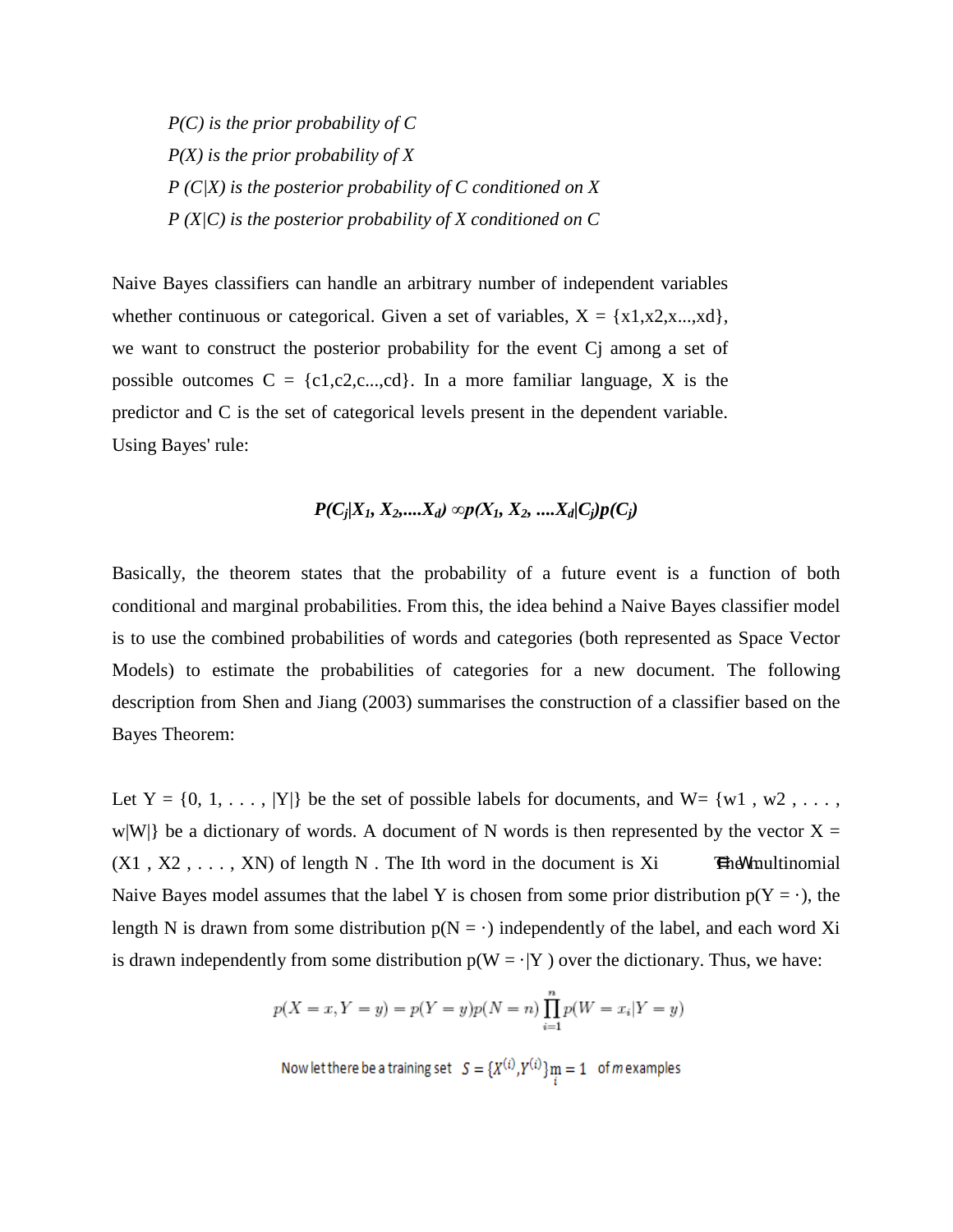The Naive Bayes classifier uses S to calculate estimates  $p(X|Y)$  and  $p(Y)$  of the probabilities  $p(X|Y)$  and  $p(Y)$ . The estimated probabilities are typically calculated in a straightforward way from counts from training data. To classify a new document, it is straightforward to see using Bayes rule that the estimated class posterior probabilities are $8$ :

$$
\hat{p}(Y = y_0 | X = x) = \frac{\hat{p}(X = x | Y = y_0)\hat{p}(Y = y_0)}{\sum_{y=1}^{|\mathcal{Y}|} \hat{p}(X = x | Y = y)p(Y = y)}
$$

Where

-

$$
\hat{p}(X = x | Y = y) = \prod_{i=1}^{n} \hat{p}(W = x_i | Y = y)
$$

The predicted class for the document is then just: arg max  $y \in Y$  p(Y = y|X =x).

The classifier's model parameters are approximated with relative frequencies from the training set. There are numerous variations of the above model, some reporting important improvements in accuracy. However, none of the studies seem to be conclusive. "Smoothing" techniques are almost always present, and other techniques are used to overcome the model's pitfalls. For instance, if a given class and feature value never occur together in the training set then the frequency probability will be zero, which will make all the other probabilities zero as well when they are multiplied. To remedy this, a sample correction in all probability estimates is incorporated so that a probability is never set to be exactly zero.

Despite, or perhaps because of, their simplicity, Naive Bayes classifiers often perform extremely well in real world situations. Recently, careful analysis of these classifiers has shown that there are theoretical reasons for the apparent efficacy of Naive Bayes classifiers (Zhang, 2004). Several new Machine Learning approaches are based on the Naive Bayes model, and countless implementations of Naive Bayes using different feature sets, training parameters, and smoothing algorithms.

<span id="page-22-0"></span> $8$  Note that  $p(N=n)$  is dropped from the initial equation given length n of the document does not depend on the label.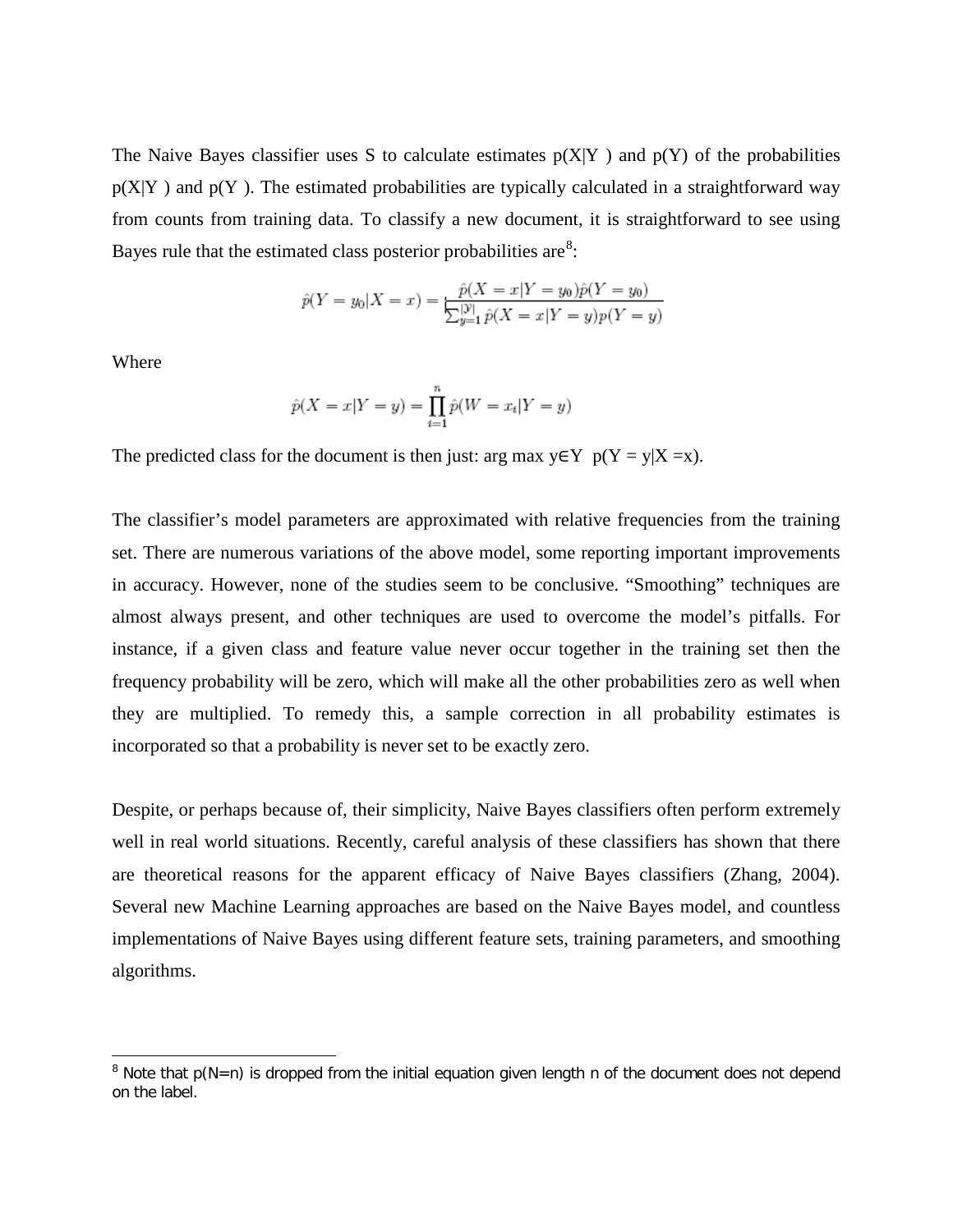Among the advantages of Naive Bayes classifiers we can mention the small amount of training data that it requires. For instance, for taxonomies in the range of a few dozen to a few hundred nodes, training data of around 10 documents per node are often used. In terms of scalability, Naive Bayes classifiers can handle several thousand categories with relative ease, although accuracy suffers as the number of nodes is increased. In terms of accuracy, several studies using the standard Reuters or similar corpora have reported F-measure rates in the low 80s, with precision being usually a few percentage points higher than recall. More information is provided in a later section.

#### <span id="page-23-0"></span>**2.2.3 Knn (K nearest Neighbor)**

Knn was first introduced in 1951 in a paper called "Discriminatory Analysis: Nonparametric Discrimination: Consistency Properties," by Fix and J. Hodges. Initially it was intended for the task of pattern recognition, but quickly it was adapted as a text classifier (Dasarathy, 1991). It has consistently been ranked as a top performer in standard evaluations, and is even simpler than the Naive Bayes model presented in the previous section. In fact, as will be seen, Knn closely follows the principals of the Space Vector Model described at the beginning of this section (Yavuz and Güvenir, 1998; Kwon and Lee, 2003; Han et al. 2001; Cardoso-Cachopo and Oliveira, 2003; Larkey, 1998; Liao and Vemuri, 2002; Zelikovitz and Hirsh, 2002).

Knn's basic algorithm is to find for a given test document the k nearest neighbours among the training documents, and use their categories to find the best categories for the test document. The "k nearest neighbours" are determined by a similar process as the Space Vector Model: each training document and test document are represented as a multidimensional feature space vector. The cosine value, or more commonly the Euclidean distance between the two vectors, is used to determine the degree of similarity. The classification is based on a "vote" of the neighbours, with the document being assigned to the classes most common amongst the nearest neighbours. The sharing of categories among K nearest neighbours results in the addition of the category weight, increasing the likelihood of that category to be assigned to the test document. Once all the category weights have been determined, a ranked list is obtained. A threshold is applied to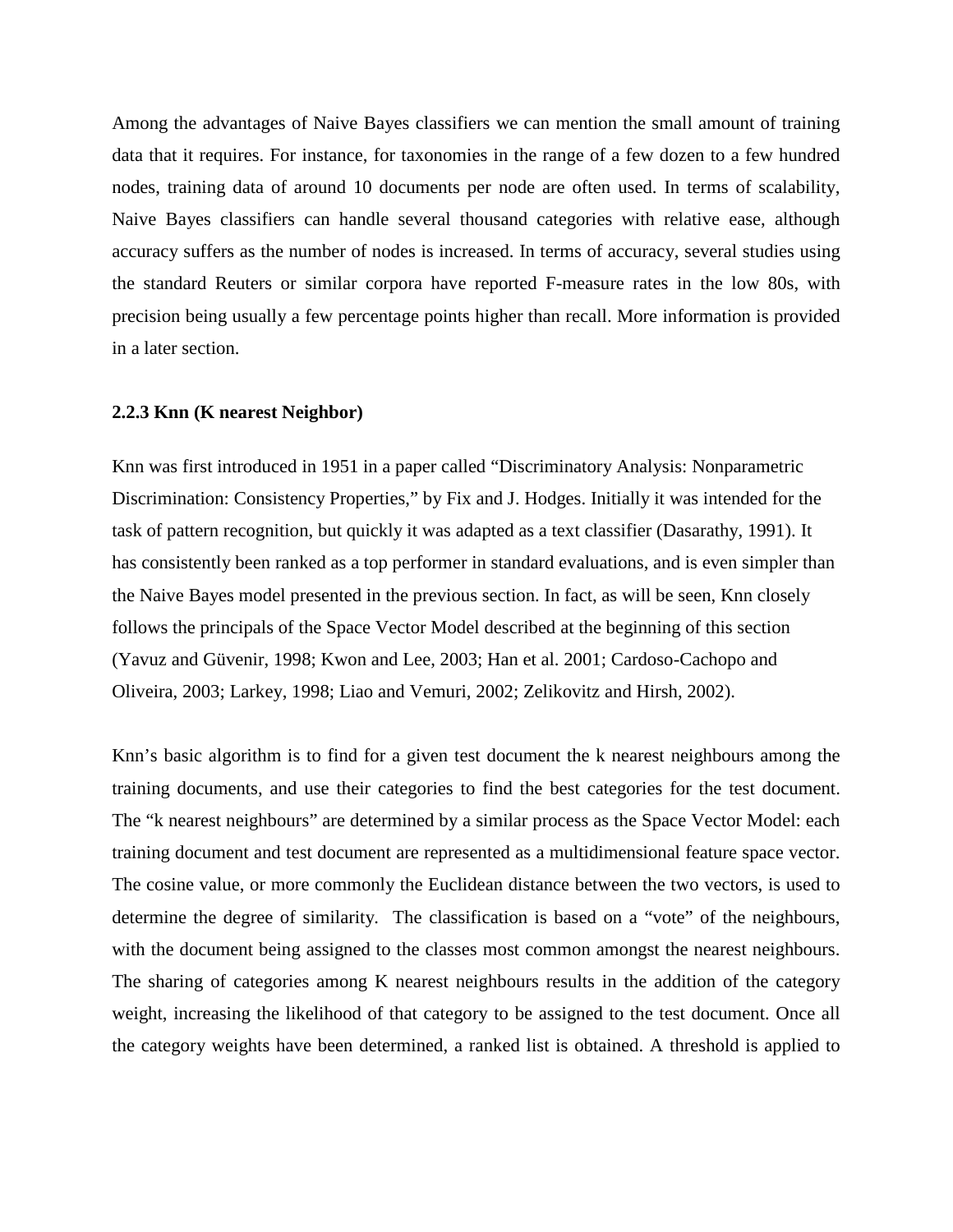the scores, and only the strongest categories are conserved. The decision rule in kNN is written as (Yang, 1999):

$$
y(\vec{x}, c_j) = \sum_{\vec{d}_i \in kNN} sim(\vec{x}, \vec{d}_i) y(\vec{d}_i, c_j) - b_j
$$

Where:

 $y(di, cj) \in \{0, 1\}$  is the classification for document di with respect to category cj Sim (Xi, di) is the similarity between test document Xi and the training document di Bj is the category specific threshold for the binary decision

The training phase of the model consists mainly of storing the feature vectors and class labels of the training samples, making the model quite simple in terms of both training and processing. Yet, as mentioned earlier, Knn has consistently proven to be a strong contender among text classifiers, scoring often close to or better than Naive Bayes. Because of simplicity, it is also a fast and robust classifier that is regularly implemented in industrial environments. A drawback to Knn is that the classes with the more frequent examples tend to dominate the prediction space, as they tend to come up more often in the K nearest neighbours. One way to overcome this problem within the model is to take into account the distance of each K nearest neighbours and predict the class of the new vector based on these distances. Another way is to analyse the training set in advance and reducing the number of documents containing the dominant classes. Another drawback of Knn is that it uses all document features in computing distances measure of similarity. It is believed that only a smaller number of the total vocabulary may be of interest for categorisation. One way to overcome this issue is creation of "weight-adjusted Knn" which assigns weights based on criteria such as ti-idf (Han et al, 2001). A last drawback of Knn is that relatively larger training sets are required for obtaining good results. Typically, a balanced corpus of around 25 to 50 documents per taxonomy node is used.

#### <span id="page-24-0"></span>**2.2.4 Latent Semantic Analysis**

Latent Semantic Analysis (LSA), and Probabilistic Latent Semantic Analysis (PLSA) Machine Learning models were specifically designed for language processing tasks (Hull, 1994; Liddy et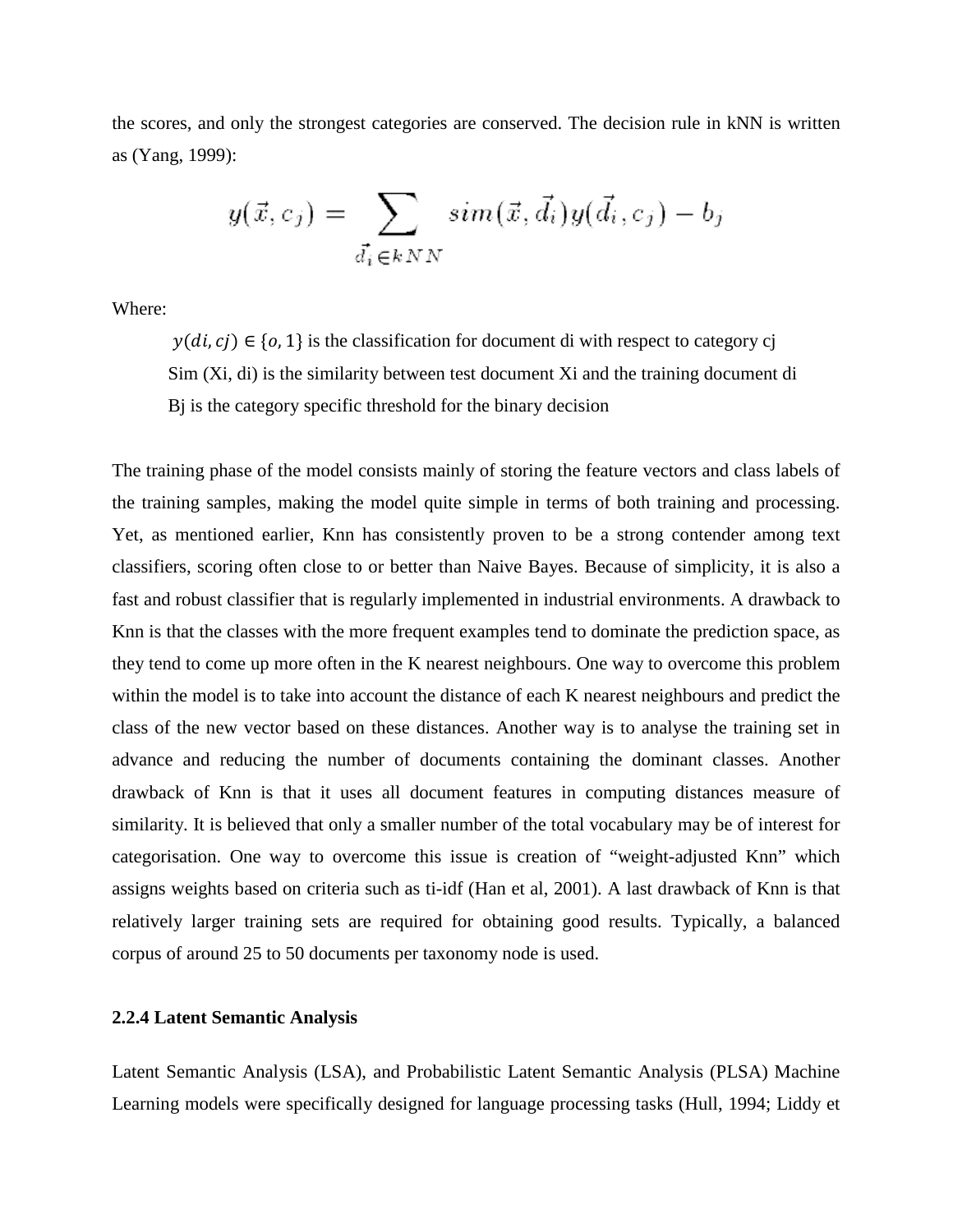al. 1994). The previous models that we looked at rely on vector representations based on explicit features from the text. An LSA also uses vectors to represent textual data, but LSA's vectors contain not only explicit features from documents, but also implicit features, called concepts, that do NOT come from the documents.

The basic idea behind LSA was developed following a series of experiments in vocabulary use by humans. It was observed that different people often use different words to convey the same ideas. Vocabulary variations between people seem so deeply rooted that even when people were directed to use certain words in specific context, they would mostly revert to their own way of saying things. These observations led to the hypothesis that textual documents produced by different people would also carry an individual's personal signature in terms of vocabulary use. It was therefore concluded that the very idea of "keyword searching" was destined to failure in many cases, because a user query would only match those documents whose authors use the same type of vocabulary as the user to convey the same ideas.

LSA was developed with the idea of modeling the data in such a way that in addition to the explicit features of the data set (usually words in the case of textual documents), the implicit concepts in the data set could also be exploited. In order to achieve this, the model uses a large training set. First, the number of words in the documents are severely reduced by removing all but "content" words. Then, documents and their words are represented in a matrix. Each row in the matrix is a vector corresponding to a term, and each column of the matrix is also a vector but corresponding to a document. The model then creates a "concept space" by comparing the words of each document against the rest of the collection to find which ones contain some of the same words. LSA considers documents with many words in common to be semantically related, while those with few words in common to be semantically unrelated (Esuli and Sebastiani, 2005; Ginter et al. 2005; Rosso et al. 2004; Blei et al. 2003; Cristianini et al. 2002; Ontrup and Ritter, 2001).

The concept space usually has thousands or even tens of thousands of dimensions. Each document in the collection is a vector with as many components as there are content words. LSA then reduces the gigantic multidimensional space into a much smaller vector by generalizing the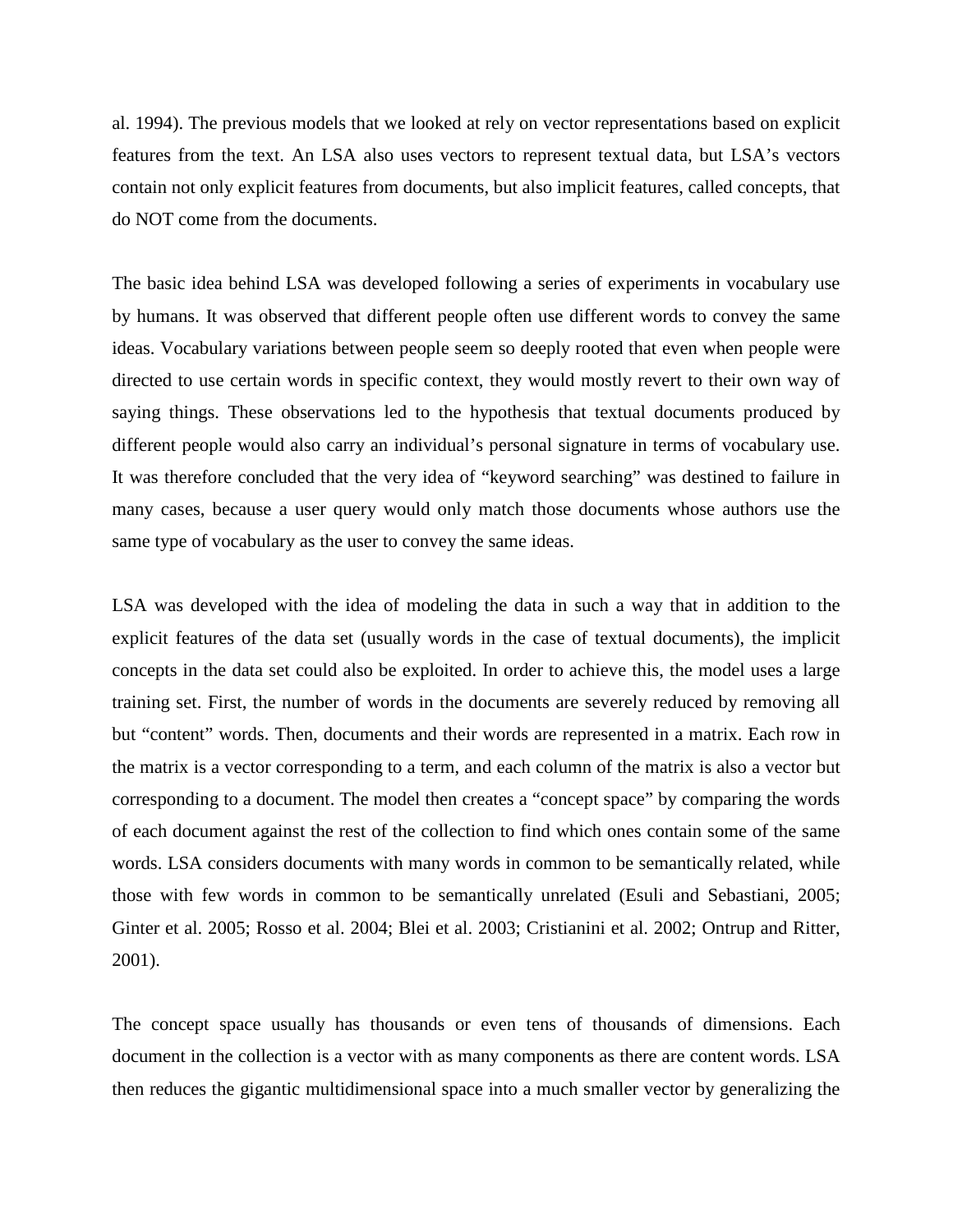correlation between the terms over the documents by using Singular Value Decomposition (SVD) technique. SVD allows the representation of the words and documents in a reduced dimensional space, with similar words grouped together. Each group of similar words is assigned a concept tag which represents that group. The concepts are then represented as vectors as generalisations of the content words.

From this point on, the classification process is basically the same as in other models, except that a test document that goes through the system needs to be first translated into the concept space. The biggest advantage of this model is that by using the concept space, it can match documents that have few or even no words in common, but have the same *aboutness*.

This is visibly a very heavy duty system with important limitations and drawbacks, especially for the task of classification. For one thing, the foundation of the approach is based on generalising the data. This might be effective for information retrieval, but, in the case of classification, discriminating data is equally important, especially as the number of classes increases and there are more overlaps between the classes. The model also lacks in the areas of scalability and robustness. It has rarely been tested on taxonomies over a few hundred nodes, and already at this level it starts to show some signs of stress. The creation of that huge matrix in memory is also a source of important software issues. In terms of accuracy, the system can be extremely accurate with a few categories. For instance, in evaluations against the Reuters corpus, using only the top 10 nodes, F-measure ratings of 95% and more are not unusual. However, as the number of categories increase, the model's accuracy diminishes to levels below 70%.

Overall, LSA is an interesting experiment in modeling linguistic data in novel ways. The model has had some great success stories, however, for the problem of text classification, more work needs to be done.

#### <span id="page-26-0"></span>**2.2.4 Support Vector Machine (SVM)**

SVM, or support Vector Machine, was invented in 1979 by Vladimir Vapnik, however it become popular only in the mid 90's and has continued to become one of the major classification systems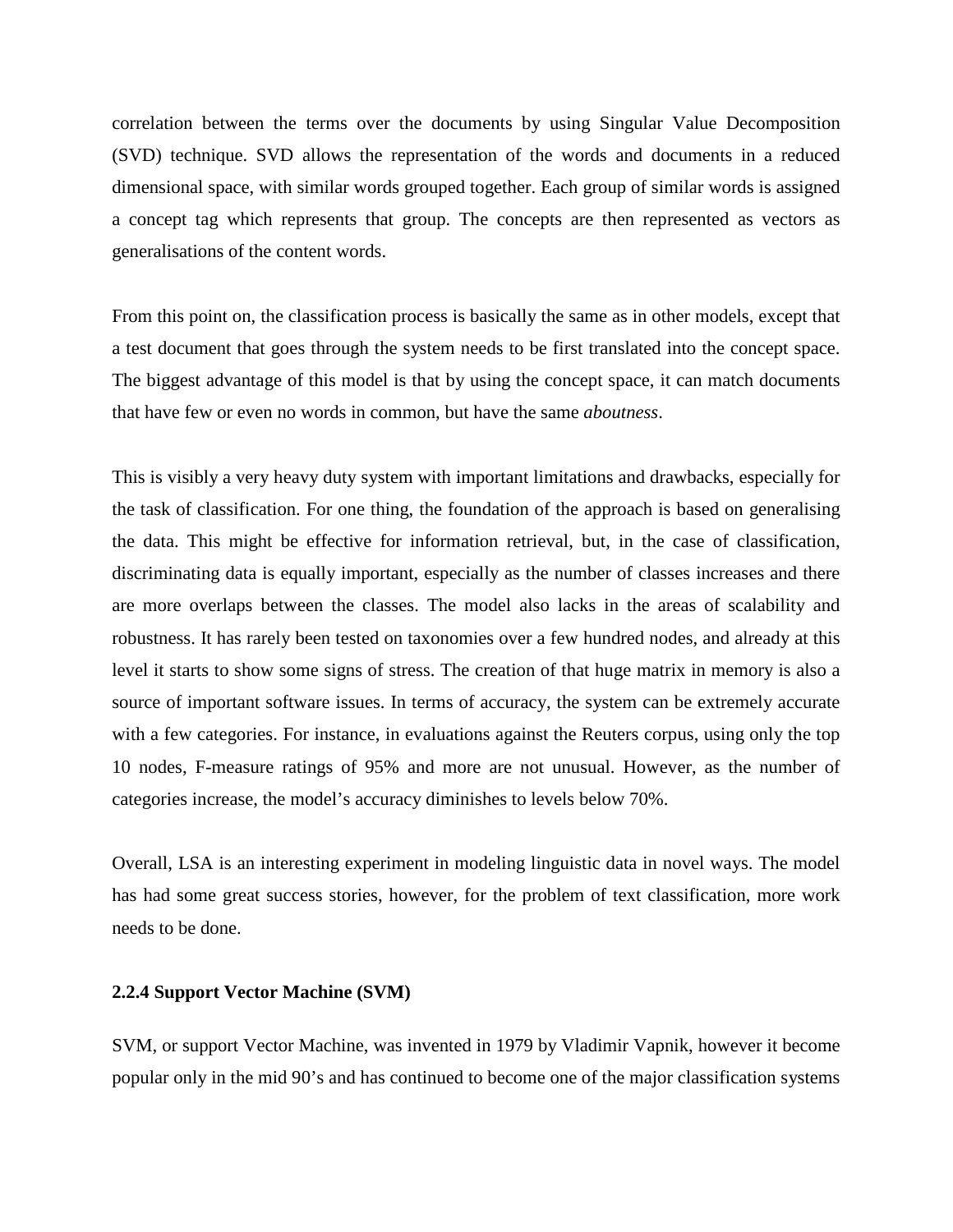both in industrial and academic settings (Kwok, 1998; Tong and Koller, 2000; Brank et al. 2002; Drucker et al. 1999; Klinkenberg Joachims, 2000; Zhang et al. 2003; Cai and Hofmann, 2004; Joachims, 2001; Joachims, 2002; Joachims, 1999; Kim et al. 2005; Shanahan and Roma, 2003; Wang and Son, 1999; Huffman and Damashek, 1994). SVM classifiers have the reputation of being fast, robust, and accurate.

SVM classifiers are also referred to as Maximum Margin classifiers because they simultaneously minimize the empirical classification error and maximize the geometric margin (Li and al, 2007)<sup>[9](#page-27-0)</sup>. SVM performs classification by constructing an N-dimensional hyperplane that optimally separates the data into two categories. The goal of SVM modeling is to find the optimal hyperplane that separates clusters of vector in such a way that cases with one category of the target variable are on one side of the plane and cases with the other category are on the other size of the plane. The vectors near the hyperplane are the support vectors, thus the name Support Vector Machine. To illustrate, consider the following example:



Data points from two categories (blue rectangles and green ovals) are plotted along the X and Y axis. The line on both figures has separated the two categories, however the separation on the right side is optimal given the larger margin between the solid and dotted lines. We notice that the dotted lines on the right figure are using the data points as supports to maximize the geometric margin.

SVM is of course capable of handling more than two categories, as well as separating data by non-linear curves, and even handling of cases where data clusters cannot be separated.

-

<span id="page-27-0"></span> $9^9$  The following section, especially the diagrams, is largely from : http://www.dtreg.com/svm.htm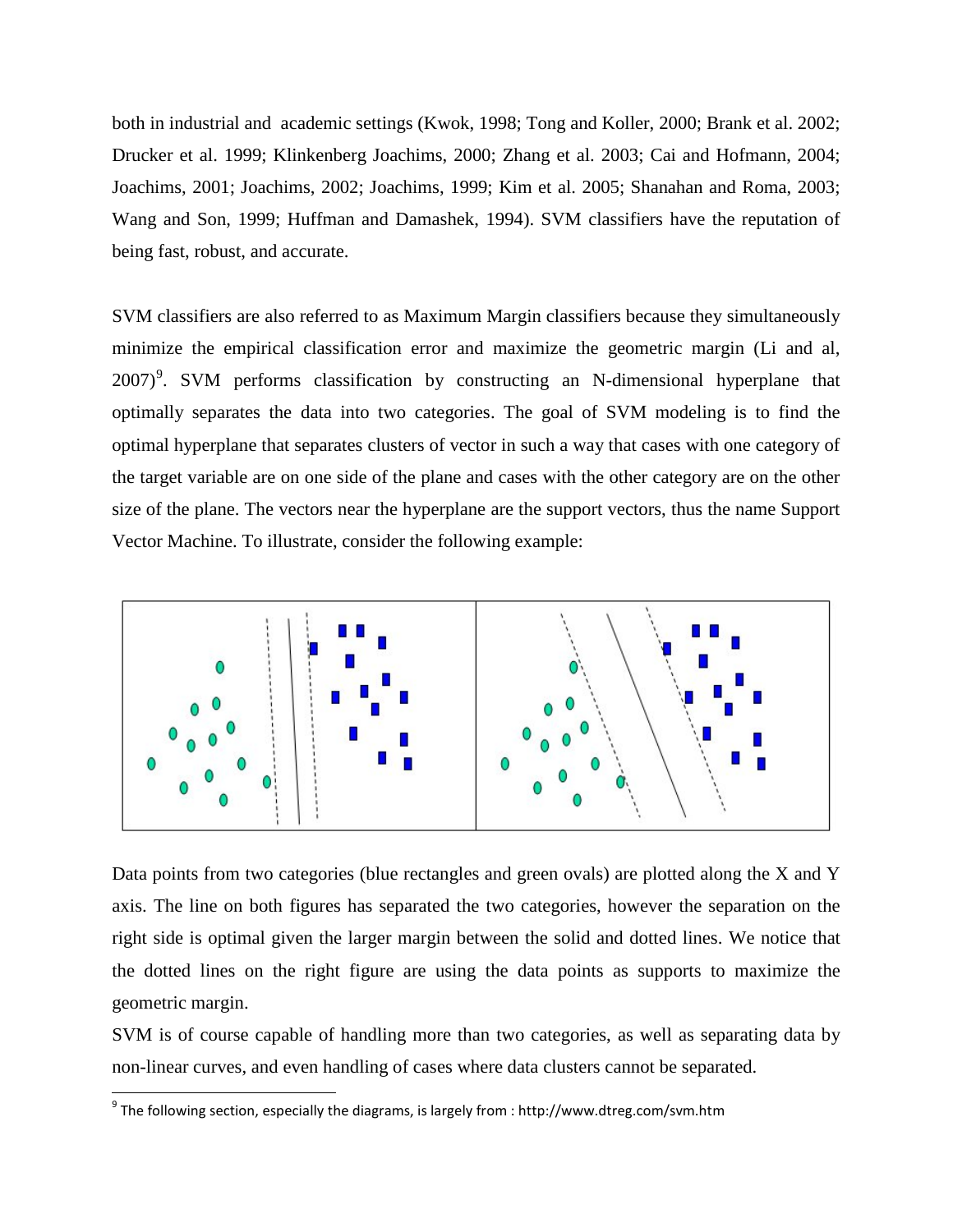One of the "beauties" of SVM is how it handles non-linear curves. Consider the data set below:



Rather than fitting a nonlinear curve to the data, SVM handles this case by using a kernel function to map the data into a different space where a hyperplane can be used to do the separation:



The concept of a kernel mapping allows SVM models to perform separations even with very complex boundaries. Different kernel functions are possible : linear, polynomial, radial basis, and sigmoid.

Another characteristic of SVM is how it deals with non-separable trainings data as in the case below: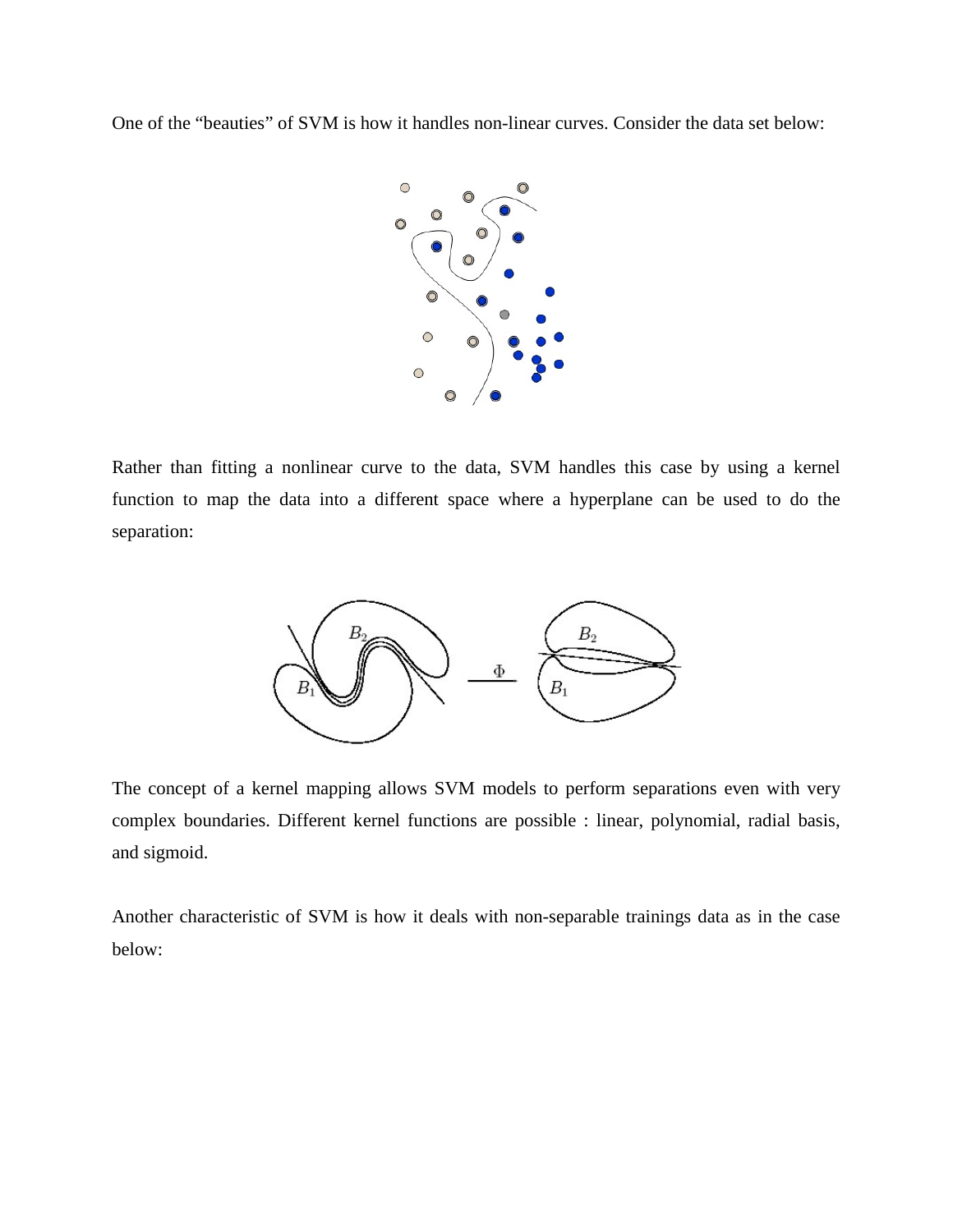

In this case, SVM, will calculate the trade off between accepting the error or forcing more rigid margins. It creates a soft margin that permits some misclassifications in exchange of flexible margins that generalize much more easily.

Training an SVM requires the solution of a large quadratic programming (QP) optimization problem. There are several ways to train a SVM classifier. A fast method is called Sequential Minimal Optimization ( SMO). SMO breaks this large QP problem into a series of smallest possible QP problems. These small QP problems are solved analytically, which avoids using a time-consuming numerical QP optimization as an inner loop. The amount of memory required for SMO is linear in the training set size, which allows SMO to handle very large training sets.

Overall, SVM has become the classifier of choice for many. In terms of accuracy, it is often seen at the top of the chart. As we have seen, it is one of the more elegant models. In terms of robustness and speed, it is also one of the better classifiers. However, because of the model's design, it does not scale very well. Training time increases very fast with the increase of the number of categories. A few years ago, some Microsoft researchers found methods to partially overcome this drawback, enabling SVM to handle up to a few thousand categories. The last drawback of SVM is that adding a new category into the vector space requires retraining the whole system.

#### <span id="page-29-0"></span>**2.2.5 Neural Networks (NN)**

SVM models are closely related to Neural Networks. In fact, a SVM model using a sigmoid kernel function is equivalent to a two-layer [perceptron neural network.](http://www.dtreg.com/mlfn.htm) Many "flavours" of NN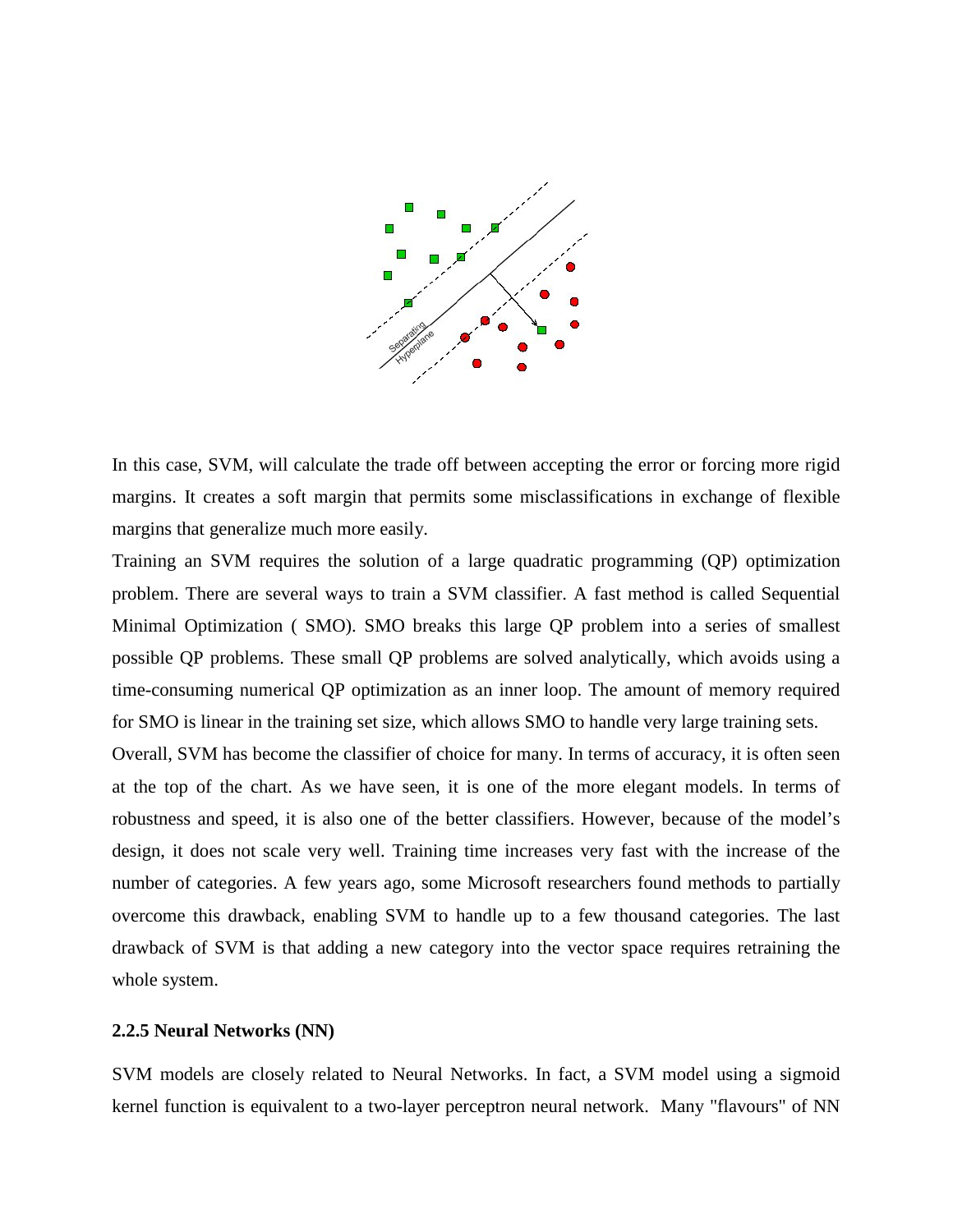have been developed and tested. A few examples include: "Adaptive Incremental Learning" (Geutner et al. 1993) which learns interactively to classify documents, eliminating batch training runs ; "Hierarchical Mixture of Experts Model (Ruiz and Srinivasan, 2002) which uses a divide and conquer principle to define smaller categorization problems based on a predefined hierarchical structure; Principal Component Analysis (PCA) to select the most relevant features for the classification (Selamat and Omatu, 2004) and then combining it with the feature vectors from the class-profile; and many others (Wermter et al. 1999; Geutner et al. 1993; Li et al. 1991; Wiener et al. 1995; Koehn, 2002; Lee et al. 2003; Liu and Zhang, 2001; Tan, 2001; Ginter et al. 2005).

All the ML models that were covered in the previous sections are strictly supervised learning system. Neural Networks, according to the literature, can be implemented as both supervised or unsupervised. As a supervised learning system, Neural Networks have been the object of numerous evaluations. Wiener et al (1995) evaluated NN against the standard Reuters corpus with both the perceptron approach (without a hidden layer) and three-layered neural networks (with a hidden layer). Both systems use a separate neural network per category, learning a nonlinear mapping from input words (or more complex features such as singular vectors of a document space) to a category. Wiener's experiments suggested some advantage for combining a multiple-class NN (for higher-level categories) and many two-class networks (for lowest-level categories).

Yang et al (1999) conducted another series of experiments with NN using the same corpus. They modified the training parameter and trained one NN on all 90 categories instead of training the categories one by one. They used a hidden layer with k nodes, where k was empirically chosen. They also implemented their own NN system for efficient handling of sparse document vectors. Their objective was to compare 5 classifiers on the same data and conditions. They ran one set of tests with a reduced training corpus, and a second one with the full corpus. The results obtained are summarized in the following table and graphs:

Global Scores

| method miR miP miF1 maF1 error |  |                                |  |
|--------------------------------|--|--------------------------------|--|
| <b>SVM</b>                     |  | .8120 .9137 .8599 .5251 .00365 |  |
| <b>KNN</b>                     |  | .8339 .8807 .8567 .5242 .00385 |  |
| <b>LSF</b>                     |  | .8507 .8489 .8498 .5008 .00414 |  |
| <b>NN</b>                      |  | .7842 .8785 .8287 .3765 .00447 |  |
| <b>NB</b>                      |  | .7688 .8245 .7956 .3886 .7688  |  |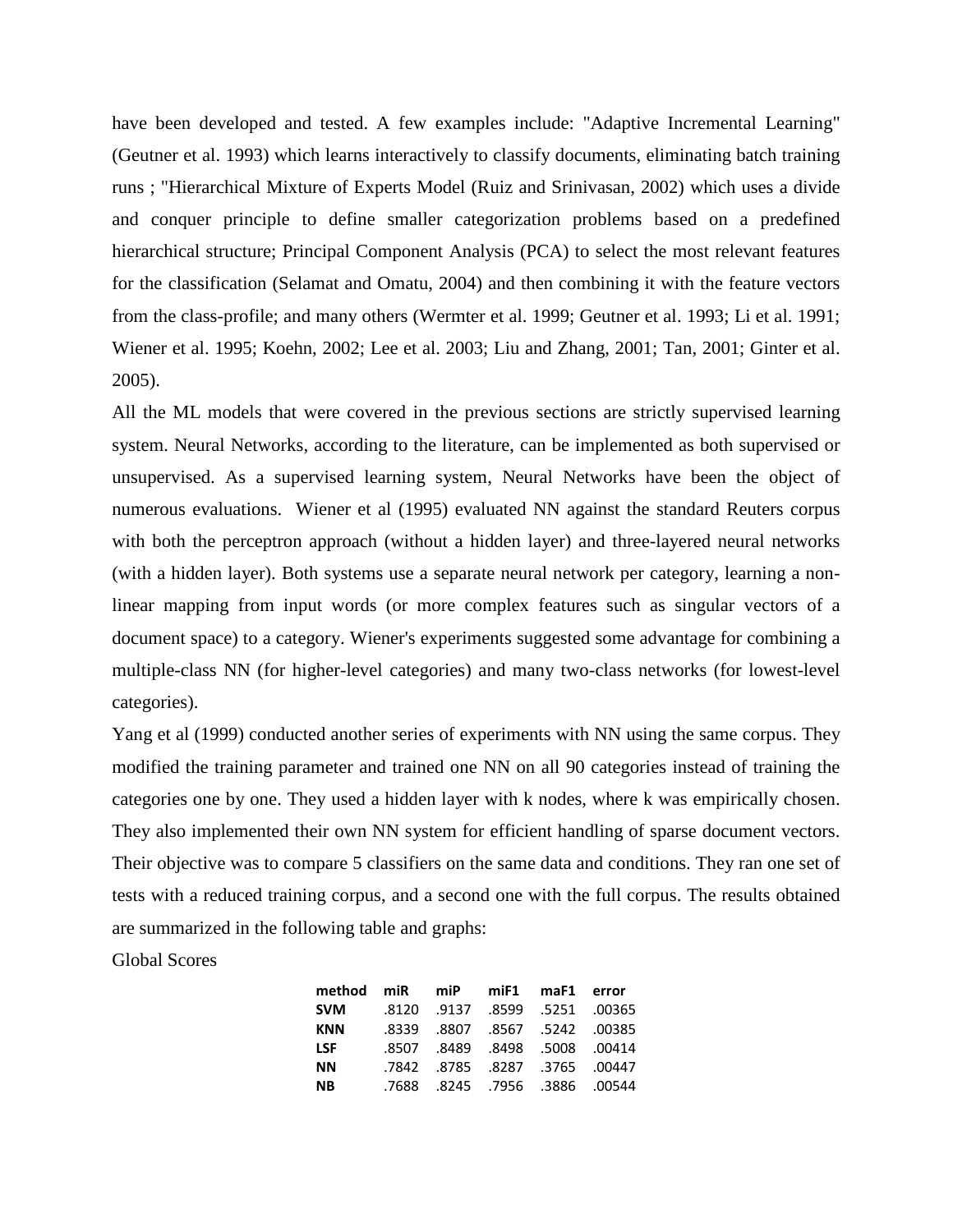miR = micro-avg recall; miP = micro-avg prec.; miF1 = micro-avg F1; maF1 = macro-avg F1.



Figure 4: Performance curves on rare categories.



Figure 5: Performance curves on all the categories.

Figures 4 and 5 compare the performance curves of the five classifiers with respect to the training-set frequency of categories. Figure 4 focuses on the training set frequency in the range from 1 to 60 (covering 67% of the total unique categories), where NN and NB are clearly worse than the other three, but these three are less easy to rank. Figure 5 shows the performance curves on the full range of training-set frequencies of categories, where the effectiveness of all the classifiers are more similar to each other on common categories (with a training-set frequency of 300 or higher), compared to their relative performance on rare categories.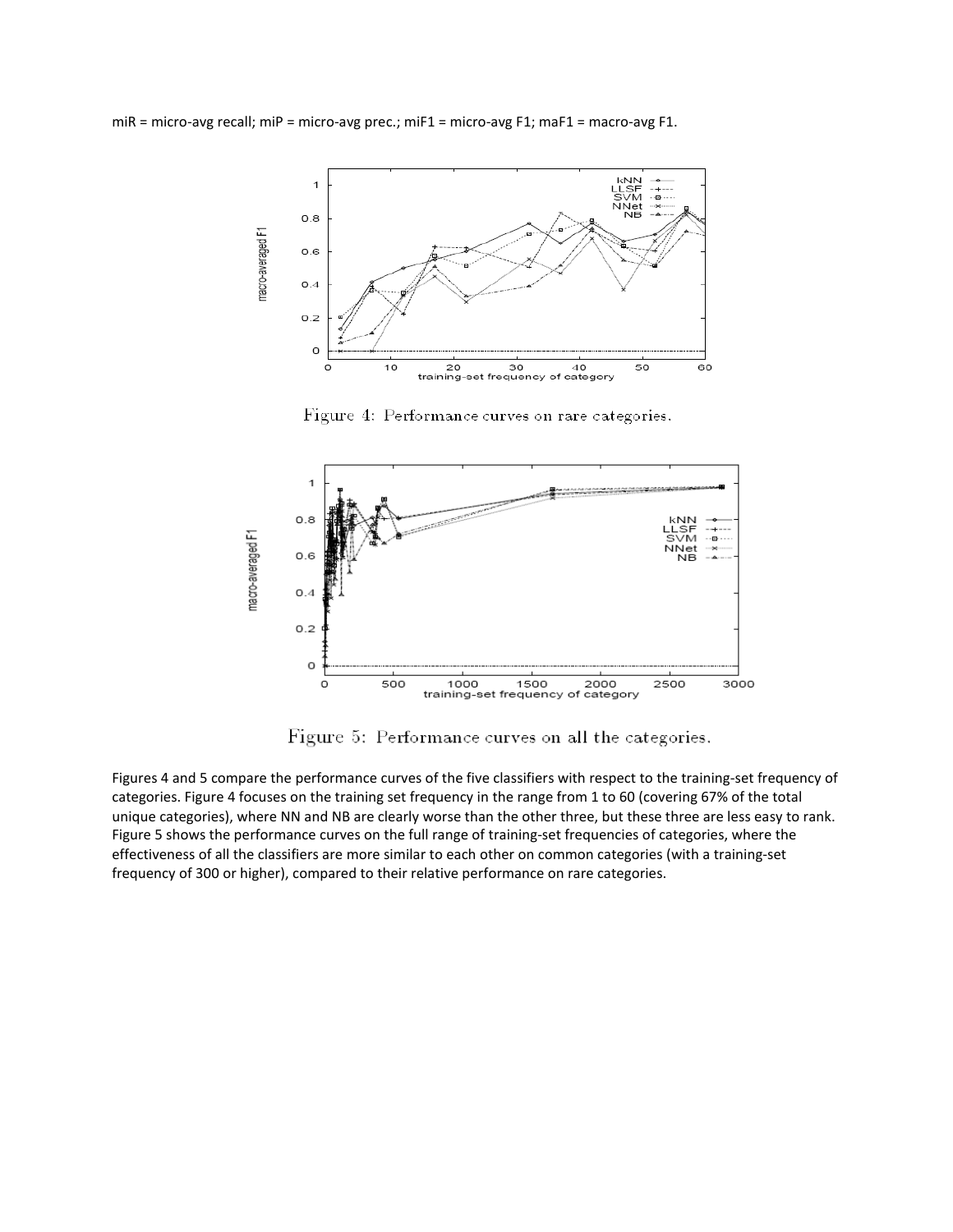These results indicate that there are no perfect classifiers out there. Accuracy rates in the range of 85%, while respectable, do not fully satisfy the practical needs of the industry. It should also be noted that even the very rudimentary lexicon-based systems that were discussed in this paper, normally have accuracy rates in the neighborhood of 70-75%, using automatically generated dictionaries. With hand crafted dictionaries for a corpus such as Reuters classed in less than 100 nodes, obtaining 85% is not an impossible task. Granted, a lexicon-based system requires much more effort to implement, maintain, and has other shortcomings that were already discussed. However, this tells us that despite the relative maturity of machine learning systems, they are still performing at a level more or less comparable to the more rudimentary lexicon and rule-based systems. So the question to ponder is what is missing in the equation and what should be done to make significant gains in this domain?

The rest of this report does not aim to explore the above question but rather will focus on alternative means of using the existing classification systems to enhance content management within organizations.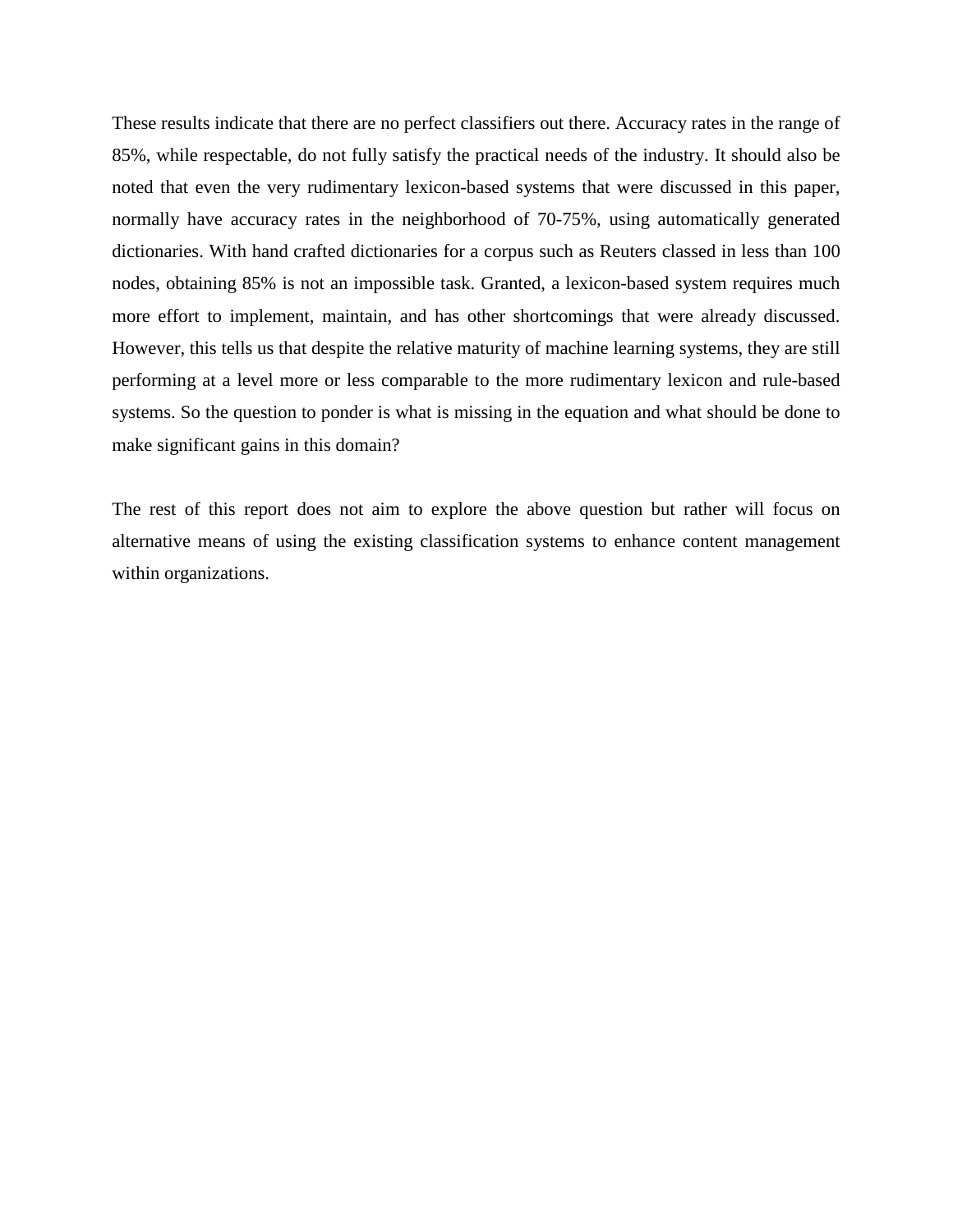### <span id="page-33-0"></span>**3. Facetted Classification**

Facetted classifications offer multiple views on the same object thus enabling users to retrieve the information in different ways. They are particularly useful in work environments where the same information is likely to be of interest by multiple stakeholders working in different sectors with varying interests. An example of such an environment are government organizations. Facetted classifications, if designed to be intuitive and comprehensive, provide a powerful means for organizing information.

Implementation and use of facetted classification systems can be challenging. At a very high level, facets need to handle three or more dimensions of classification. Facets must be mutually exclusive and jointly exhaustive. They should be flexible, expressive, expandable, allow different perspectives and have the ability to accommodate new entities rather easily. Choosing the right facets, establishing comprehensive relationships between them and the multidimensional visualization of facets are among common problems one can encounter when creating facetted classification systems.

Compound terms in languages such as English and French have an exponentially higher expressive power than single words. They often have a single referent and thus circumvent the problems related to polysemy. In addition, through their decomposition, certain semantic relationships can be established without the use of additional databases. While the use of compound terms in facetted classification systems can seem advantageous, an efficient method of implementation needs to be devised at the design stage. The method must particularly take into account the multidimensionality of facetted classification, the relationships between facets and means of visualization.

The rest of this report will outline methodological criteria for putting in place a facetted classification model that uses compound terms to dynamically represent and retrieve specific informational content from unstructured textual data. A robust methodology requires the identification and the use of the right tools and resources, formalization of a process that can be automated to a large degree and conducting a proof of concept that demonstrates the feasibility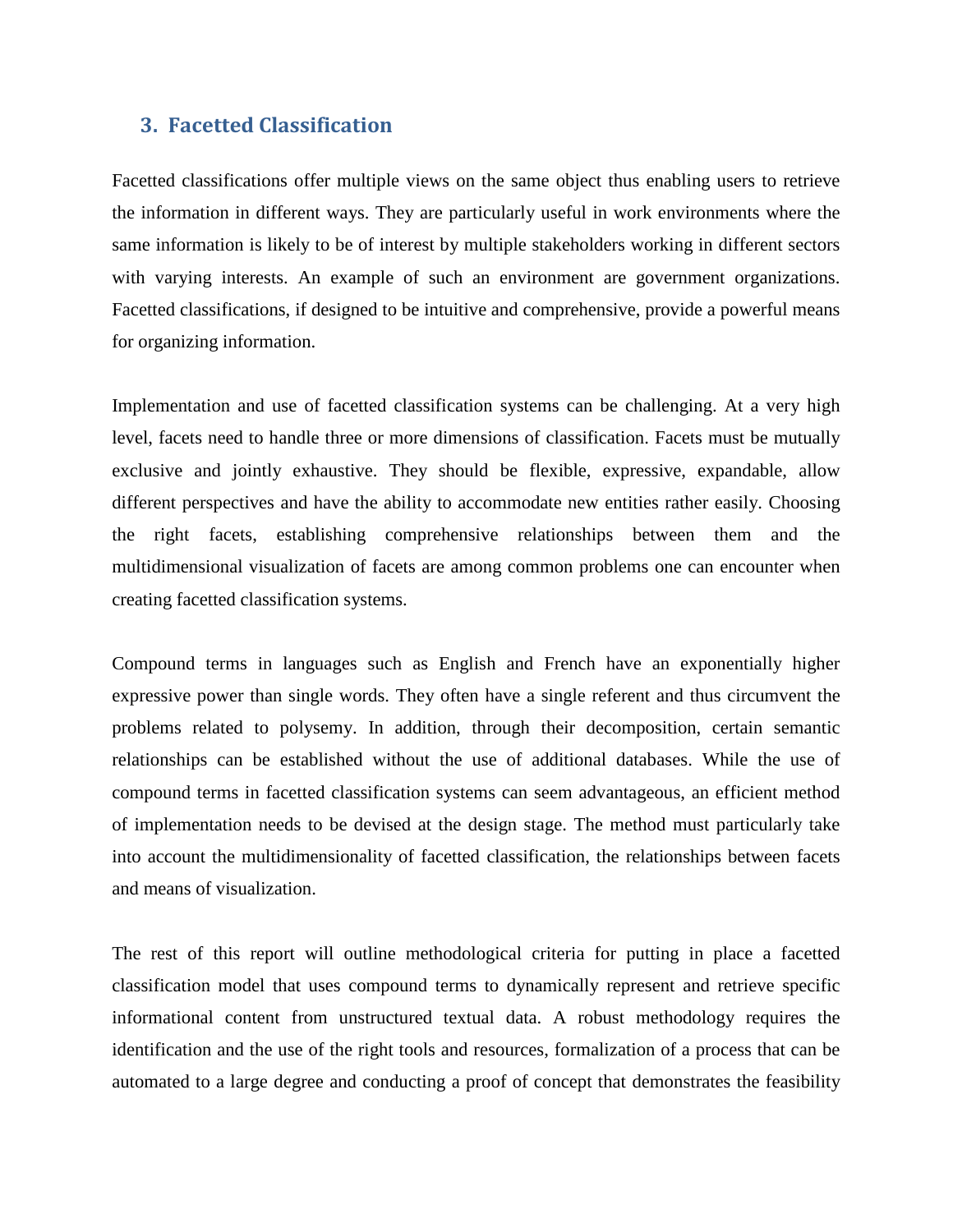of the method. While not all these aspects could be fully covered in this project, a conceptual model is presented which can form the bases of a more comprehensive project.

### <span id="page-34-0"></span>**4. Compound Terms**

Syntax-rich languages such as English and French use word combinations extensively to create compound terms. A compound term (e.g. Public Service; Lieutenant Colonel; Government of Canada; Mayor-Elect, Blackboard, etc.) refers to a unique concept. The grammatical structure and semantic structure of compound terms are quite varied. As a general rule, compound terms are formed to narrow down the semantic range of a more general concept. Some examples include: civil servant (type of job function), recycling bin (purpose of an object), immersion heater (mode of a function), night frost (when something happens), doorbell (where something is), wood cabinet (what something is made of), etc. One of the aims of this report will be to show how the syntactic and semantic structures of compound terms can be manipulated to pinpoint contextual meanings that they convey not only in a single document, but more importantly across the set of documents in an organization.

Compound terms have been the subject of numerous studies in the past and different methods have been developed to identify and extract them. The two most common methods are statistical and linguistic based. For the purposes of this report, we will assume that the extraction of compounds from a corpus is a given. Throughout this project, the term extraction system created by TerminoWeb [\(http://terminoweb.iit.nrc.ca\)](http://terminoweb.iit.nrc.ca/) has been used to conduct the experiments.

The project's focus has been on developing an approach that relies on the contextual use of compound terms in an organization's documents. It is assumed that a large set of documents (corpus) is available for processing, and that the corpus is a good representation of the main knowledge areas of the organization.

Various methods of manipulating compound terms were explored to identify and establish syntactic and semantic links between compounds. The following three methods have proved to be the most productive and are also used in the TerminoWeb: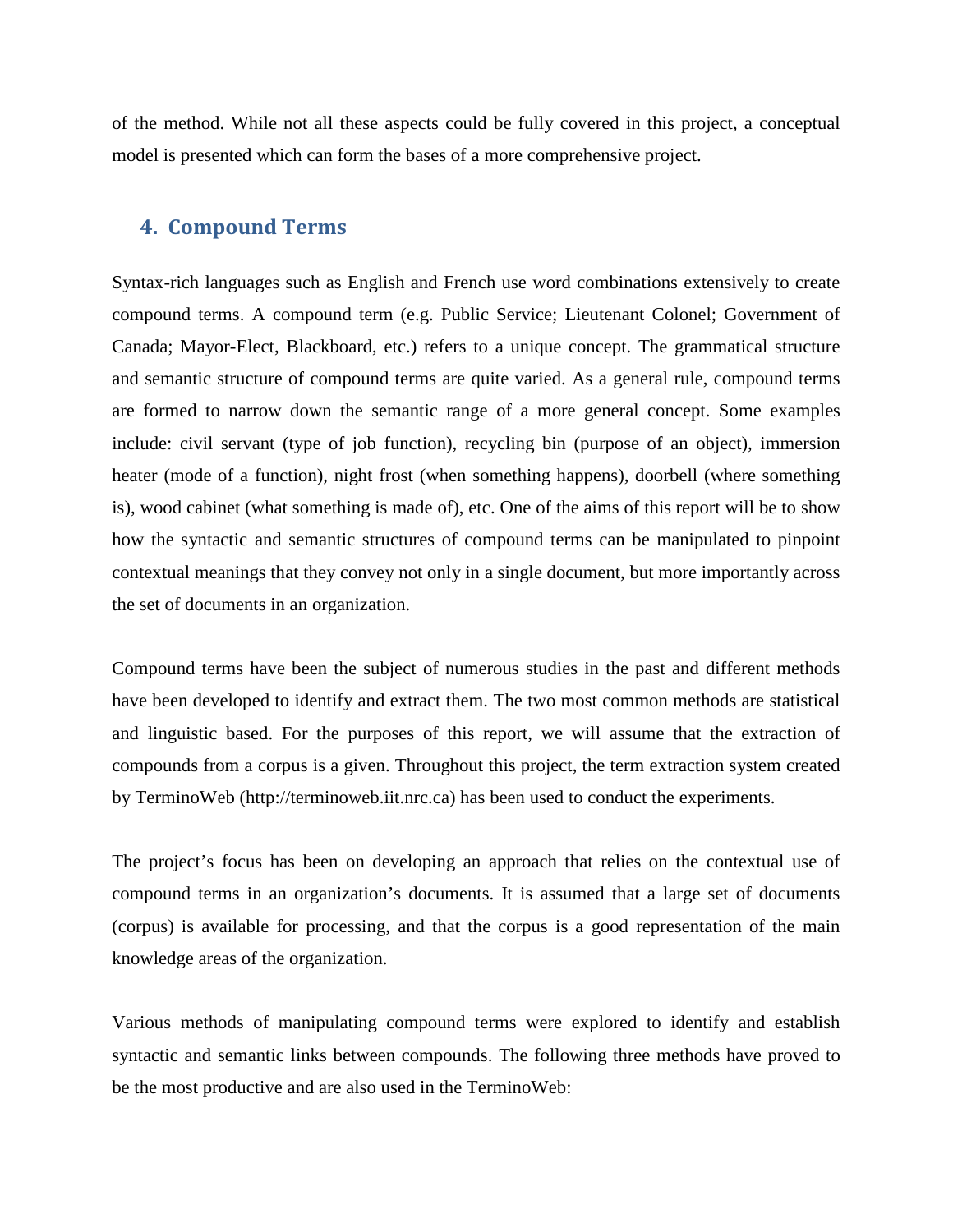- 1) Conceptual relationships This is a straightforward but highly productive method. It consists of using the common elements in compounds to group them together. For example, *video card* and *sound card* share the element *card* and can be linked together by this simple method. However, many false positives can also be expected (e.g. *library card*).
- 2) Contextual relationships This is also a straightforward method but requires large corpora to function well as it relies on probabilities of co-occurrence between compounds. The method consists of parsing a corpus for the "neighbours" of each compound. The more often two compounds occur near each other the more likely they have a semantic relationship. For example, *video card* and *sound card* have a much higher chance of being used in the same contexts than with *library card*. Combined with the first method it can be used to purge occurrences such as library card in addition to yielding new connections with compounds such as computer hardware. It should be noted that the method can be used iteratively by calculating the "neighbours of the neighbours". However the iterations can become computationally intensive very quickly.
- 3) Syntagmatic relationships: Much less productive but more precise, this method consists of identifying a number of "indicators" or patterns that occur regularly in language. "is a" is a typical indicator indicating membership as in "a video card is a computer component". TerminoWeb project has created a few dozen different classes of syntagmatic relationships and has an open architecture to add new classes, and new indicators to each class.

The combination of these methods and their application to large corpora is likely to yield interesting results for the linking of compound terms, and therefore the concepts used in an organization's documents, specifically for the dynamic creation of facetted taxonomies. Once the links have been established, compound terms can be clustered into groups that represent areas of knowledge in an organization.

Given constraints of time and resources, a large scale experiment was not possible in this project and therefore the focus was placed on creating a basic model that may serve as a blueprint for a large scale project. The ultimate goal of this report is to outline this model and to show how such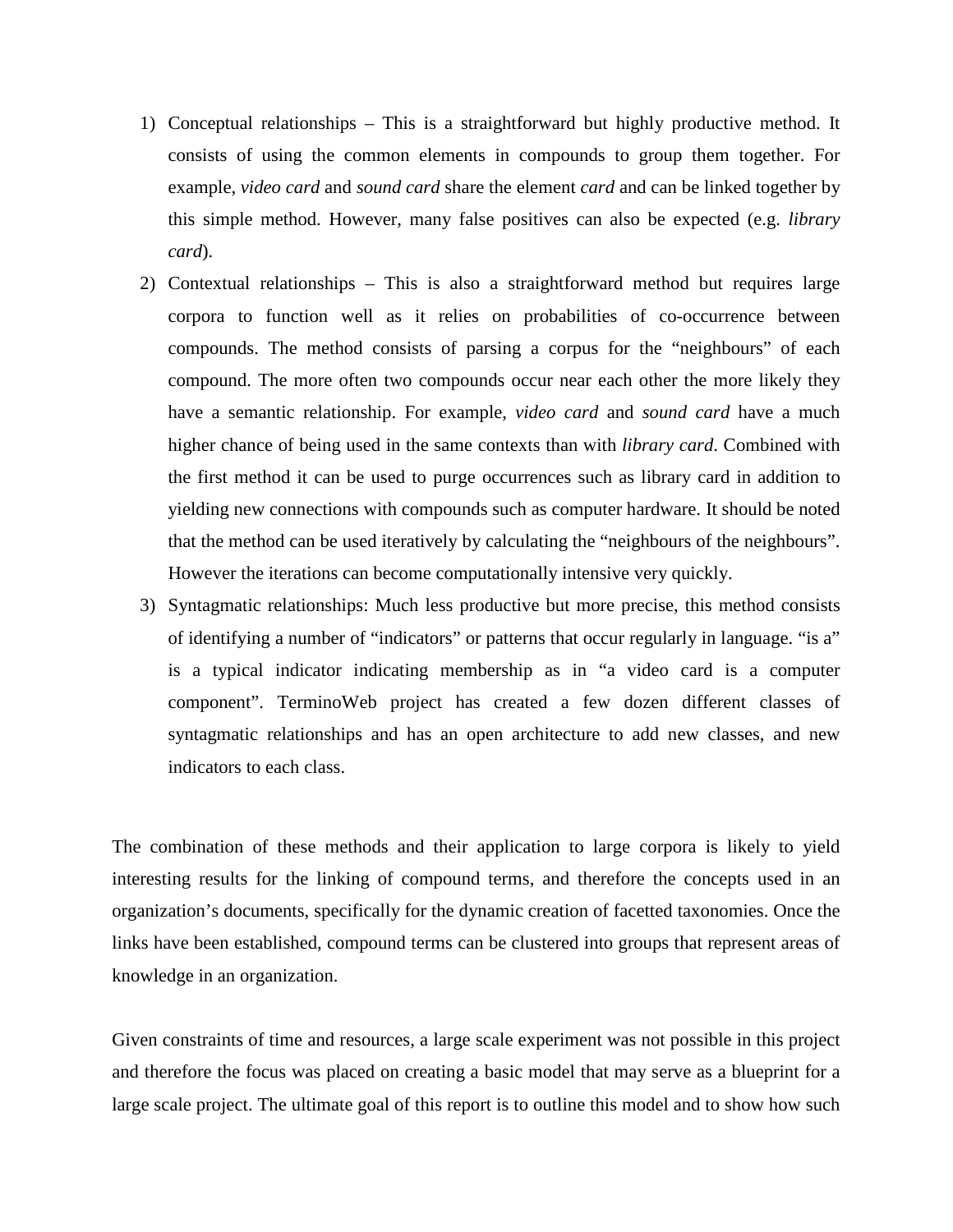a model may contribute to the successful auto-classification of documents against a multi-faceted classification scheme based on the content of textual documents in organizations.

### <span id="page-36-0"></span>**5. Information Representation and Retrieval**

The model presented in this report has two main aims which are not separable: Information representation and information retrieval. It is not meaningful to separate these two process since each serves and depends on the other. While the end goal is retrieving information from content, this goal cannot be achieved without an adequate information representation. Similarly, information representation without having information retrieval as an end goal is meaningless and does not any purpose. Information representation and information retrieval are therefore the two sides of the same coin and need to be considered jointly. However, in designing models and systems, they need to be considered as two separate, but related, process.

A relatively simple, yet powerful, information retrieval system is the search engine. Search engines represent the textual data in documents in the form of a search index. The search index represents in a highly compact format the contents of a corpus which can contain millions, even billions, of documents. A search query sent by the user triggers the search engine to search through the search index and return the list of pertinent documents. This process is enhanced by sorting algorithms which place documents that are more pertinent to search query on top of the list.

While fast, inexpensive and powerful, search engines suffer from several draw backs, notably poor precision: List of retrieved documents contains a high percentage of irrelevant documents and the researched item may be buried way down the list making it difficult to retrieve. Poor recall is another problem since sometimes the document that is searched for may not contain the words of the query and therefore will not be retrieved at all. In addition to these two basic problems, search engines cannot discriminate between content types. For example, if an information retrieval process only has interest in scientific articles or court judgments, a search engine will not be able to return only these kinds of documents, unless this information has also been indexed, which is not the case with general search engines today. Another example of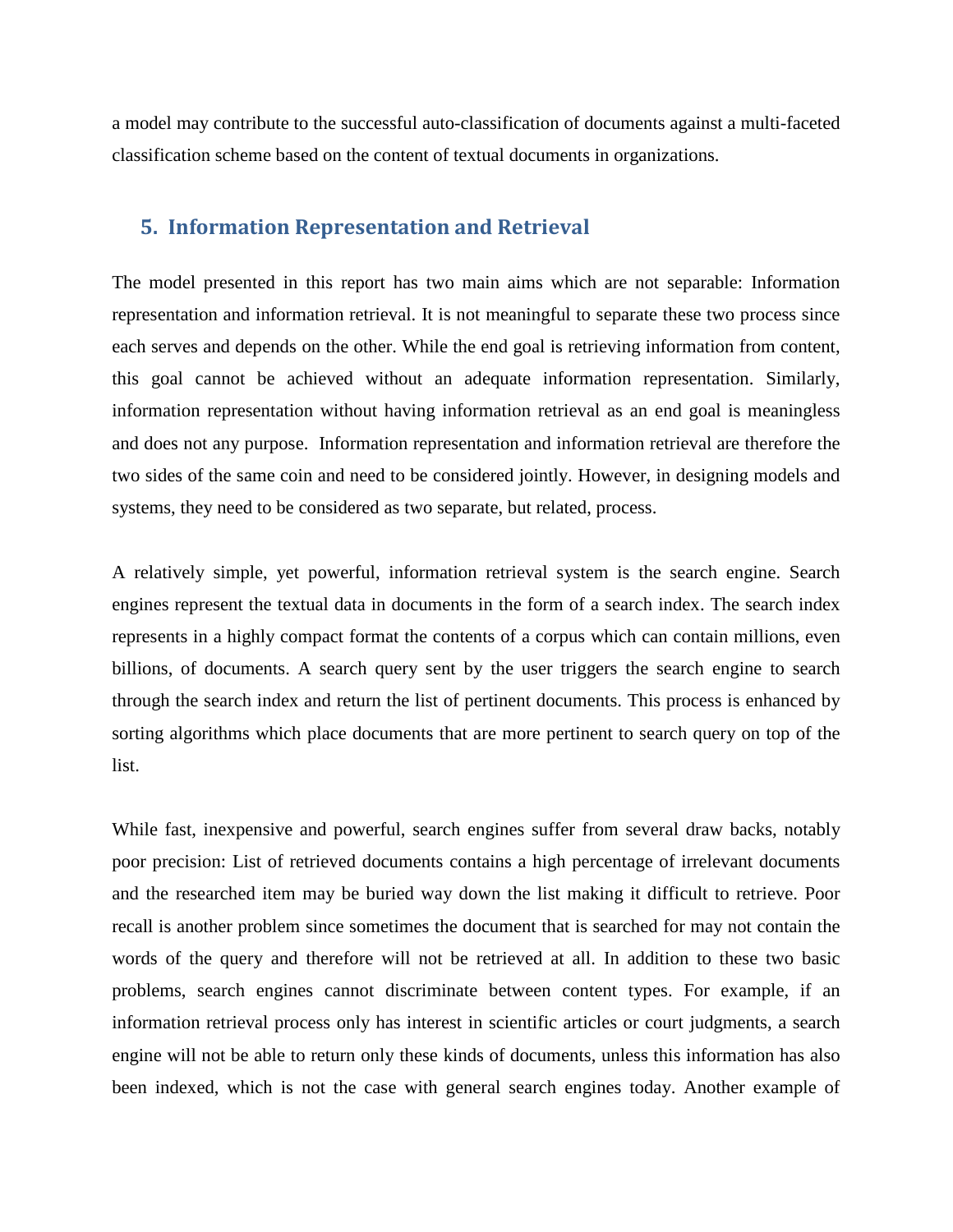content type indiscrimination has to do with the meaning of words in different contexts. An often used example is the word *apple* which can refer to the company Apple or the fruit (among several other things). Countless number of other examples can be cited and are experienced on a daily bases by anyone who uses search engines.

It is the assumption in this report that addressing this third problem will substantially alleviate the first two problems (precision and recall) as well, making information retrieval highly more efficient and powerful.

To address the problem of content type, some search engines add metadata to documents and index the information along with its contents. For example, Google identifies document formats such as PDF, Word, Powerpoint, Excel, etc. and allows users to limit their search to only these kinds of documents. Similarly, Google News tags news articles by subject matters such as Health, Business, Sports, etc. and allows its users to search only those kinds of documents.

One of the underlying ideas presented in this report builds on this idea of adding meta-data to content of documents, but at a more granular level. In addition, the meta-tagging is envisioned to be a dynamic process which can be changed based on the usage context. The model allows:

- Contextualizing of search
- Navigation of results by different angles
- Segmentation of search results by topic or subject
- Dynamic clustering of search results based on needs
- Interactive searching using different metadata types such as:
	- **People**
	- **First Name**
	- **Last Name**
	- <sup>•</sup> Address
	- $\overline{\text{zip}}$  / postal code
	- Phone number
	- $\mathbb{H}$  Email address
	- $\blacksquare$  Job title
	- Place of work (ON)
	- $\bullet$  Social security / insurance number
	- **Nationalities**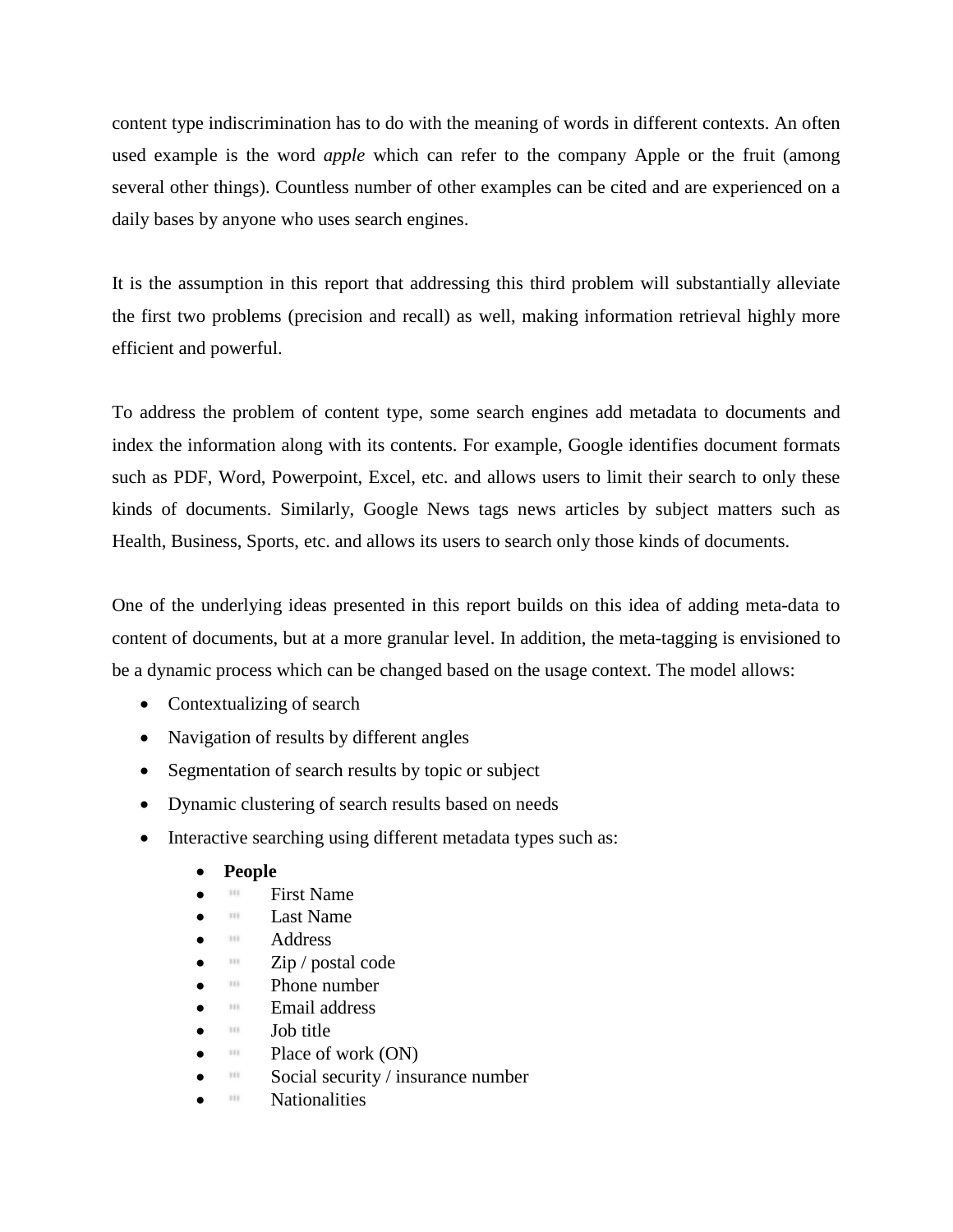### • **Geographical Locations**

- **Country**
- $\bullet$   $\qquad$   $\qquad$   $\qquad$   $\qquad$   $\qquad$   $\qquad$   $\qquad$   $\qquad$   $\qquad$   $\qquad$   $\qquad$   $\qquad$   $\qquad$   $\qquad$   $\qquad$   $\qquad$   $\qquad$   $\qquad$   $\qquad$   $\qquad$   $\qquad$   $\qquad$   $\qquad$   $\qquad$   $\qquad$   $\qquad$   $\qquad$   $\qquad$   $\qquad$   $\qquad$   $\qquad$   $\qquad$   $\qquad$   $\qquad$   $\qquad$   $\qquad$
- $\mathbb{R}$  State / province
- III Streets
- **III** Others (lakes, rivers, mountains, etc.)

### • **Organization names**

- $^{\text{m}}$  Company names
- $\bullet$  **Ticker symbols**
- **Location**
- URL
- **Financial Information (revenue, profits, etc.)**
- Industry codes
- **ISO Standards**

### • **Measures**

- **Currency**
- **Date**
- $\blacksquare$  Day / Month / Year
- **Percent**
- $\bullet$   $\blacksquare$  Time
- $\bullet$  **Time period**

### • **Science, Technical, Medical (STM)**

- **Chemical names**
- **III** Organisms
- $\bullet$   $\blacksquare$  Drugs
- <sup>•</sup> Diseases
- **Anatomy**
- III Genes
- 100

### • **Event names**

- **Holidays**
- III Sports
- **Political (Elections, Referendum, conferences)**
- **Cultural (Festivals, Expositions, etc.)**
- Scientific (summits, Congress, etc.)
- **Historic (Wars, Treaties, etc.)**

### • **Products**

- **Wehicles** (model/color/year)
- **Aviation**
- **Electronics** 
	- **-** Computer Hardware
	- **-** Computer Software
	- Home Entertainment (TVs, Audio, etc)
	- Small Electronics (players, cameras, gadgets)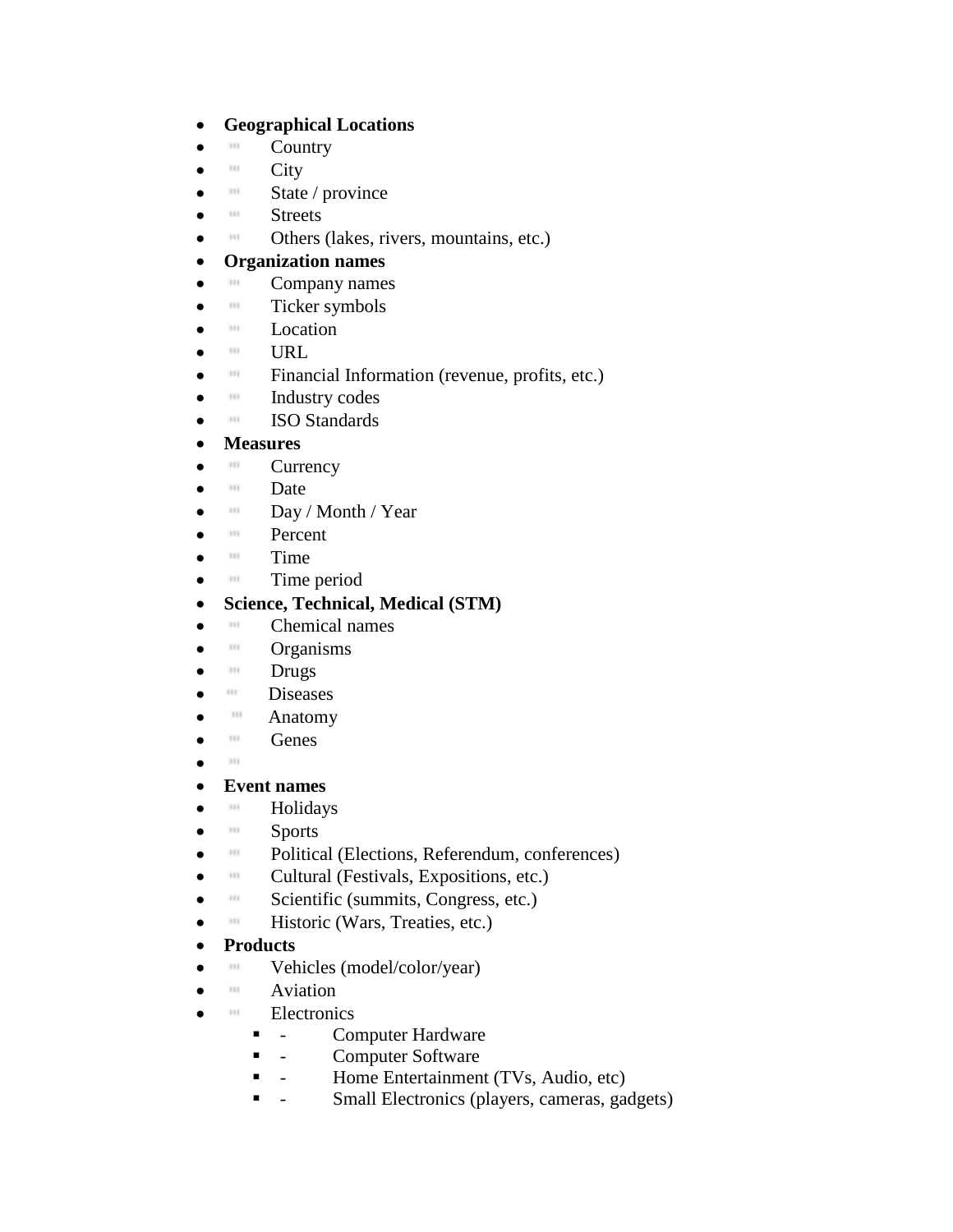- **-** Telecommunications
- $\bullet$  **Sports (Equipment)**
- **Home Appliances**
- $W$ eapons
- $\blacksquare$  Toys

### • **Entertainment**

- Musicians (Bands and Artists)
- $\mathbb{I}$  Song and album titles
- Books (Titles, Authors Publishing house)
- **Movies titles**
- Actors, Actresses, Comedians
- $\blacksquare$  T.V. programs
- **T.V.** and radio personalities
- **Athletes**
- **Classified Ads**
- Homes (size, price, location)
- Cars (Mileage, no. doors & cylinders, transmission type, speed, make, year, price)

The above scheme, while partial, represents some common metadata types that can be used to pinpoint precise information types in various contexts. It should be noted that this scheme is itself a simple taxonomy which can be combined with other taxonomies to further augment precision.

While we have discussed the above in the context of search engines, another way of looking at the use of taxonomies for information retrieval is the direct use of taxonomies by a process known as information browsing.

Browsing is the process of drilling down information through hierarchical structures. The browsing metaphor is used extensively for structured data. For example, computer systems have a hierarchy of folders which contain files (as leaves). Typically, the root of the hierarchy is a hard drive which contains a number of folders, and possibly some documents. Each folder contains other folders, and possibly some documents, and so on. Sometimes the depth of the hierarchy can be a dozen or more levels. Regardless, the logical structure can be navigated easily if the user knows the logic behind the structure.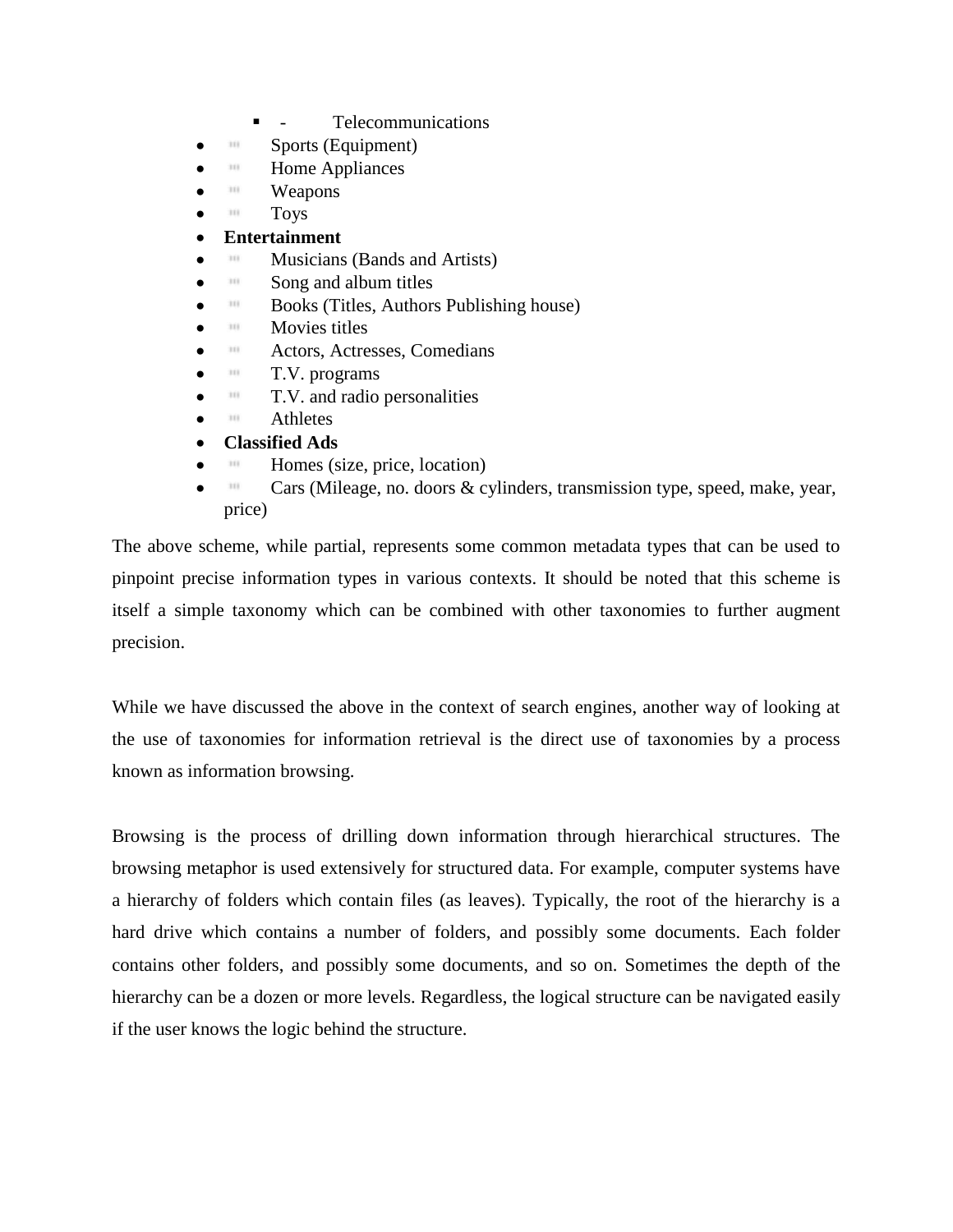When dealing with textual content from large corpora, this strategy is much harder to implement and use. The main reasons have to do with the sheer vastness of possible structures and the varying logic behind the structures. The number of first level folders of a typical hard drive is usually a few dozen or less. If this number increased into hundreds or thousands, then the first level list would be too over whelming to browse through. Similarly, if the depth of nodes increased beyond a few dozen, the process of getting to the leaves of the nodes would require too much effort making the process unusable.

Having said this, the basic metaphor of browsing remains a useful and intuitive process and should not be completely discarded. In the model presented in this report, this problem of vastness of potential nodes is addressed through the dynamic construction of the taxonomy which will limit its breadth and depth considerably.

The second problem, that of the logic behind the structure, is one that librarians and information managers have tried to address for decades. While some standards exist in certain environments such as a library, in most cases the "logic" behind any content structure is for the most part a function of how the information manager envisions the information structure of his or her organization. While good reasoning and logic can be behind this vision, it is often the case that the vision is not shared by others who may see the structure as arbitrary for the most part. Documentation and training have had some beneficial effects but have proved extremely expensive and time consuming. Furthermore, as new content is added to or removed from a repository, the logic may shift. Finally, it has been shown that even those who conceive of information structures can get lost in their own schemes after a time has lapsed: what seemed perfectly logical in a given context and time, may seem arbitrary in another context and time. For these reasons, this model proposes the ability to create logical structures on the fly, based on the vision of the end user within the specific context of use.

This discussion highlights both the strength and weaknesses of search and information browsing for the purpose of information retrieval. In the next section, the model proposed in this report will show how combining the strengths of both these processes can address a number of the weaknesses inherent in each.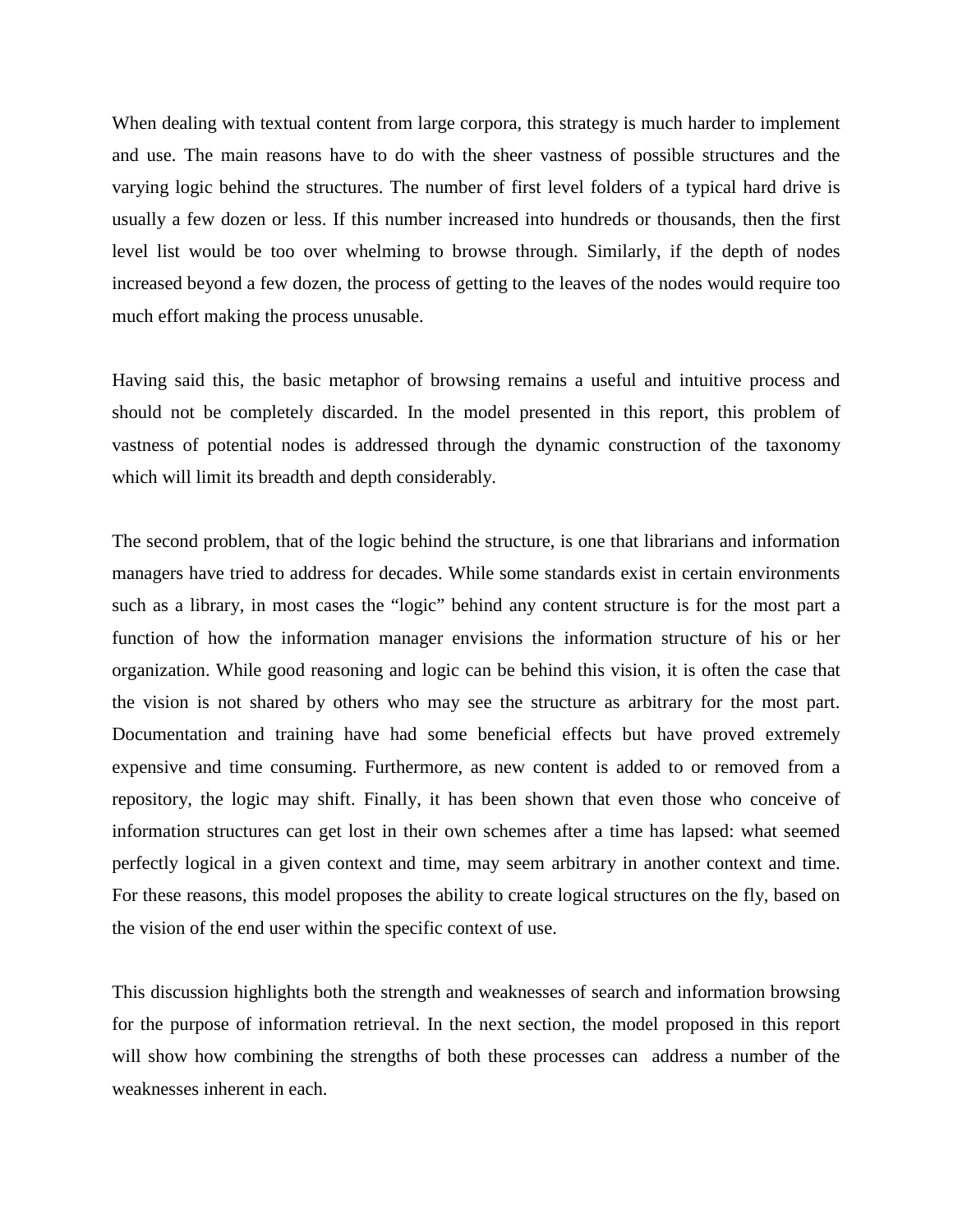### <span id="page-41-0"></span>**6. The Model**

At a high level, the model can be schematically represented as follows:



At the top, Content, refers to the set of corpora within an organization, usually unstructured data, but it is easy to envision combining both structured and unstructured data for a more comprehensive model.

On the left had side, Representation refers to the set of processes required to represent the content in an adequate way. There are two main components here: Indexing and tagging. The indexing process is similar to what was discussed in the previous section. The aim of this component in the model is to provide a data representation method that is fast, efficient, and powerful, allowing rapid (albeit more brute) access to content. The tagging component is what differentiates this model from typical search engines. It is here that various taxonomic components are integrated and enrich the representation process many fold. More discussion on this will follow.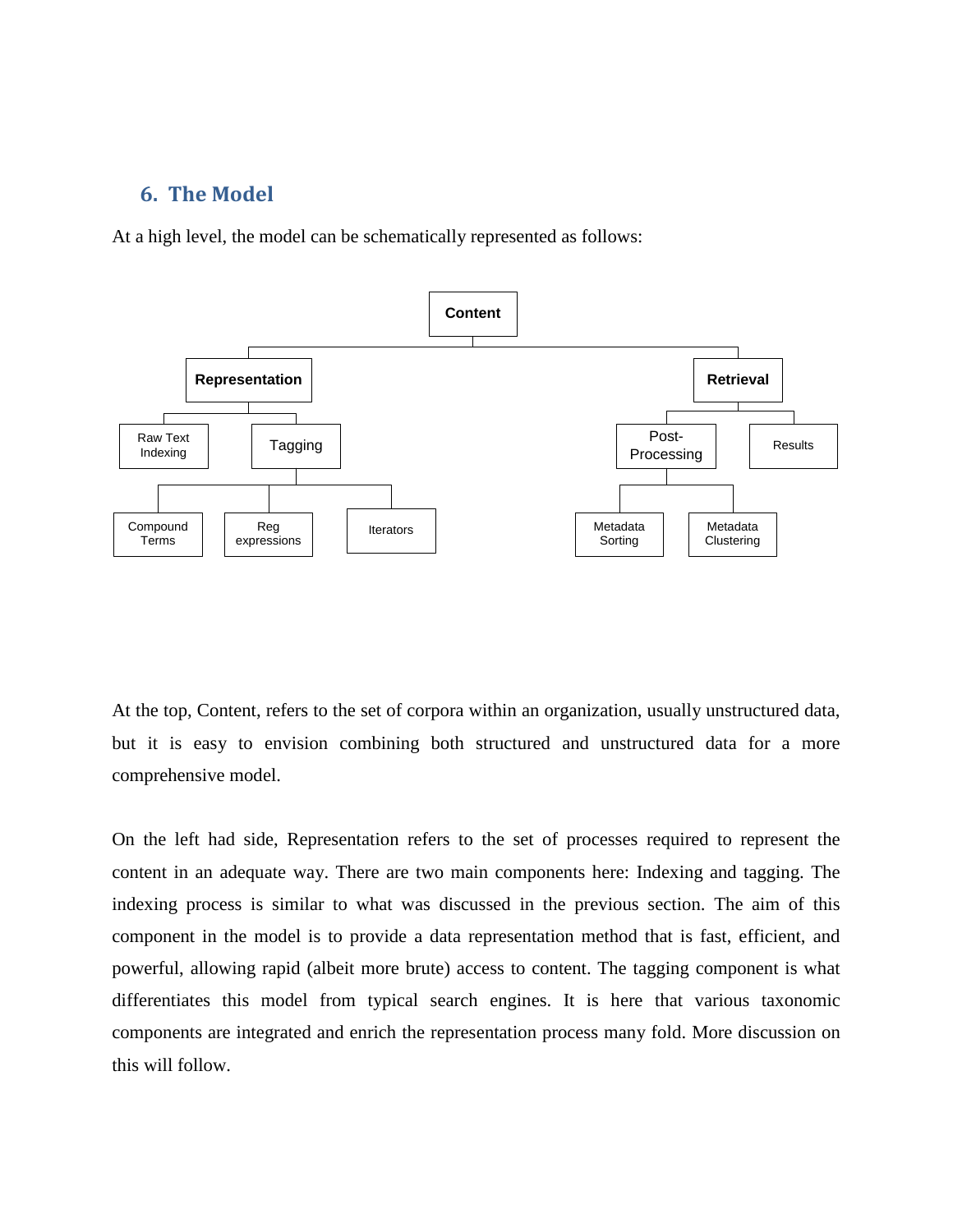The right hand side of the schema, Retrieval, outlines different retrieval components. Here as well, we have two main components: Results and Post Processing. The Results component is similar to typical search engine in that it contains a list of documents sorted by ranking algorithm. The algorithm is of less importance and can follow the simple tf-idf model presented in the Litterature review section. The reason is that the Tagging process has potentially improved precision many folds already, and the Post-Processing component can be used to further refine the results. The Post-processing component in this model is a set of "tools" used by the user to refine results of a search query. It is an essential component in this model which differentiates it from a typical search engine, and will be discussed in more detail below.

The basic idea behind this model is to combine search and browsing in an interactive and dynamic manner. Enriching information representation through tagging is essentially performed through the extraction and tagging of compound terms. Compound terms in documents are extracted and tagged as such. Additional information is added to compound terms by the use of two of the three processes described earlier: Contextual Relationships and Syntagmatic Relationships. The third process, Conceptual Relationships, is used in the Retrieval process in this model.

In addition, the tagging of compound terms can be enhanced through the use of and "entity identifier" which recognizes the nature of a compound terms in its context. For example, the compound term Government of Canada can be recognized as the name of an organization. Various academic and industrial tools are available for such tasks.

The tagging of compound terms using the processes mentioned above at this stage aims to establish semantic relationships between compound terms. All such processes are envisioned to be handled through rule-based or lexicon based engines, with iterations between processes to refine and reduce errors, by statistical methods. For example, the compound term Government of Canada maybe associated with a number of neighboring terms after processing a single document. These associations can be further refined when the same term is extracted from other documents and the same processes are applied. Once a full corpus of adequate volume is processed, statistically significant patters can emerge allowing the attribution of weights (or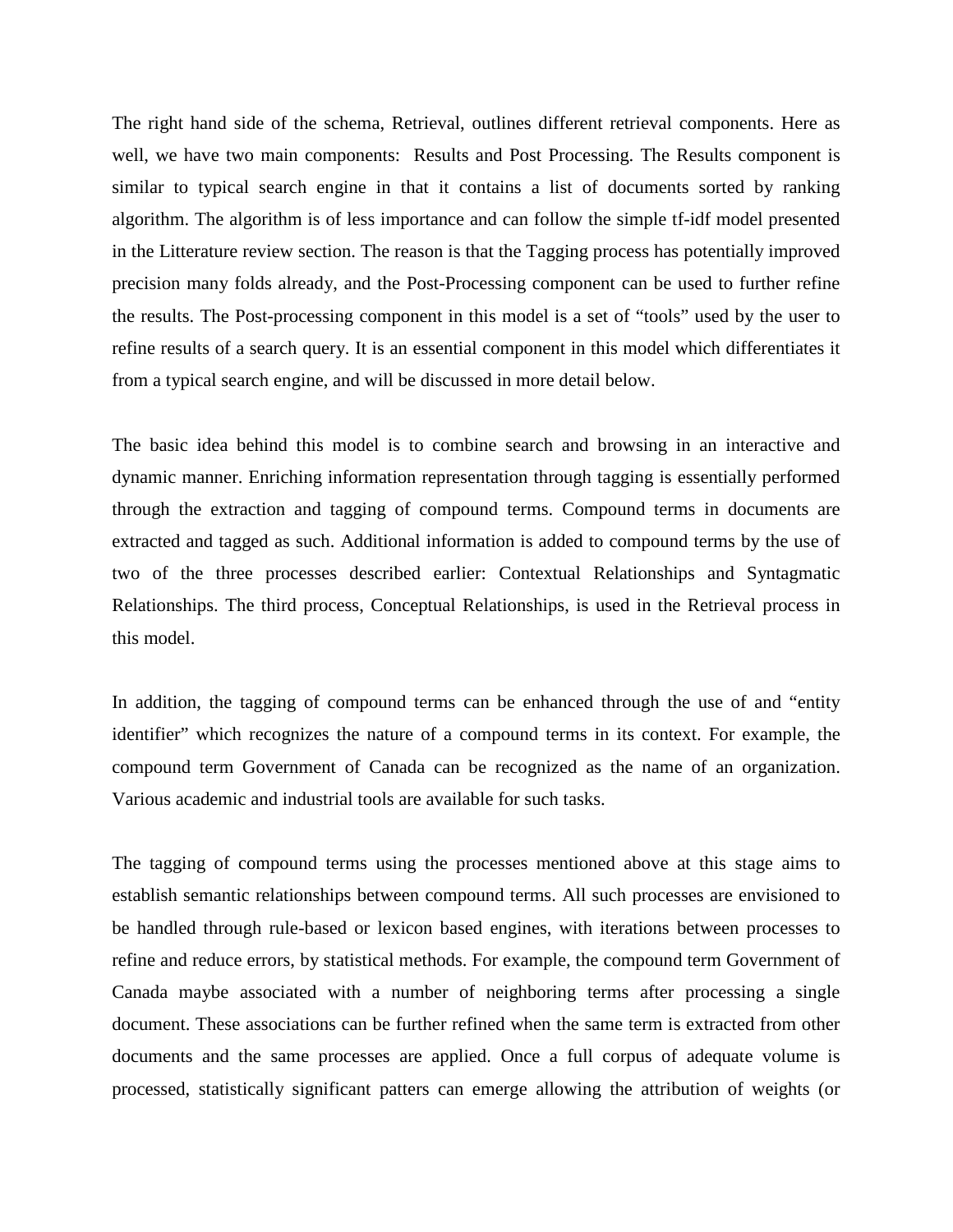other means) to each association. Similarly, if the "entity identifier" incorrectly tags Government of Canada as a Geographical Location in one document, but correctly in many others, through the comparison of all instances a stronger Organization Name tag can be associated to this term. It should be noted that eliminating any instances automatically is not recommended here as the system will allow in the Retrieval process to highlight these cases and possibly correct them.

What's more, when new documents are added to the repository, they can be tagged iteratively using the "knowledge" stored through the tagging of the previous documents.

It should be noted that the tagging module does not need, and should not, be limited to compound terms, although this is the focus of this project. Tagging can be extended to many categories of concepts within the document (for example extraction and identification of dates, measures, document components such as title, keywords, etc.) and the document itself if a topicbased tagging is available. The conception of the model in the retrieval phase is that all such information can be used during retrieval as will be discussed next.

The Retrieval component of the model is where dynamic result handling takes place. We have discussed in some detail facetted taxonomies in previous sections. Each of the tagging processes discussed above can be considered a classification schema, the in core of which are compound terms. Given the enormous number of tagging possibilities, and the open architecture nature of this model, the taxonomies themselves should not be exposed to users except on demand. Once a user obtains the results of a search query, the Post-Processing component can expose relative concepts to the result set allowing the user to perform various tasks, the most important of which are browsing through results using compound terms.

To illustrate this idea, consider the example of a user who starts by a simple search query such as "Canada" then the Post Processing module will immediately use the Conceptual Relationships process to generate a list of compound terms that contain Canada, such as Government of Canada. In addition, other tags can be exposed to the user to allow the user to either refine the search or browse through other documents using related compound terms. In essence, the Post-Processing component generates several taxonomies based on the result set each time a search is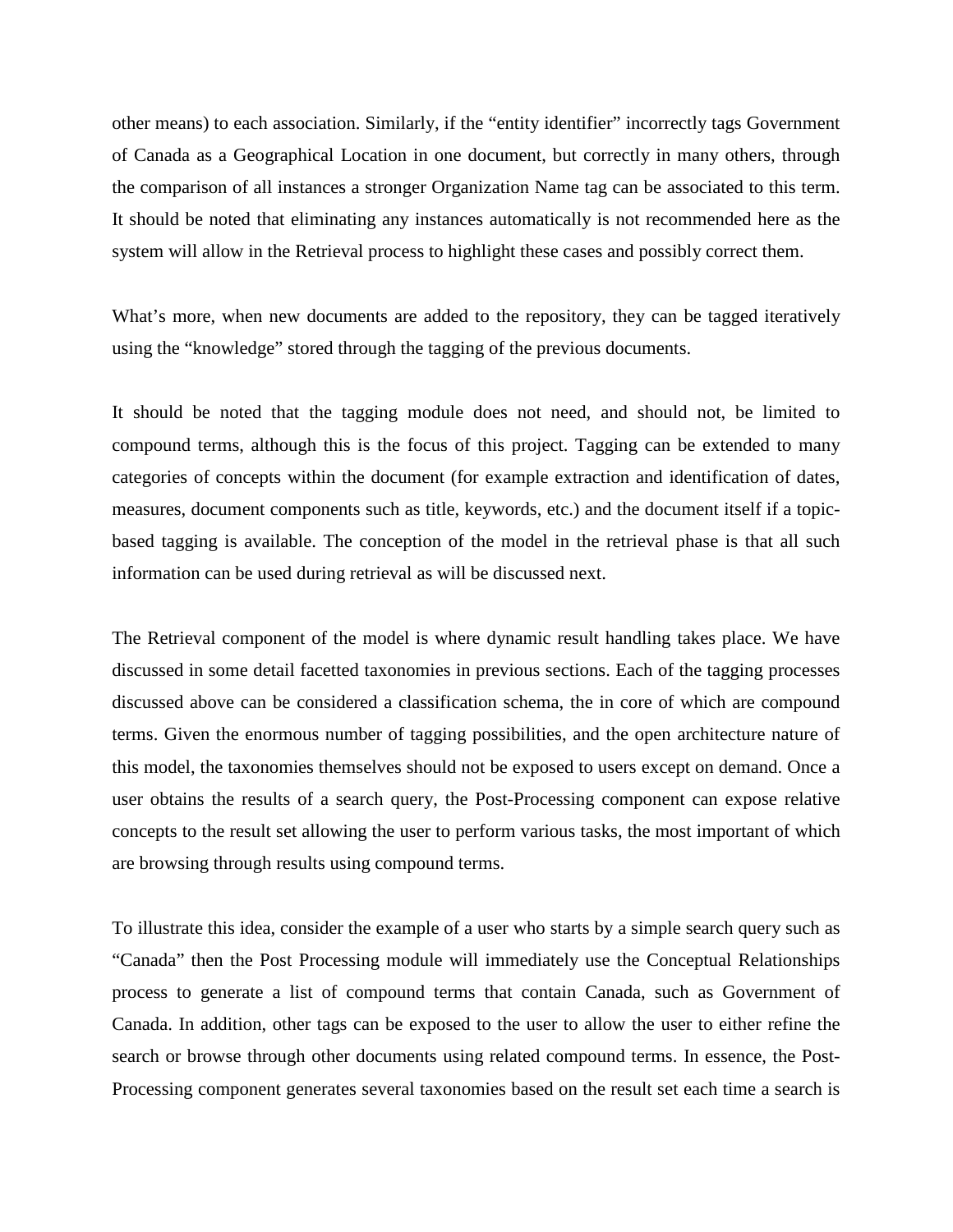performed. This allows the user to view through a hierarchical schema the contents of the result set. It should be noted that no taxonomies were necessary to define, and all the nodes of the taxonomies were generated using compound terms extracted from the result set.

The Post-processing component has two sub-components for sorting and clustering of metadata. Metadata in this context is essentially composed of compound terms, but can also be added metadata such as the ones discussed earlier in relation to "entity identifiers". In addition to browsing through system generated hierarchies which are based on the Syntagmatic and Contextual Relationships processes, metadata sorting and clustering would allow to regenerate the hierarchies based on other criteria, namely clustering and sorting. The clustering involves the division of compound terms in logical clusters which are envisioned on the fly by the user. For example, if related terms to Canada is highly extensive, the user can use another facet of the tagging scheme to group together all related terms that are also Organization Names. Conceptually, the new facet intersects with the available results in order to significantly narrow down the list of compound terms. Sorting allows another process which is similar but may be used for other kinds of information and intelligence retrieval needs. By intersecting different facets of the tagging scheme the user can quickly see how strongly, or weakly, different tags are related to the set of compound terms from a search query. For example, using the above search scenario, the user can sort all the tags to see that the search query Canada is more strongly related to a topic tag such as Tourism than to Organization Names.

A final note of great importance in this model is that once content is represented through granular tagging as presented above, search queries can become a lot stronger, resulting in more refined searching to begin with. For example, if the user knows in advance that his results are within documents that talk about Canada within the context of organizations, then the query can be formulated as [Canada: ORG] (assuming an ad-hoc query syntax here) to only retrieve and/or sort documents based on how the document tags refer to Organizations. This idea can be extended to include compound terms, even those not included in a document. If the Government of Canada is associated to the compound term Tourism, a query to retrieve documents that contain Government of Canada within the tourism context can return documents that contain neither term, but are still about these concepts.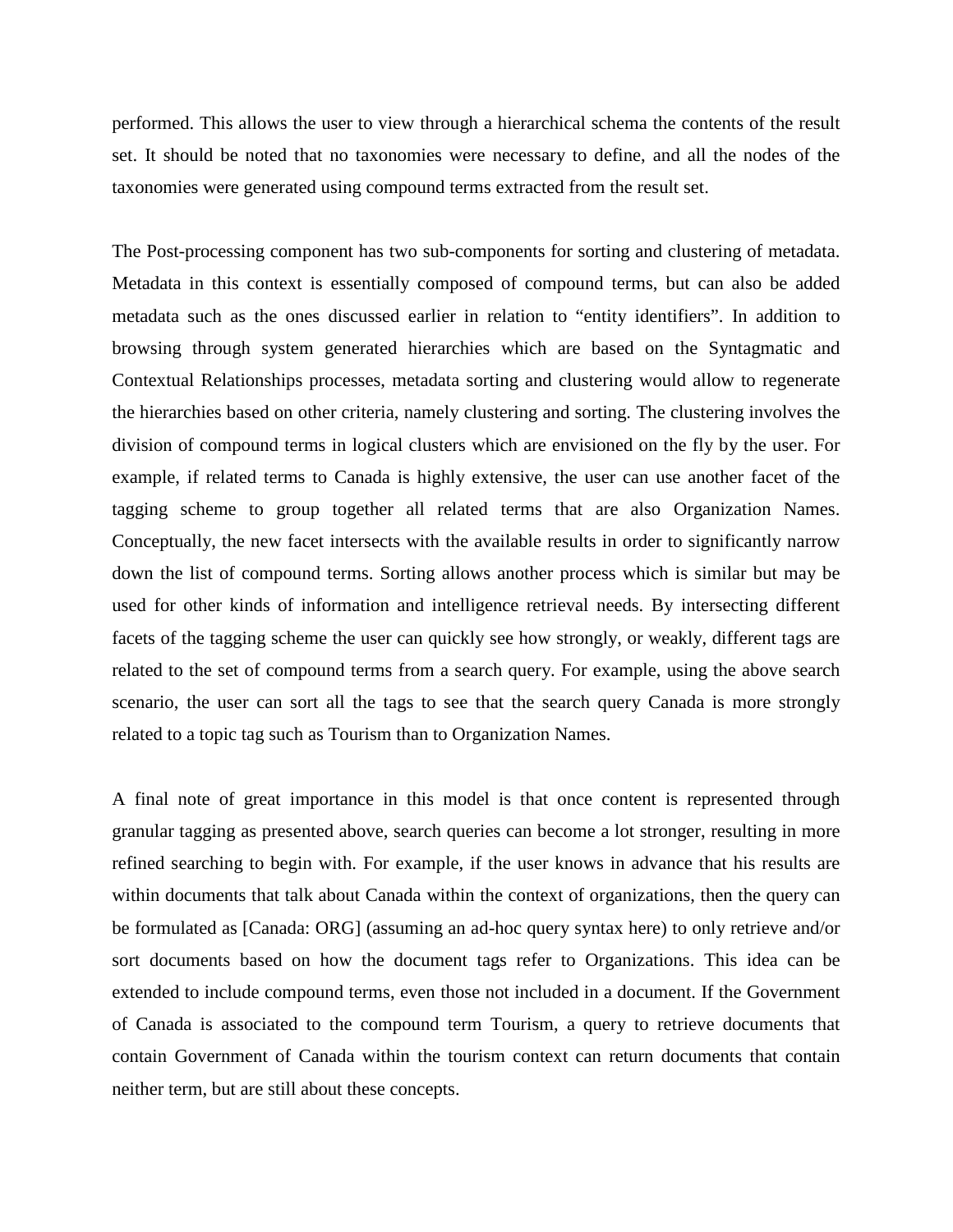### <span id="page-45-0"></span>**7. Conclusion**

Metadata and taxonomies can be used to facilitate the storage, organization, access to and retrieval of information. Metadata is data about data, information that accompanies a data element to provide information about its author, creation date, data type, subject matter or any other characteristic of interest or significance. A taxonomy is a classification, often hierarchical, of information components and their interrelationships that supports the discovery of and access to information. Metadata and taxonomies can work together to identify information and its features, then organize it for access, navigation and retrieval.

The model presented in this project sees metadata and taxonomies as complementary constructs that can be dynamically generated based on usage needs. That is, metadata may be used to create the taxonomy or its structure, or to label nodes and their content. Conversely, in a general sense, a taxonomy is seen as metadata because it specifies how an entire body of content is organized and how its components are related.

In this model, taxonomy nodes are created using compound terms. Compound terms are the lowest level of metadata which when associated with other compound terms can create powerful representation and retrieval paradigms. A document or other content may be attributed with several compound terms which together, once associated, can become taxonomy nodes.

The model is essentially conceived as an information retrieval mechanism, but may be used for other related purposes such as linking content and showing relationships between pieces of content in a topic map or ontology.

Using compound term generated taxonomy nodes as metadata elements to improve searches and navigational browsing can be envisioned for medium and large organizations which have critical needs in information management and see a return on invest in putting together the required infrastructure.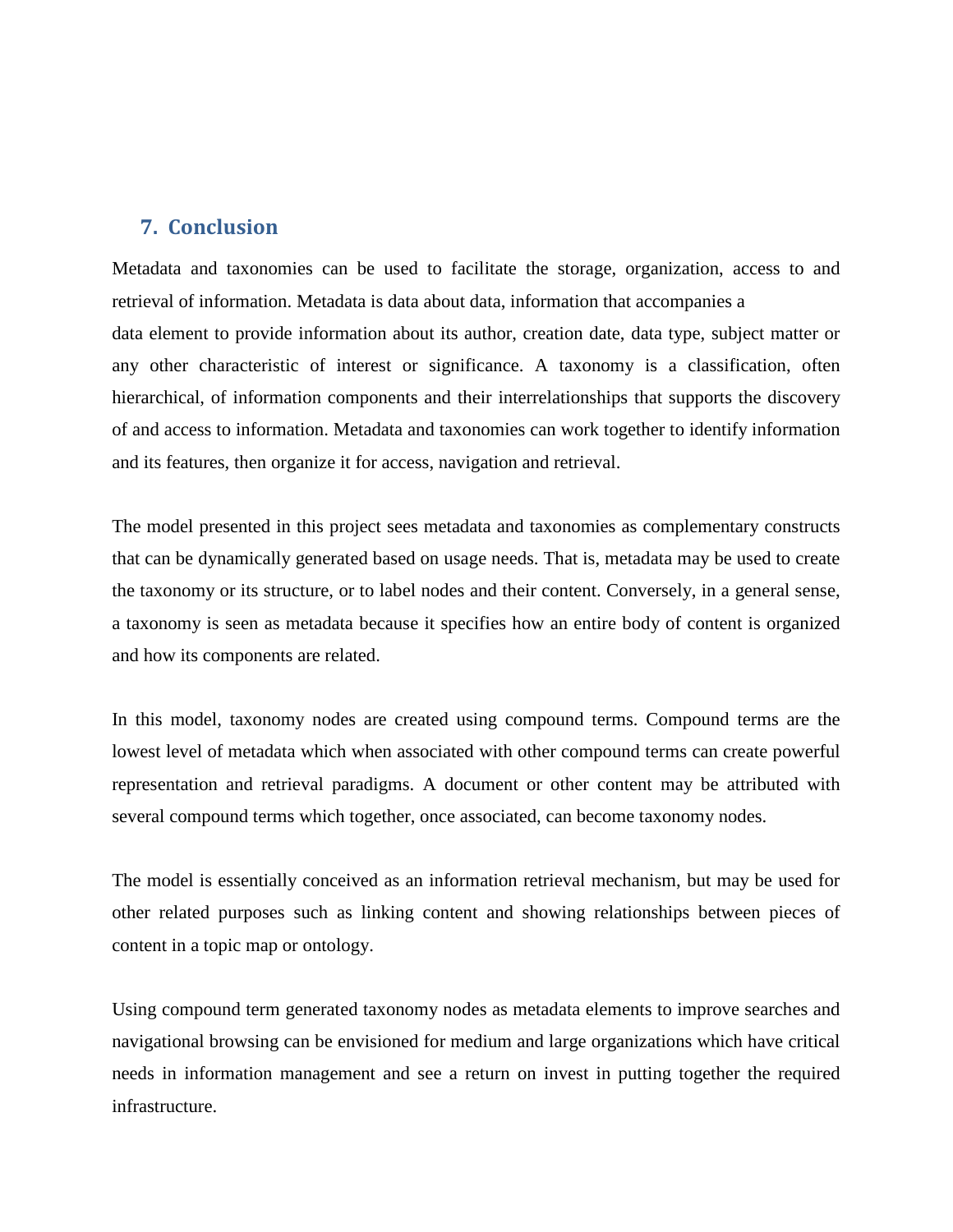#### **References**

Avancini, H., A. Lavelli, et al. (2003). Expanding Domain-Specific Lexicons by Term Categorization. Proceedings of SAC-03, 18th ACM Symposium on Applied Computing, ACM Press, New York, US.

Bao, Y., S. Aoyama, et al. (2001). A Rough Set-Based Hybrid Method to Text Categorization. Proceedings of WISE-01, 2nd International Conference on Web Information Systems Engineering, IEEE Computer Society Press, Los Alamitos, US.

Brank, J., M. Grobelnik, et al. (2002). Feature selection using support vector machines. Proceedings of the 3rd International Conference on Data Mining Methods and Databases for Engineering, Finance, and Other Fields.

Cai, L. and T. Hofmann (2004). Hierarchical Document Categorization with Support Vector Machines. Proceedings of CIKM-04, 13th ACM International Conference on Information and Knowledge Management, ACM Press, New York, US.

Cardoso-Cachopo, A. and A. L. Oliveira (2003). An Empirical Comparison of Text Categorization Methods. Proceedings of SPIRE-03, 10th International Symposium on String Processing and Information Retrieval, Springer Verlag, Heidelberg, DE.

Cristianini, N., J. Shawe-Taylor, et al. (2002). "Latent Semantic Kernels." Journal of Intelligent Information Systems **18**(2/3).

Drucker, H., V. Vapnik, et al. (1999). "Support vector machines for spam categorization." IEEE Transactions on Neural Networks **10**(5).

Esuli, A. and F. Sebastiani (2005). Determining the semantic orientation of terms through gloss classification. Proceedings of the 14th {ACM} international Conference on Information and Knowledge Management, ACM Press.

Frasconi, P., G. Soda, et al. (2001). Text Categorization for Multi-page Documents: A Hybrid Naive Bayes HMM Approach. Proceedings of JCDL, 1st ACM-IEEE Joint Conference on Digital Libraries, IEEE Computer Society Press, Los Alamitos, US.

Geutner, P., U. Bodenhausen, et al. (1993). Flexibility Through Incremental Learning: Neural Networks for Text Categorization. Proceedings of WCNN-93, World Congress on Neural Networks.

Ginter, F., S. Pyysalo, et al. (2005). Document Classification Using Semantic Networks with An Adaptive Similarity Measure. Recent Advances in Natural Language Processing.

Ginter, F., S. Pyysalo, et al. (2005). Document Classification Using Semantic Networks with An Adaptive Similarity Measure. Recent Advances in Natural Language Processing.

Han, E.-H., G. Karypis, et al. (2001). Text Categorization Using Weight-Adjusted \$k\$-Nearest Neighbor Classification. Proceedings of PAKDD-01, 5th Pacific-Asia Conferenece on Knowledge Discovery and Data Mining, Springer Verlag, Heidelberg, DE.

He, F. and X. Ding (2007). Improving Naive Bayes Text Classifier Using Smoothing Methods. Proceedings of the 29th European Conference on Information Retrieval.

Huffman, S. and M. Damashek (1994). Acquaintance: A Novel Vector-Space N-Gram Technique for Document Categorization. Proceedings of TREC-3, 3rd Text Retrieval Conference, National Institute of Standards and Technology, Gaithersburg, US.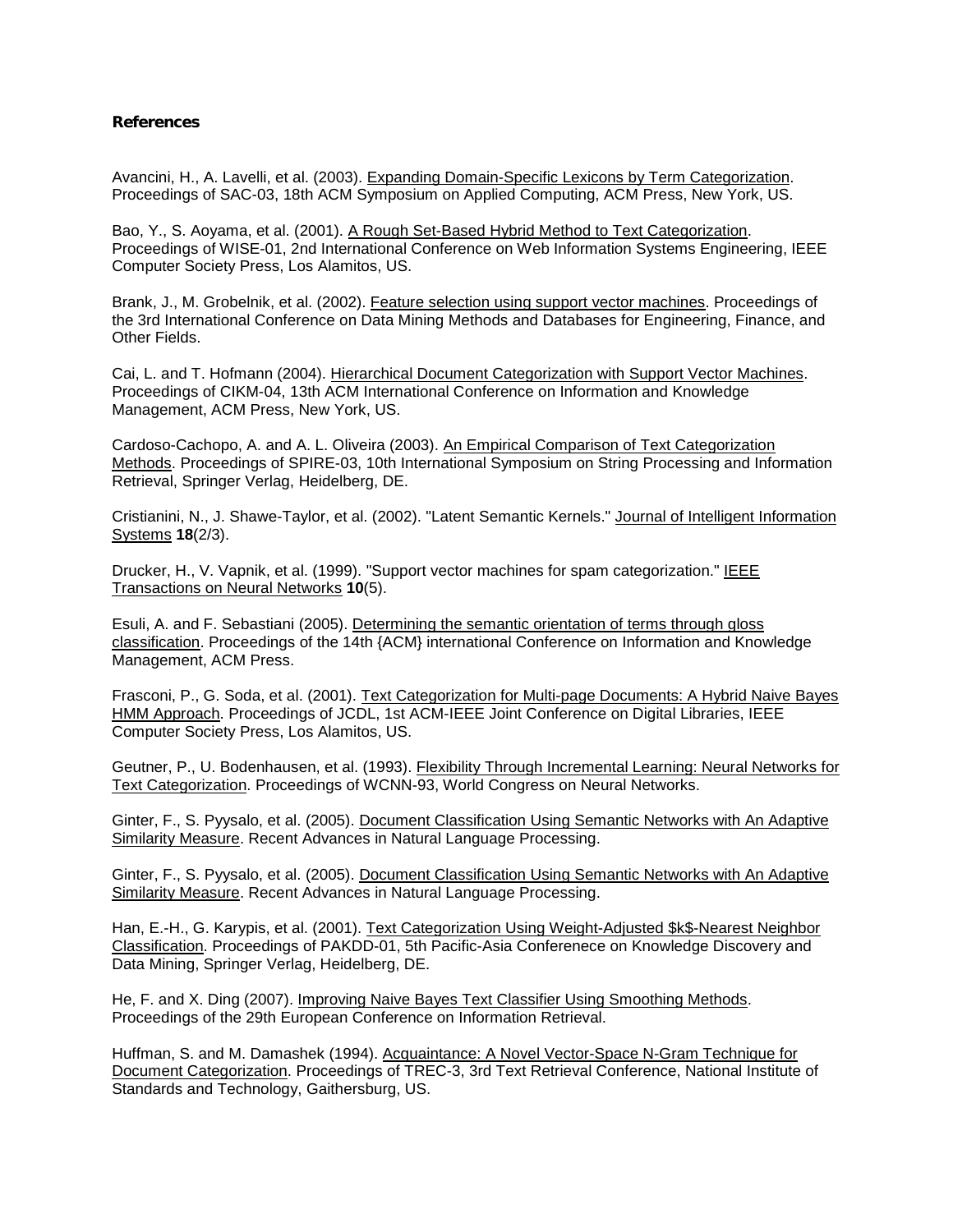Hull, D. A. (1994). Improving text retrieval for the routing problem using latent semantic indexing. Proceedings of the 17th ACM International Conference on Research and Development in Information Retrieval, Springer Verlag, Heidelberg, Germany.

Joachims, T. (1999). Transductive Inference for Text Classification using Support Vector Machines. Proceedings of ICML-99, 16th International Conference on Machine Learning, Morgan Kaufmann Publishers, San Francisco, US.

Joachims, T. (2001). A Statistical Learning Model of Text Classification with Support Vector Machines. Proceedings of SIGIR-01, 24th ACM International Conference on Research and Development in Information Retrieval, ACM Press, New York, US.

Joachims., T. (1998). Text Categorization with Support Vector Machines: Learning with Many Relevant Features. European Conference on Machine Learning (ECML).

Kibriya, A. M., E. Frank, et al. (2004). Multinomial Naive Bayes for Text Categorization Revisited. Proceedings of AI-04, 17th Australian Joint Conference on Artificial Intelligence, Springer-Verlag.

Kim, Y.-H., S.-Y. Hahn, et al. (2000). Text filtering by boosting naive Bayes classifiers. Proceedings of SIGIR-00, 23rd ACM International Conference on Research and Development in Information Retrieval, ACM Press, New York, US.

Klinkenberg, R. and T. Joachims (2000). Detecting concept drift with support vector machines. Proceedings of ICML-00, 17th International Conference on Machine Learning, Morgan Kaufmann Publishers, San Francisco, US.

Koehn, P. (2002). Combining Multiclass Maximum Entropy Text Classifiers with Neural Network Voting. Proceedings of PorTAL-02, 3rd International Conference on Advances in Natural Language Processing.

Kwok, J. T. (1998). Automated text categorization using support vector machine. Proceedings of ICONIP'98, 5th International Conference on Neural Information Processing.

Kwon, O.-W. and J.-H. Lee (2003). "Text categorization based on k-nearest neighbor approach for Web site classification." Information Processing and Management **39**(1).

Larkey, L. S. (1998). Automatic essay grading using text categorization techniques. Proceedings of SIGIR-98, 21st ACM International Conference on Research and Development in Information Retrieval, ACM Press, New York, US.

Lee, H.-M., C.-M. Chen, et al. (2003). A neural network document classifier with linguistic feature selection. Proceedings of IEA/AIE-00, 13th International Conference on Industrial and Engineering Applications of Artificial Intelligence and Expert Systems.

Lewis, D. D. (1998). Naive (Bayes) at forty: The independence assumption in information retrieval. Proceedings of ECML-98, 10th European Conference on Machine Learning, Springer Verlag, Heidelberg, DE.

Li, W., B. Lee, et al. (1991). Text classification by a neural network. Proceedings of the 23rd Annual Summer Computer Simulation Conference.

Liao, Y. and V. R. Vemuri (2002). Using Text Categorization Techniques for Intrusion Detection. Proceedings of the 11th USENIX Security Symposium.

Liddy, E. D., W. Paik, et al. (1994). "Text categorization for multiple users based on semantic features from a machine-readable dictionary." ACM Transactions on Information Systems **12**(3).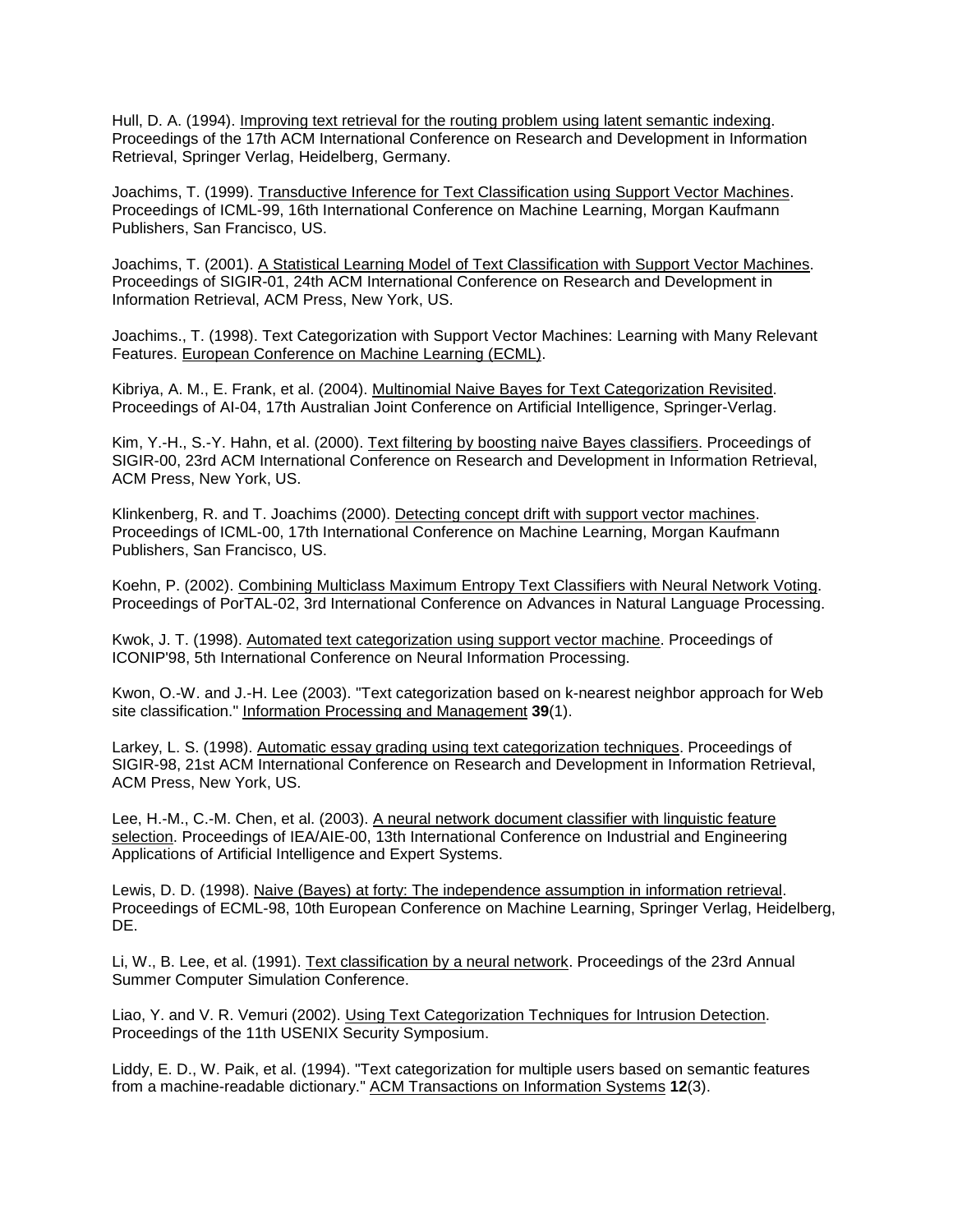Liu, Z.-Q. and Y.-J. Zhang (2001). "A competitive neural network approach to web-page categorization." International Journal of Uncertainty, Fuzziness and Knowledge-Based Systems **9**(6).

McCallum, A. and K. Nigam (1998). A comparison of event models for Naive Bayes text classification. Proceedings of AAAI-98, Workshop on Learning for Text Categorization.

Mladeni\'c, D. (1998). Turning \sc Yahoo!\ into an automatic Web page classifier. Proceedings of ECAI-98, 13th European Conference on Artificial Intelligence, John Wiley and Sons, Chichester, UK.

Mladeni\'c, D., J. Brank, et al. (2004). Feature selection using linear classifier weights: interaction with classification models. Proceedings of SIGIR-04, 27th ACM International Conference on Research and Development in Information Retrieval, ACM Press, New York, US.

Ontrup, J. o. and H. Ritter (2001). Text Categorization and Semantic Browsing with Self-Organizing Maps on Non-Euclidean Spaces. Proceedings of PKDD-01, 5th European Conference on Principles and Practice of Knowledge Discovery in Databases, Springer Verlag, Heidelberg, DE.

Rijsbergen, C. J. (1979). *Information Retireval*. London, Butterworths.

Rosso, P., A. Molina, et al. (2004). Information Retrieval and Text Categorization with Semantic Indexing. Proceedings of CICLING-04, 5th International Conference on Computational Linguistics and Intelligent Text Processing, Springer Verlag, Heidelberg, DE.

Salton, G., McGill, M. J. (1983). Introduction to modern information retrieval, McGraw-Hill.

Salton, G. a. M., M. J. (1991). "Developments in Automatic Text Retrieval." Science **253**(5023).

Schneider, K.-M. (2005). Techniques for Improving the Performance of Naive Bayes for Text Classification. Computational Linguistics and Intelligent Text Processing.

Sebastiani, F. (2002). "Machine learning in automated text categorization." ACM Computing Surveys **34**(1).

Shanahan, J. G. and N. Roma (2003). Boosting support vector machines for text classification through parameter-free threshold relaxation. Proceedings of CIKM-03, 12th ACM International Conference on Information and Knowledge Management, ACM Press, New York, US.

Tong, S. and D. Koller (2000). Support Vector Machine Active Learning with Applications to Text Classification. Proceedings of ICML-00, 17th International Conference on Machine Learning, Morgan Kaufmann Publishers, San Francisco, US.

Wang, K., S. Zhou, et al. (1999). Building hierarchical classifiers using class proximity. Proceedings of VLDB-99, 25th International Conference on Very Large Data Bases, Morgan Kaufmann Publishers, San Francisco, US.

Wermter, S. (2000). "Neural Network Agents for Learning Semantic Text Classification." Information Retrieval **3**(2).

Wermter, S., G. Arevian, et al. (1999). Recurrent Neural Network Learning for Text Routing. Proceedings of ICANN-99, 9th International Conference on Artificial Neural Networks, Institution of Electrical Engineers, London, UK.

Wiener, E. D. (1995). A neural network approach to topic spotting in text, Department of Computer Science, University of Colorado at Boulder.

Y. Yang, L., X. (1999). " *A re-examination of text categorization methods*." SIGIR-99.